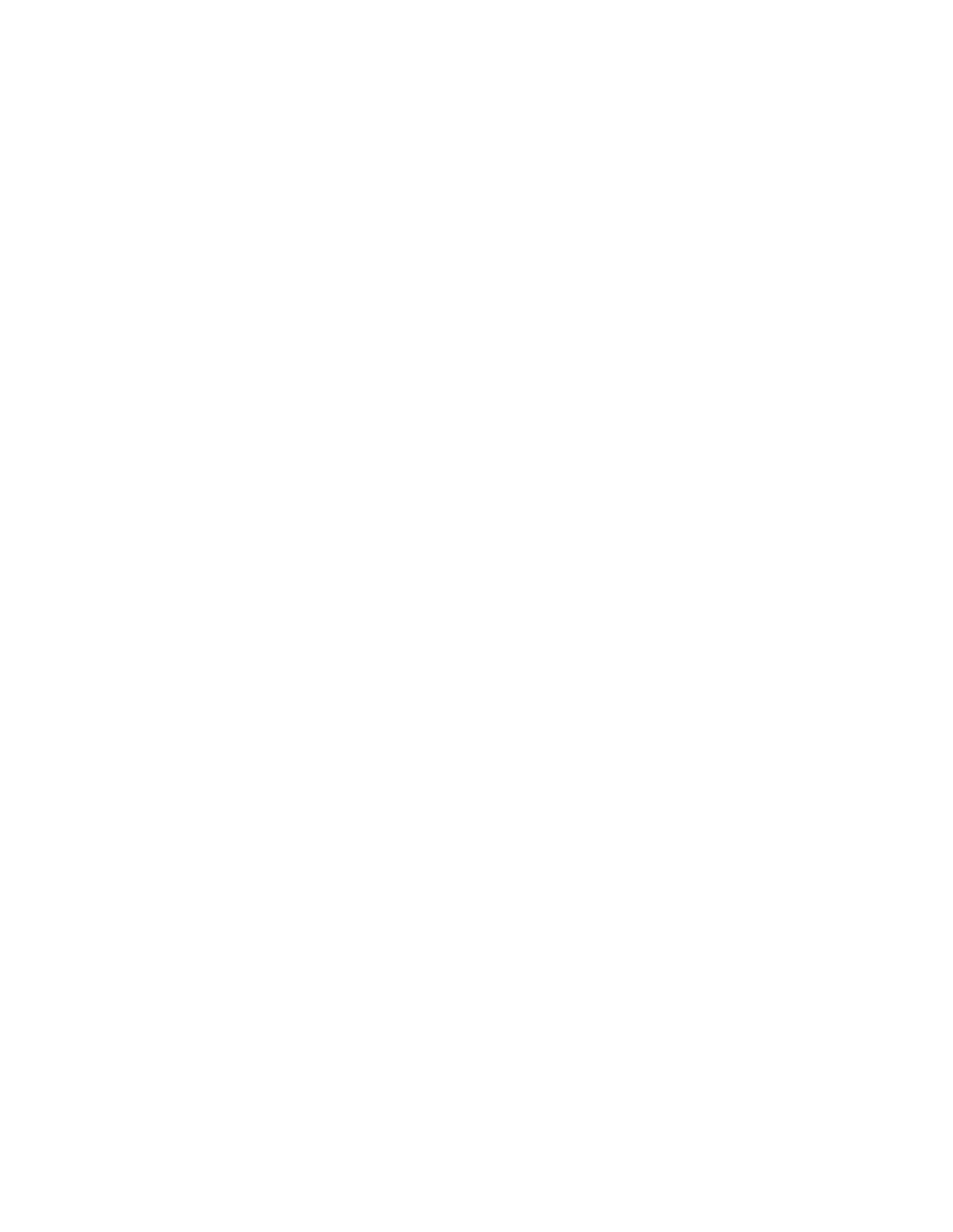# **TABLE OF CONTENTS**

|                                                                               | <b>Page</b> |
|-------------------------------------------------------------------------------|-------------|
|                                                                               |             |
|                                                                               |             |
|                                                                               |             |
|                                                                               |             |
|                                                                               |             |
|                                                                               |             |
|                                                                               |             |
|                                                                               |             |
|                                                                               |             |
| <b>Work Elements</b>                                                          |             |
|                                                                               |             |
| 3.                                                                            |             |
| 4.                                                                            |             |
| 5.                                                                            |             |
| 6.                                                                            |             |
| 7.                                                                            |             |
| 8.                                                                            |             |
| 9.                                                                            |             |
|                                                                               |             |
|                                                                               |             |
|                                                                               |             |
|                                                                               |             |
|                                                                               |             |
|                                                                               |             |
| 21. RMRA Evacuation Routes & Communication Strategies for Safer Communities69 |             |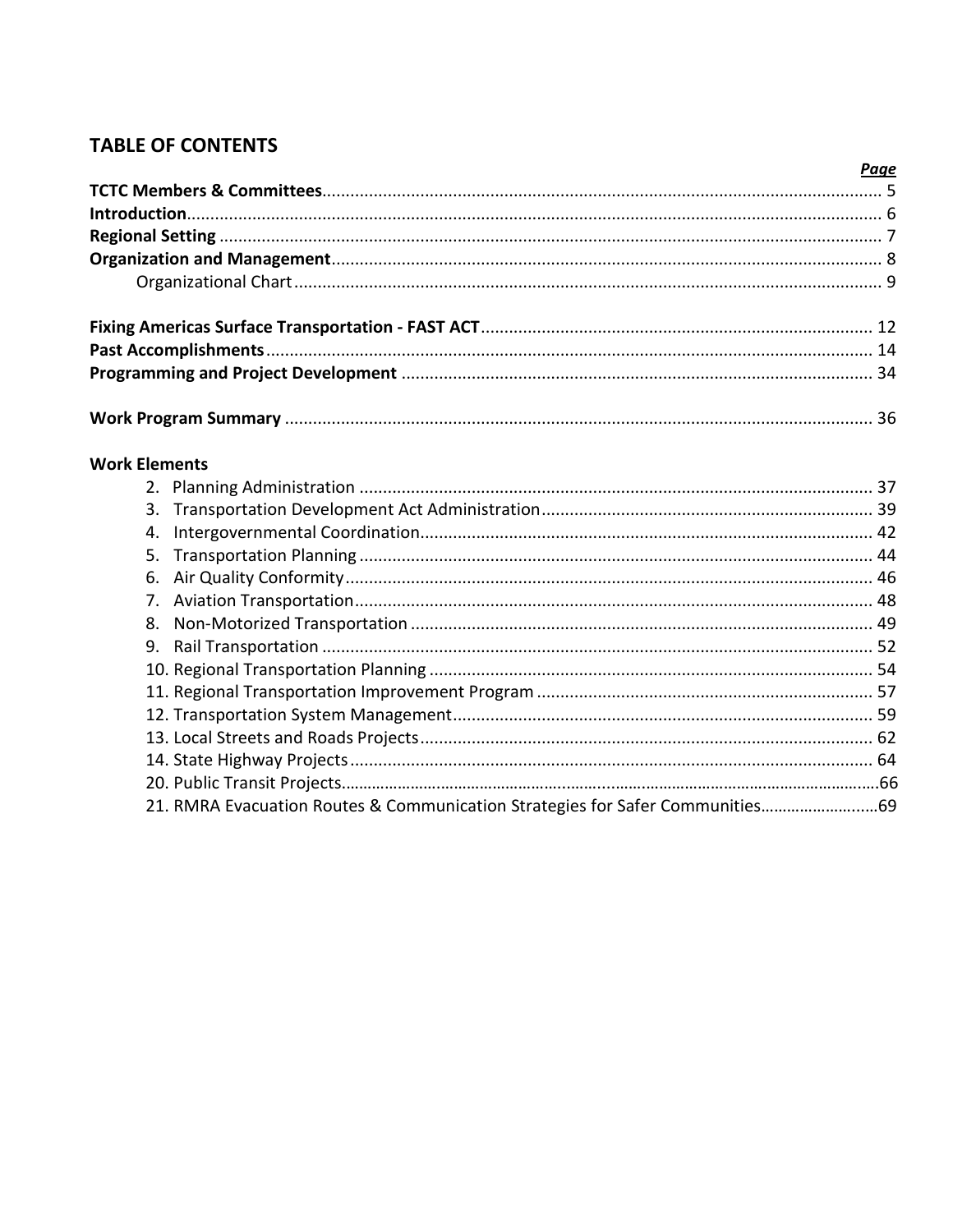#### **Exhibits (provided with final):**

- Exhibit A: Schedule by Work Product
- Exhibit B: Budget Summary by Work Product and Funding Source
- Exhibit C: FTA & Regional Transportation Planning Process Certifications
- Exhibit D: TCTC Resolution 673-22 Adopting FY22/23 Final OWP
- Exhibit E: Agreement No. OWP-TTUO-23
- Exhibit F: Master Fund Transfer Agreement
- Exhibit G: Caltrans Informational Element
- Exhibit H: TCTC Public Participation Plan
- Exhibit I: 10% De Minimis
- Exhibit J: Debarment Suspension Certification
- Exhibit K: FHWA/FTA Planning Process Self Certifications
- Exhibit L: Regional Transportation Improvement Plan (RTIP)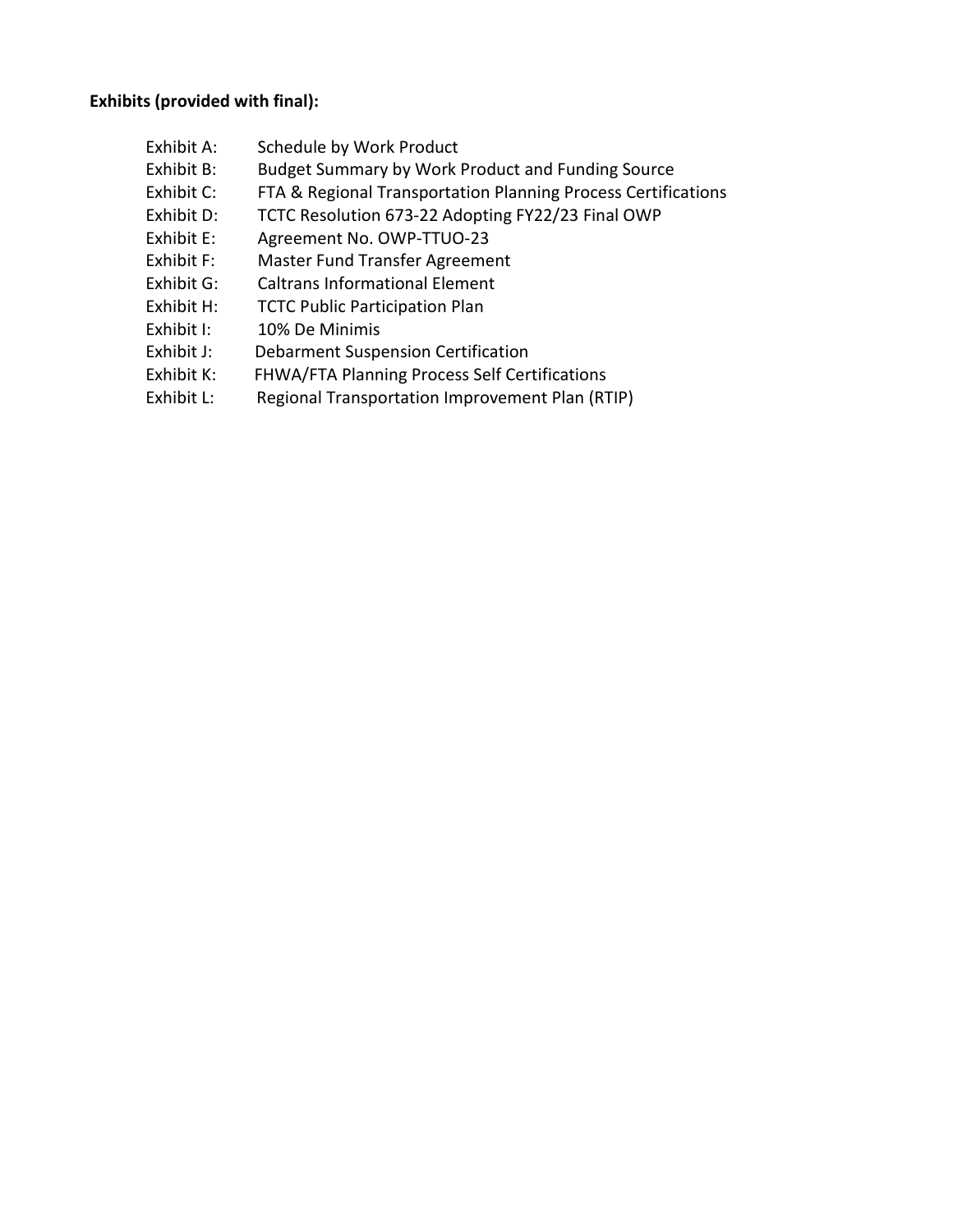# MARK A MAR **TCTC Mission**

The Tuolumne County Transportation Council (TCTC) provides the leadership and coordination of resources to build the best means of moving people and goods throughout our region.

#### **Council Members**

Pete Rei, Chair Citizen at Large

Jim Garaventa City of Sonora

Colette Such City of Sonora

Ryan Campbell County of Tuolumne

Kathleen Haff, Vice Chair County of Tuolumne,

**TCTC Staff** Darin Grossi Executive Director Denise Bergamaschi Asst. to Executive Director

Laura Shinn Senior Administrative Analyst

Shannon Thaggard Transportation Planner I

Tim Gillespie Transportation Specialist

**TAC** Tracie Riggs County Administrator

Eric Erhardt Asst. CAO

Melissa Eads City Administrator

Kim MacFarlane Public Works Director County of Tuolumne

Blossom Scott-Heim Engineering Manager County of Tuolumne

Rachelle Kellogg City Community Development Director Benedict Stuth County Airports Manager

Diana Beasley Tuolumne Band of Me Wuk

Destiny Tafoya CA Highway Patrol

Gregoria Ponce'/ Michael Casas Caltrans District 10

**CAC** Wendy Hesse District 1 Member

Paul Slemmons District 2 Member

Dick Southern District 3 Member

Bob Asquith District 4 Member

Vacant District 5 Member

Stephen Dietrich III City Member

#### **Introduction**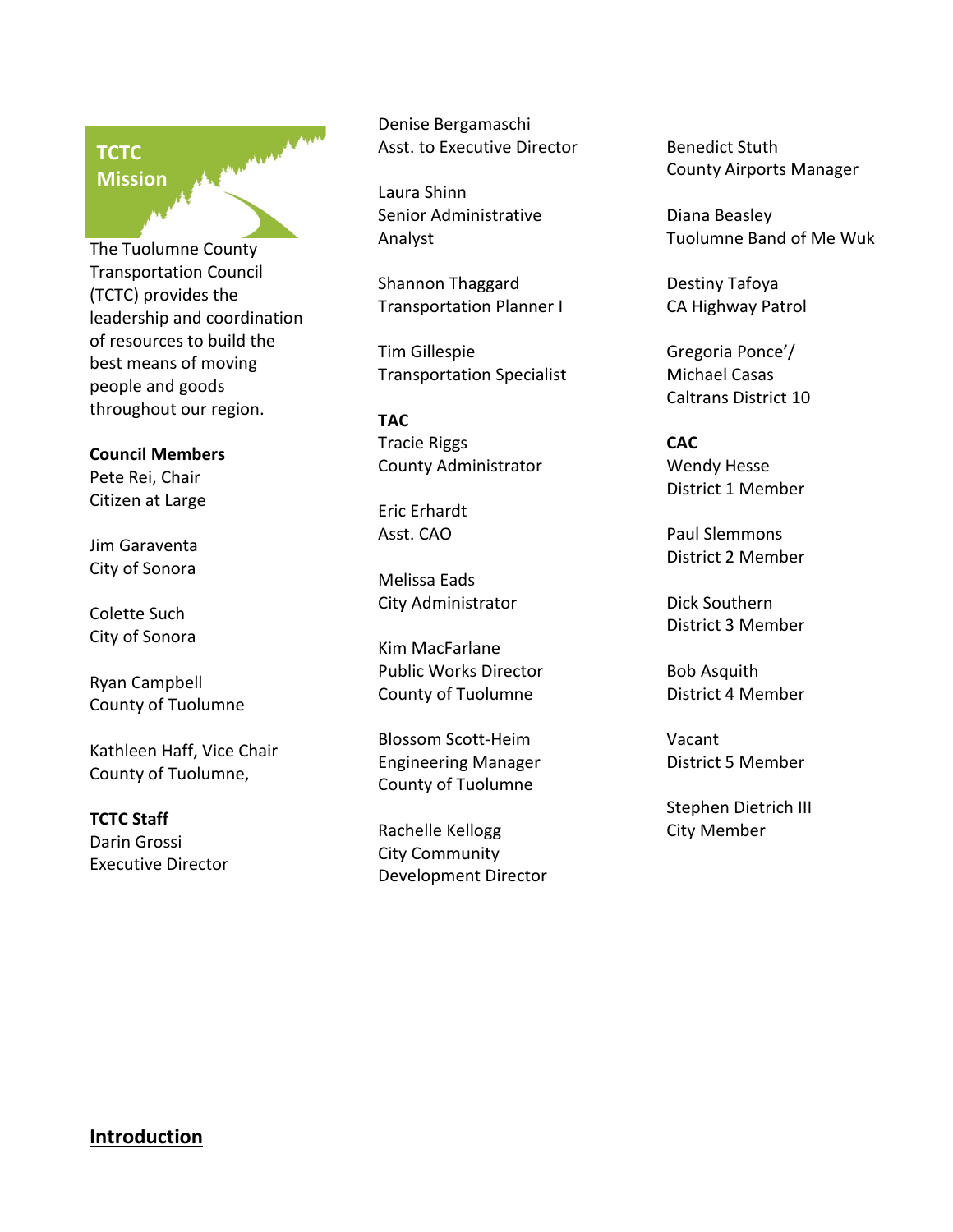Regional planning in California is a dynamic process. It involves the interaction of Federal, State, Tribal, regional, and local agencies and the consideration of multiple plans and programs. The organizational arrangement for a cooperative planning process is formalized in a Memorandum of Understanding between the California Department of Transportation (Caltrans) and the regional transportation planning agency. The designated regional transportation planning agency for Tuolumne County is the Tuolumne County Transportation Council.

The Tuolumne County Transportation Council (TCTC), a Joint Powers Agency established by the County of Tuolumne and City of Sonora, is responsible for the coordination of the regional transportation planning in the Tuolumne County Region. The regional transportation system is a vital element of our community, helping to support the economic health and quality of life while providing for the mobility of goods and people. The regional planning process is continuous in order to respond to the changing needs of the County and City and serves to develop strategies for operating, managing, maintaining, and financing the region's transportation system.

The TCTC is responsible for developing a plan that reflects the needs, concerns, and actions of all the agencies (including Tribal Governments) involved in the Region. The purpose of the planning process is to identify and develop transportation improvements that meet the region's mobility needs, contribute to the economic health of a region, and preserve the environmental quality of the region. The historical regional transportation planning duties of the TCTC are established in the Organizational and Procedures Manual. The Core Functions of the TCTC include the following:

- Administer and allocate funds under the Transportation Development Act (TDA).
- Receipt and approval of claims for TDA funds.
- Coordinate annual Unmet Transit Needs process.
- Administration of various Federal and State transportation grant and funding programs.
- Coordinate, support, review and rank Federal Transit Administration (FTA) grant programs.
- Update the Public Transit Human Services Transportation Coordination Plan.
- Update the Long-Range Transit Development Plan.
- Coordinate Social Services Transportation.
- Ensure timely audits.
- Prepare and implement annual Overall Work Program.
- Administer the Regional Transportation Planning process.
- Update and adopt the Regional Transportation Plan (RTP).
- Prepare, adopt and monitor the Regional Transportation Improvement Program (RTIP).
- Oversee delivery of the region's State Transportation Improvement Program (STIP) projects.
- Coordinate, consult and collaborate with the local federally recognized Tribal Governments.
- Conduct outreach efforts to the traditionally under-represented and under-served populations such as the elderly, persons with disabilities, minorities or persons of limited means.
- Participate in the development of the State Transportation Improvement Program (STIP).
- Review of proposed legislation.
- Review and carry out the State Highway Operation and Infrastructure Plan.
- Review and comment on numerous statewide planning documents.
- Coordinate priorities among State, Federal City and County Governments.
- Collaborate with neighboring Regions.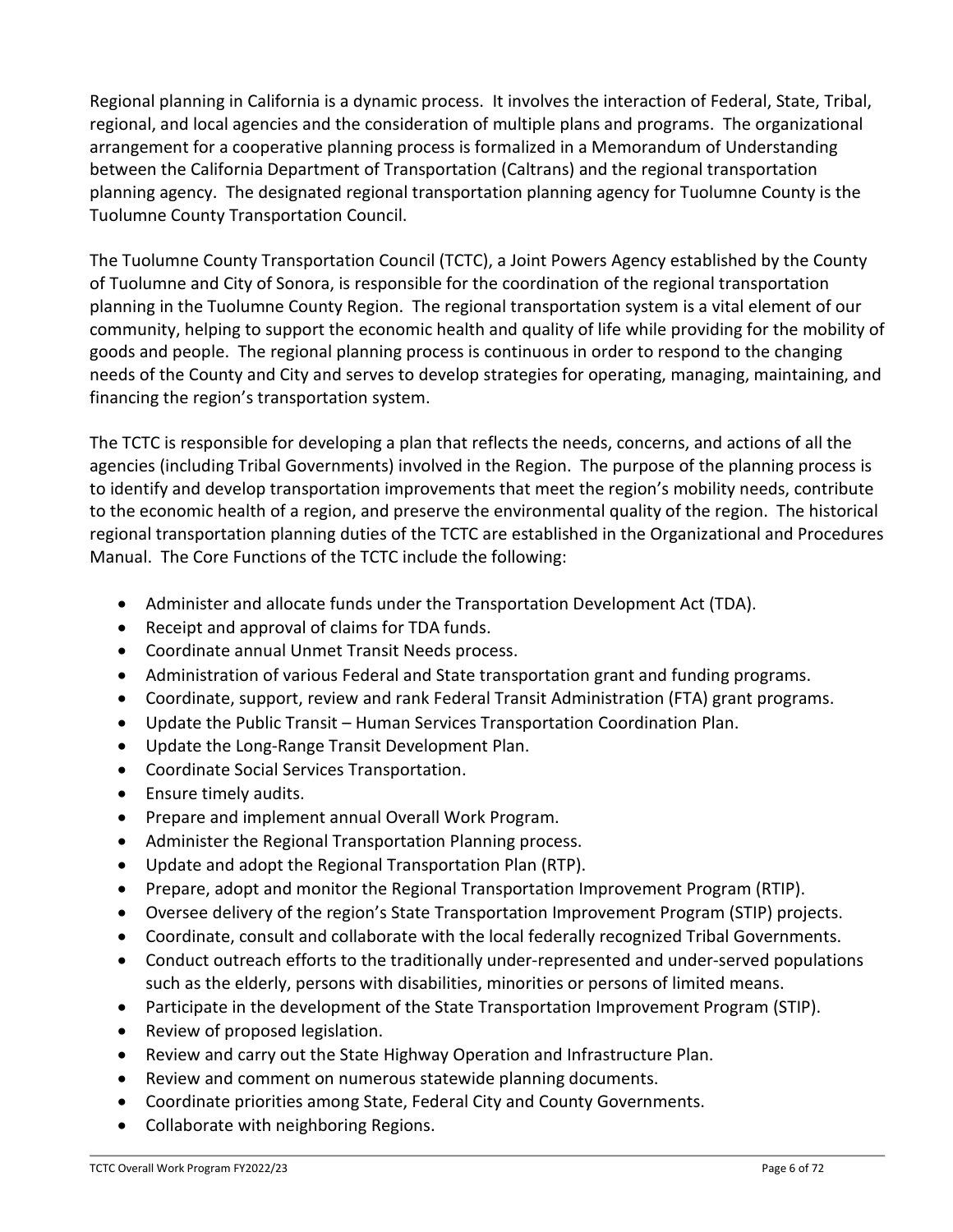• Ensure compliance with applicable State and Federal laws and regulations.

#### **Regional Setting**

Tuolumne County, established in 1850, is located in the center of the California Mother Lode area along the western slope of the Sierra Nevada mountain range. The County extends from the foothills to the Sierra crest and is bordered on the north by Calaveras County, on the South by Mariposa County, on the west by Stanislaus County and on the east by Alpine and Mono Counties. Tuolumne County is approximately 2,217 square miles and includes portions of the Stanislaus National Forest and Yosemite National Park. Approximately 78 percent of the land within the County is owned by government agencies.

The City of Sonora is the only incorporated city in the Tuolumne County Region and is also the County Seat. Sonora was established in the mid-1800's with the discovery of gold by miners from the State of Sonora, Mexico. The City is known as the "Queen of the Southern Mines" and many of its historic buildings date back to that era. Sonora is approximately 3 square miles, sits at an elevation of 1,825 feet above sea level, and has a current population of 4,903. As a major employment and commercial center, Sonora sees a daily influx of non-resident population that increases the City's daytime population to 22,000 to 25,000.

Tuolumne County is home to two Federal and State recognized Native American tribes, the Tuolumne Band of Me-Wuk Indians, and the Chicken Ranch Rancheria of Me-Wuk Indians. These indigenous tribes have a very long and rich history in the region dating back thousands of years.

Tuolumne County is served by three state highways. State Route 49 provides a north-south route through the County from the Mariposa County line to Calaveras County. State Route 108 is a major eastwest corridor from Stanislaus County through the heart of Tuolumne County and ending over Sonora Pass at an elevation above 9,000 feet. State Route 120 enters Tuolumne County from the west as State Route 108/120 and then continues eastward through Groveland and on through Yosemite National Park.

A key factor regarding future growth trends for housing, employment, transit, and transportation infrastructure is population. The population of Tuolumne County is presently 54,751. The Department of Finance projects the population will decrease to 49,356 by the year 2050.

Unlike neighboring rural counties where population is more dispersed, Tuolumne County's population is more centralized to the west of the County. The City of Sonora and the unincorporated communities of Columbia, Jamestown, Tuolumne, and Twain Harte are very distinctive communities, each with their own rich history. Recreational and tourist destinations such as the Dodge Ridge Ski Resort, Stanislaus National Forest and Yosemite National Park are key tourist attractors. The communities of Groveland and Big Oak Flat rely heavily on their proximity to Yosemite.

The regional movement of people within the County can be classified into three broad travel categories: commuters, recreational and tourist. The commute consists mostly of automobile traffic from smaller communities and rural areas onto the 108, 49 and 120 corridors. Approximately 96% of travel is by automobile.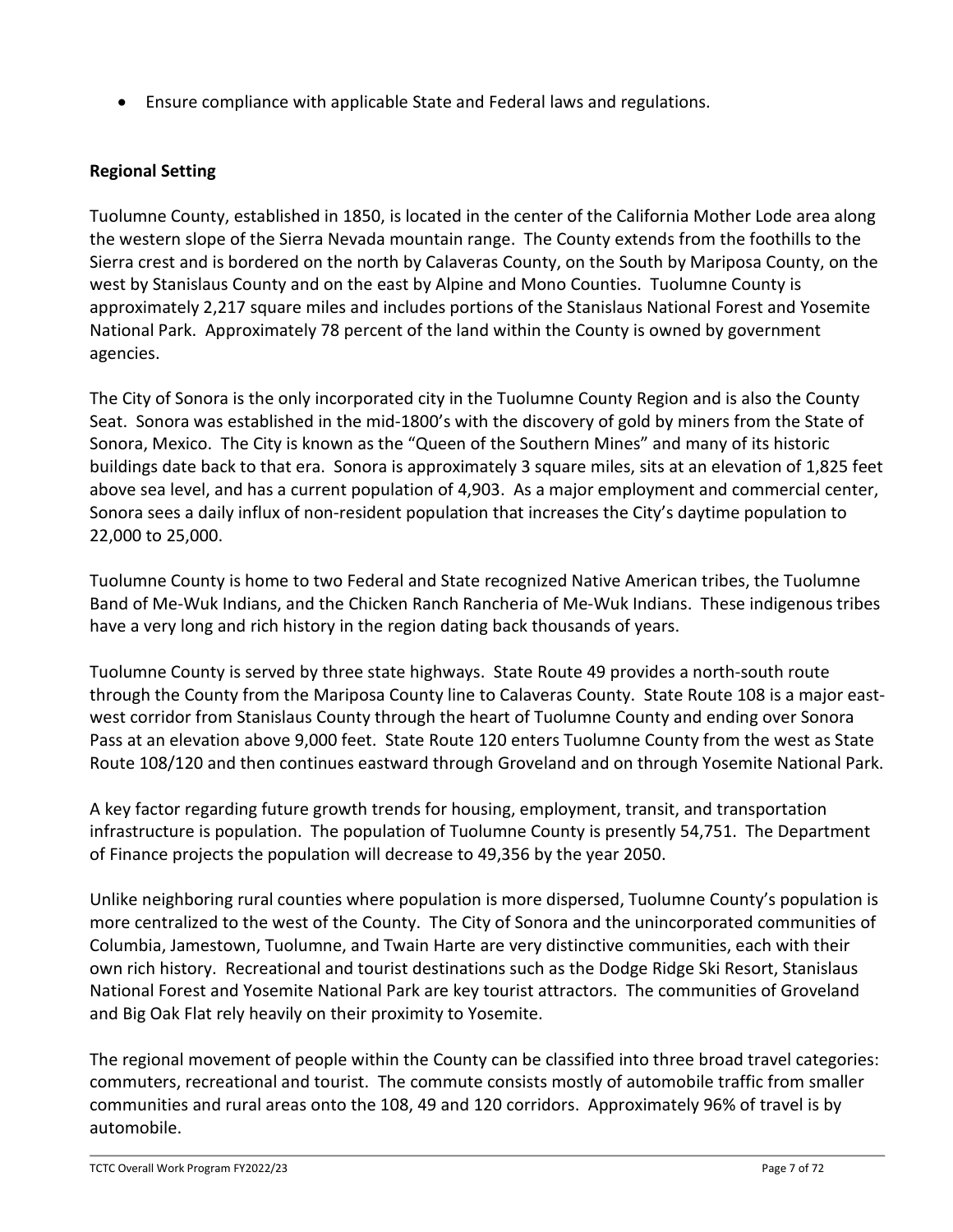Tuolumne County has experienced relatively low population growth due the rural nature and lack of expanding employment opportunities. The small residential population in the County does not reflect the thousands of visitors and tourists that travel to and through the region each year, and ultimately the impact on the transportation system. The tourism in Tuolumne County contributes significantly to the regional economy. Emphasis on system preservation and rehabilitation of roadways, bridge replacement and road upgrades are important to economic development and the economic well-being of the region.

#### **Organization and Management**

Through the creation of the Joint Powers Agreement, originally in 1967, the Tuolumne County Transportation Council has served as the designated Regional Transportation Planning Agency (RTPA) for the Tuolumne County Region. As the RTPA, the Council coordinates regional planning efforts for both the County of Tuolumne and City of Sonora. The TCTC is comprised of five members, two from the County Board of Supervisors, two from the Sonora City Council and one Citizen "at large" member. The County and City members are appointed by their respective boards on a yearly basis. The Citizen member serves a four-year term and is appointed by the majority vote of the other TCTC members.

For many years, the staff dedicated to TCTC activities was maintained within the Transportation Division of the Tuolumne County Department of Public Works, with the Director functioning as the TCTC's Executive Director. This staff spent a portion of their time on TCTC related activities and a portion on the administration of the Region's Public Transportation System. Effective July 1, 2010, a revised Joint Powers Agreement for the TCTC was executed that established changes in the employee organizational structure, provided for the hiring of employees that directly serve at the pleasure of the TCTC, and transferred the responsibilities of the Public Transportation System from the County Board of Supervisors to the TCTC.

In August 2011, to comply with the requirements of the Transportation Development Act (TDA) regarding designated operators of transit systems, the County and City of Sonora executed a new Joint Powers Agreement to create the Tuolumne County Transit Agency (TCTA) to function separately from the TCTC. This agency fulfills the role of the transit system operator and is, thereby, eligible to receive transit funding. The TCTA is governed by the same Board members as the TCTC and staff functions are performed by the existing staff of the TCTC.

This OWP fully funds the TCTC employees as follows: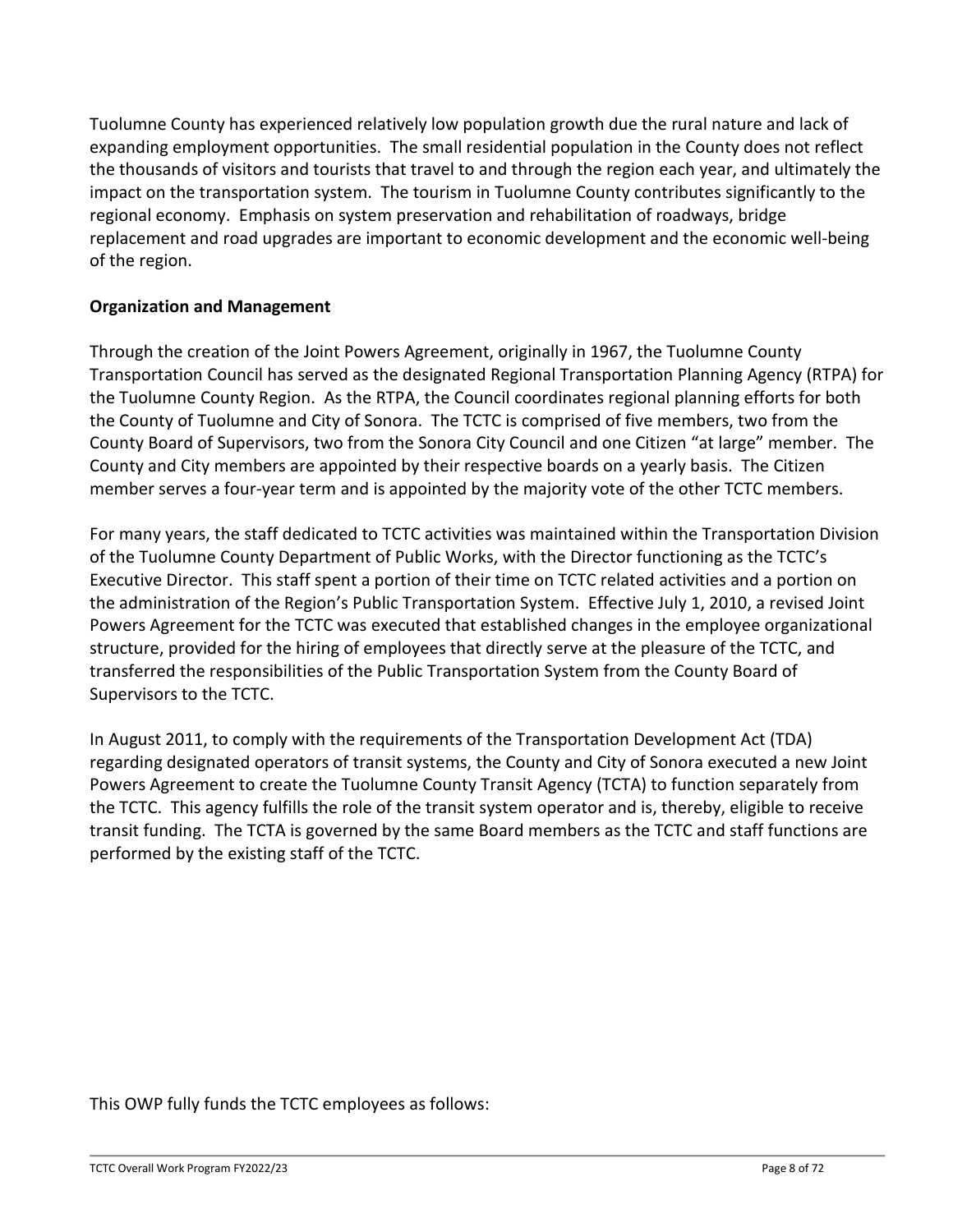| Position/Title                  | <b>TCTC</b> | Non-Motorized<br><b>Transportation/ Trails</b><br>Program | Transit |
|---------------------------------|-------------|-----------------------------------------------------------|---------|
| <b>Executive Director</b>       | 60%         |                                                           | 40%     |
| Senior Administrative Analyst   | 60%         |                                                           | 40%     |
| <b>Transportation Planner I</b> | 90%         |                                                           | 10%     |
| <b>Transportation Program</b>   | 10%         |                                                           | 90%     |
| Specialist                      |             |                                                           |         |
| Asst to the Executive Director  | 50%         |                                                           | 50%     |

The TCTC continues to use the County's GIS department in the County Public Works Department on an hour-by-hour basis for geographical information system (GIS) related work to support the Regional Transportation Plan. It is estimated that 200 hours may be needed in the next year to support TCTC projects, which is included in this OWP Budget.

#### **Tuolumne County Transportation Council Executive Director** Citizens Advisory Committee Social Service Transportation Advisory 60% TCTC, 40% Transit Technical Advisory Committee **Assistant to the Executive Director** 50% TCTC, 50% Transit **Senior**  Caltrans District 10

**Transportation Specialist**

10% TCTC, 90% TCTA

## Organizational Chart

Regional transportation planning agencies are required to coordinate the planning, funding, and implementation of nearly all programs reliant upon Federal and State funding, as well as creating new local funding sources. TCTC staff also performs much of the required project planning work on transportation projects.

**Transportation Planner I**  90% TCTC, 10% TCTA

**Administrative Analyst** 60% TCTC, 40% Transit

Council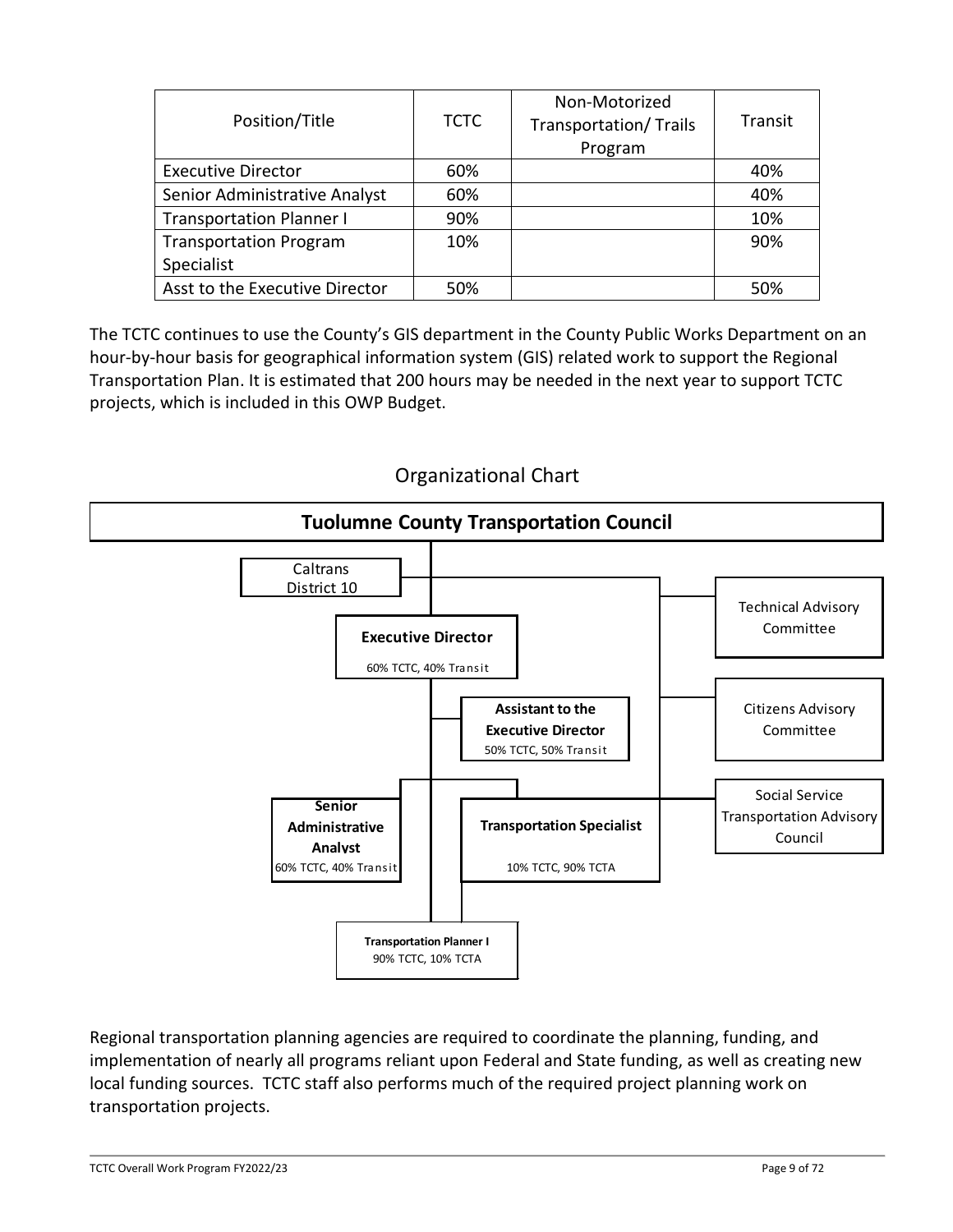An important aspect of this OWP is the contracting out of specialized services such as the updates to the Regional Transportation Plan and Traffic Impact Mitigation Fee Program, the Bus Stop Improvements Project, and Transportation Development Act (TDA) required Reports and Audits, and the development of major transportation improvement projects.

There are three standing committees that serve in an advisory capacity to the TCTC. Critical to the success of the TCTC is the Technical Advisory Committee (TAC), Citizens Advisory Committee (CAC and Social Services Transportation Advisory Council (SSTAC).

**Technical Advisory Committee (TAC**) The TAC is the clearinghouse and technical review body for all items that are to go before the TCTC. Membership of the TAC consists of the TCTC Executive Director, County Public Works Director, County Airports Manager, County Administrator, City Administrator, City Community Development Director, City Engineer, Caltrans District 10 – Transportation Planner, California Highway Patrol (CHP) Commander for Tuolumne County and a representative appointed by the Tribal Council of the area Native American community. Other City, County and Caltrans staff members do attend and participate in TAC meetings. The TAC typically meets concurrently with the CAC on the first Wednesday of each month.

**Citizens Advisory Committee (CAC)** The CAC is intended to be an advisory committee to the TCTC on all matters relating to the regional transportation system. While TCTC staff services are available to the CAC, it is an independent committee that provides input directly to the TCTC. Membership of the CAC consists of eight total members with staggered four-year terms. The Sonora City Council appoints two members, and the Tuolumne County Board of Supervisors appoints six members. Each Board member, except for the District Four Supervisor, appoints one person from their respective district. The District Four Supervisor appoints two individuals, one from the Groveland area and one from the East Sonora area. The CAC typically meets concurrently with the TAC on the first Wednesday of each month.

**Social Services Transportation Advisory Council (SSTAC)** The SSTAC is intended to be an advisory committee to the TCTC on matters pertaining to the transit needs of transit dependent and traditionally under-represented and under-served populations such as the elderly, disabled, low income and minority communities (i.e., Black, Hispanic, Asian American, American Indian/Alaskan Native, and Pacific Islanders). The SSTAC's input is considered in and made an integral part of the TCTC's annual "Unmet Transit Needs" hearing and findings process. While TCTC staff services are available to the SSTAC, it is an independent committee that provides input directly to the TCTC. The composition of the SSTAC, the terms of SSTAC appointments and precise responsibilities of the SSTAC are found in and controlled by Section 99238 of the Public Utilities Code (PUC). The SSTAC meets on an as needed basis, generally quarterly, particularly in the months prior to and during the annual unmet transit needs process.

#### **Strategic Planning**

The Tuolumne County Transportation Council focuses on a strategic plan for its operations. In a structured strategic planning process, objectives are clearly defined and both internal and external situations are assessed to formulate a strategy, implement the strategy, evaluate the progress, and make adjustments as necessary to stay on track. Board members and TCTC management participate in developing the components of the Strategic Plan through strategic planning workshops.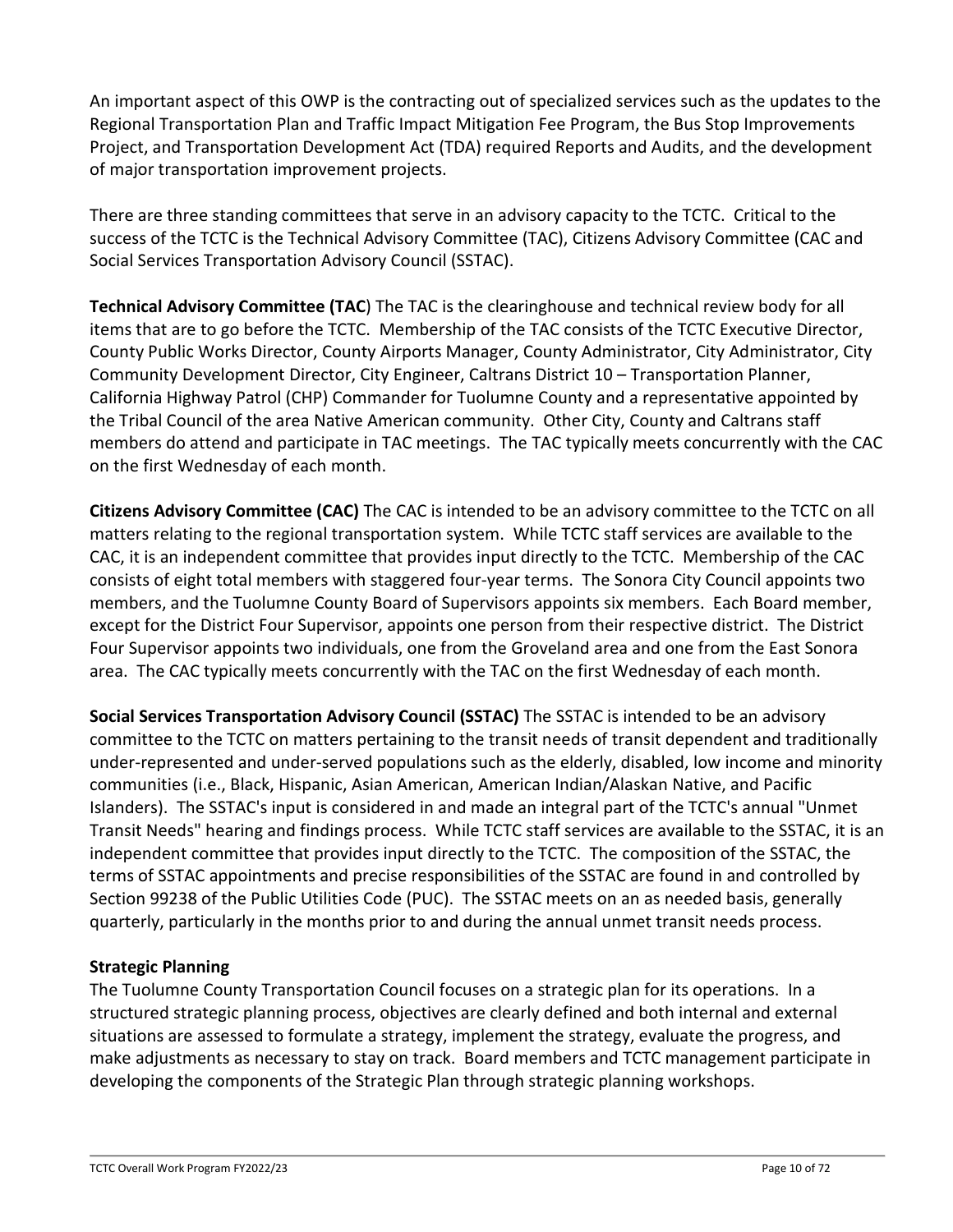The TCTC and Tuolumne County Transit Agency (TCTA) are integral parts of the economic and social fabric of Tuolumne County. TCTC and TCTA provide proactive transportation leadership to move forward to progress in the implementation of the transportation plan. The Vision, which incorporates both TCTC and TCTA, is a future in which a unified, fully integrated transportation network exists in the Region.

Strategies help an organization focus its work by emphasizing the operational tasks around what the Board deems most important. The TCTC strategies identified in the 2020 Strategic Plan are as follows. Each strategy identifies where in the Overall Work Program that work is accomplished.

- Partner with the County of Tuolumne to coordinate adoption of Regional Transportation Plan (RTP).
	- o See OWP Work Element 22/23 **10**
- Coordinate City, County, State and Federal agency efforts to implement priority projects and programs identified in the Regional Transportation Plan. Of particular importance are projects which would increase bicycle/pedestrian safety.
	- o See OWP Work Elements 22/23 **4**, 22/23 **6**, 22/23 **8**, 22/23 **11**, 22/23 -**13**, 22/23 – **14**
- Increase awareness of TCTC and the agency's role in regional transportation and strengthen communication with Tuolumne County residents most impacted by transportation decisions.
	- o See OWP Work Element 22/23 **2**, 22/23 **3**, 22/23 **20**
- Obtain access to TCTC financial data from the County Auditor so that financial reports and audits required under the Transportation Development Act can be prepared more quickly and within the required time.
	- o See OWP Work Element 22/23 **3**
- Transition Strategy.
	- o See Indirect cost 22/23
- Create a dashboard tool to track Caltrans projects and show regional transportation needs. o See OWP Indirect cost 22/23
- Continue to leverage partnerships through the RCTF to advocate for transportation funding and legislation which supports rural counties.
	- o See OWP Work Element 22/23 **4**, 22/23 -**11**, 22/23 **13**, 22/23 **14**
- Implement best practices and recommendations from the Evacuation Routes and communications Strategy Currently begin developed.
	- o See OWP Work Element 22/23 **21**

TCTC coordinated a workshop in 2020 and reviewed and updated the Counties strategic plans in late Fall. The FY23 OWP project list is based on and includes updates that were developed from these workshops.

The annual Overall Work Program (OWP) serves as the primary management tool for the TCTC. This one-year scope of work establishes regional transportation planning objectives for the fiscal year, assigns institutional responsibility for tasks, and includes the methods; schedules and funding levels needed achieve those activities. The TCTC develops an Overall Work Program based on the following intentions: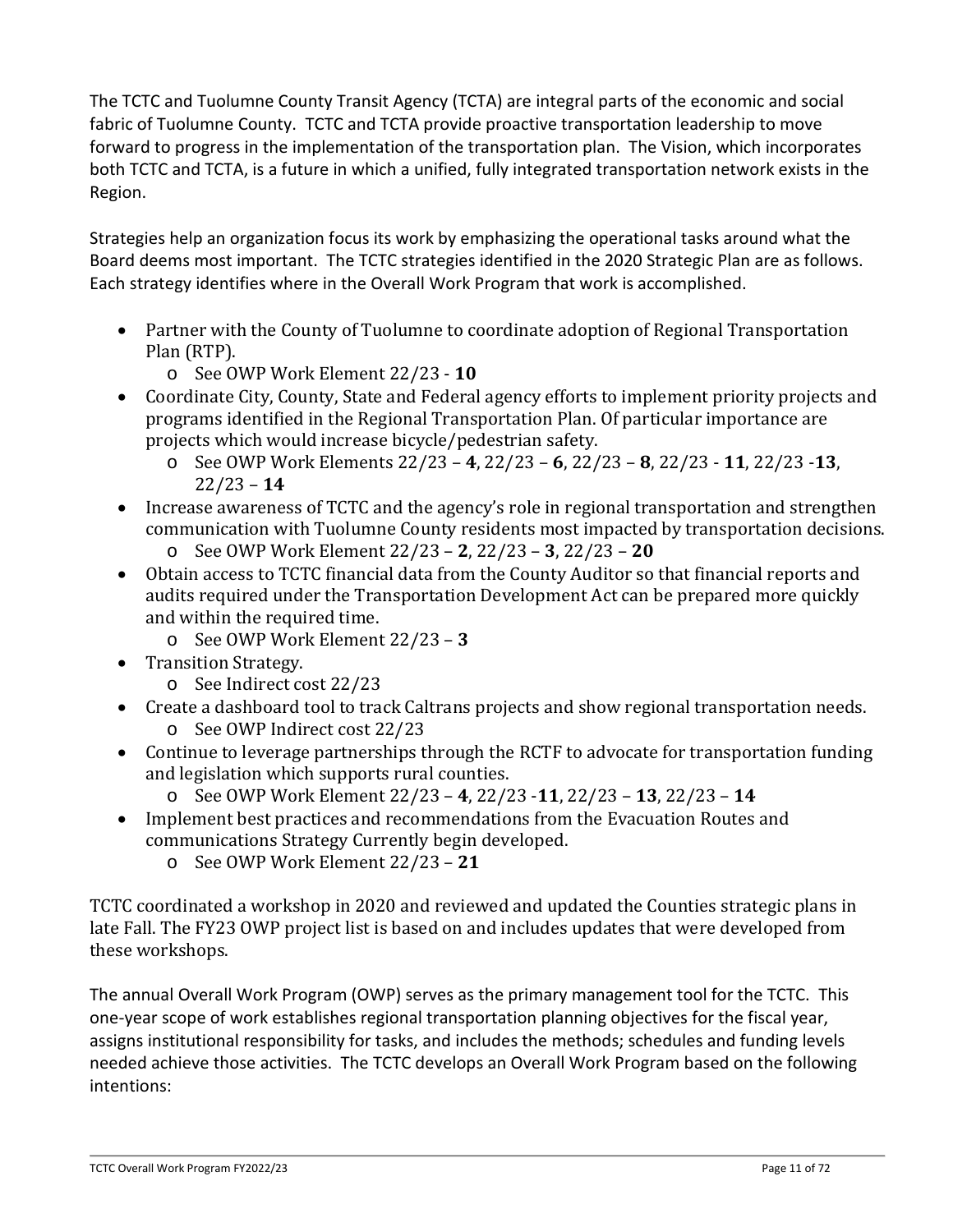- To promote an effective integrated multimodal regional transportation planning process among the system's many stakeholders.
- To establish implementation plans to further the goals, objectives, policies, and future actions established in the Regional Transportation Plan and local General Plans.
- To coordinate the efficient expenditure of limited staff time and public funding, as well as identify projects that are beyond the scope of available resources.
- To provide a management plan with useful information to assess past activities and insight for future planning efforts.
- To assure accountability for the use of public funds.

#### **Fixing Americas Surface Transportation -FAST Act**

On December 4, 2015, President Obama signed into law Public Law 114-94, the Fixing Americas Surface Transportation Act (FAST Act). The FAST Act funds surface transportation programs—including, but not limited to, Federal-aid highways—at over \$305 billion for fiscal years (FY) 2016 through 2020. It is the first long-term surface transportation authorization enacted in a decade that provides long-term funding certainty for surface transportation. This summary reviews the policies and programs of the FAST Act

administered by the Federal Highway Administration (FHWA).

The Moving Ahead for Progress in the 21st Century Act (MAP-21), enacted in 2012, included provisions to make the Federal surface transportation more streamlined, performance-based, and multimodal, and to address challenges facing the U.S. transportation system, including improving safety, maintaining infrastructure condition, reducing traffic congestion, improving efficiency of the system and freight movement, protecting the environment, and reducing delays in project delivery. The FAST Act builds on the changes made by MAP-21.

#### Setting the course for transportation investment in highways, the FAST Act—

• Improves mobility on America's highways

The FAST Act establishes and funds new programs to support critical transportation projects to ease congestion and facilitate the movement of freight on the Interstate System and other major roads. Examples include developing a new National Multimodal Freight Policy, apportioning funding through a new National Highway Freight Program, and authorizing a new discretionary grant program for Nationally Significant Freight and Highway Projects (FASTLANE Grants).

• Creates jobs and supports economic growth

The FAST Act authorizes \$226.3 billion in Federal funding for FY 2016 through 2020 for road, bridge, bicycling, and walking improvements. In addition, the FAST Act includes a number of provisions designed to improve freight movement in support of national goals.

• Accelerates project delivery and promotes innovation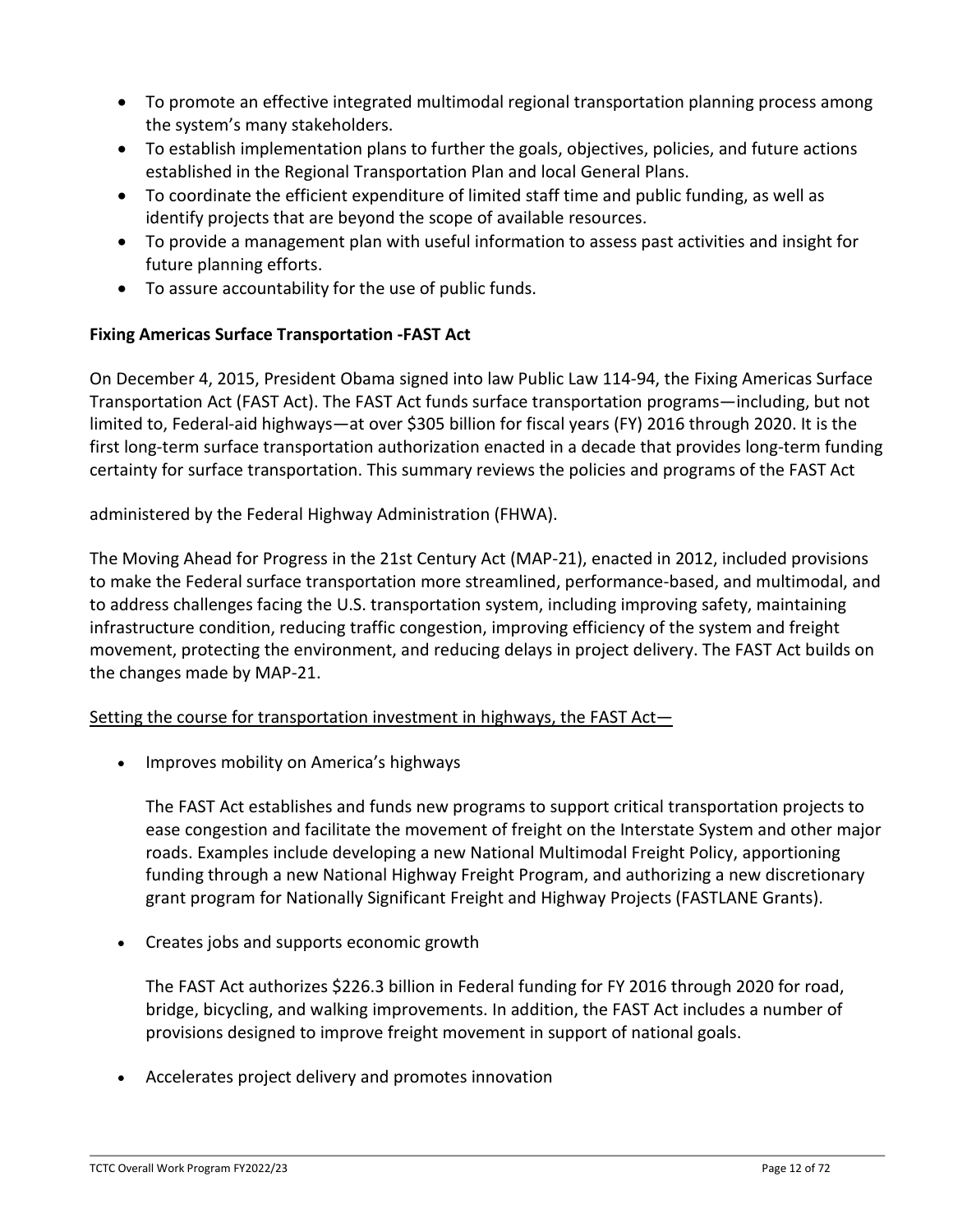Building on the reforms of MAP-21 and FHWA's Everyday Counts initiative, the FAST Act incorporates changes aimed at ensuring the timely delivery of transportation projects. These changes will improve innovation and efficiency in the development of projects, through the planning and environmental review process, to project delivery.

#### **10 FAST ACT Planning Factors**

These Planning Emphasis Areas have been considered in the development of this year's Overall Work Program and is designed to support the following factors:

- Support Economic Vitality of the Rural area, especially by enabling global competitiveness, productivity and efficiency.
- Increase safety of the transportation system for motorized and non-motorized users.
- Increase the security of the transportation system for motorized and non- motorized users.
- Increase accessibility and mobility of people and freight.
- Protect and enhance the environment, promote energy conservation, improve the quality of life, and promote consistency between transportation improvements and State and local planned growth and economic development patterns.
- Enhance the integration and connectivity of the transportation system, across and between modes, for people and freight.
- Promote efficient system management and operation.
- Emphasize the preservation of the existing transportation system.
- Improve the resiliency and reliability of the transportation system and reduce or mitigate storm water impacts of surface transportation.
- Enhance travel and tourism.

FAST ACT Funding looks like it will be dispersed Via Continuing Resolution until new Federal legislation is pasted.

The Matrix below identifies the Work Elements in which our FY22/23 OWP supports the FAST Act.

|    | <b>Work Elements</b>                                                                                                                   | $\mathbf{2}$ | 3 | 4 | 5                         | 6 |   | 8 | 9 | 10           | 11 | 12 | 13 | 14 | 20       | 21 |
|----|----------------------------------------------------------------------------------------------------------------------------------------|--------------|---|---|---------------------------|---|---|---|---|--------------|----|----|----|----|----------|----|
| 1. | Support the economic vitality of the<br>rural area, especially by enabling<br>global competitiveness, productivity,<br>and efficiency. |              |   |   | X                         |   | X | X | X | $\mathsf{X}$ | X  | X  | X  | X  | X        |    |
|    | 2. Increase the safety of the<br>transportation system for motorized<br>and non-motorized users.                                       |              |   |   | X                         |   |   | X |   | X            | X  | X  | X  | X  | $\times$ | X  |
|    | 3. Increase the security of the<br>transportation system for motorized<br>and non-motorized users.                                     |              |   |   | Χ                         |   |   | X |   | X            |    | X  |    | x  | X        |    |
|    | 4. Increase the accessibility and<br>mobility of people and freight.                                                                   |              |   | X | $\boldsymbol{\mathsf{X}}$ |   |   | X | X | $\mathsf{X}$ | X  |    | Χ  | X  | X        | X  |

#### **MAP-21/FAST Act Planning Factor**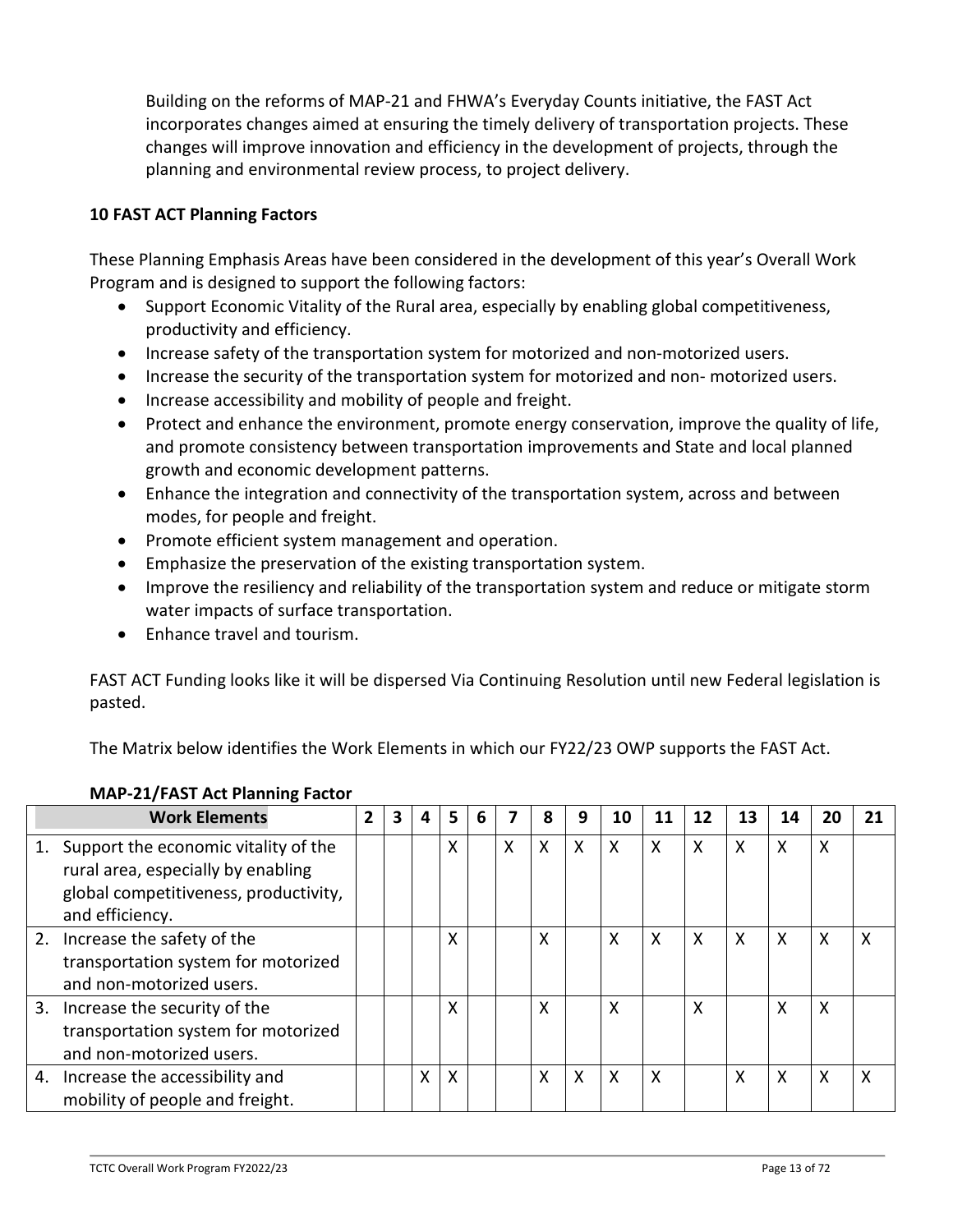| 5. | Protect and enhance the                   |              |   | x | X                         | X |              | X                         | X            | X            | X | X                         | X | X | X                         |                           |
|----|-------------------------------------------|--------------|---|---|---------------------------|---|--------------|---------------------------|--------------|--------------|---|---------------------------|---|---|---------------------------|---------------------------|
|    | environment, promote energy               |              |   |   |                           |   |              |                           |              |              |   |                           |   |   |                           |                           |
|    | conservation, improve the quality of      |              |   |   |                           |   |              |                           |              |              |   |                           |   |   |                           |                           |
|    | life, and promote consistency             |              |   |   |                           |   |              |                           |              |              |   |                           |   |   |                           |                           |
|    | between transportation                    |              |   |   |                           |   |              |                           |              |              |   |                           |   |   |                           |                           |
|    | improvements and State and Local          |              |   |   |                           |   |              |                           |              |              |   |                           |   |   |                           |                           |
|    | planned growth and economic               |              |   |   |                           |   |              |                           |              |              |   |                           |   |   |                           |                           |
|    | development patterns.                     |              |   |   |                           |   |              |                           |              |              |   |                           |   |   |                           |                           |
| 6. | Enhance the integration and               |              |   | X | $\mathsf{X}$              |   | $\mathsf{X}$ | $\mathsf{X}$              | $\mathsf{X}$ | $\mathsf{X}$ | X |                           | X | X | $\sf X$                   |                           |
|    | connectivity of the transportation        |              |   |   |                           |   |              |                           |              |              |   |                           |   |   |                           |                           |
|    | system, across and between modes,         |              |   |   |                           |   |              |                           |              |              |   |                           |   |   |                           |                           |
|    | for people and freight.                   |              |   |   |                           |   |              |                           |              |              |   |                           |   |   |                           |                           |
|    | 7. Promote efficient system               | $\mathsf{X}$ | X |   | $\mathsf{X}$              |   |              |                           |              | $\mathsf{X}$ |   | $\boldsymbol{\mathsf{X}}$ |   |   | X                         | $\boldsymbol{\mathsf{X}}$ |
|    | management and operation,                 |              |   |   |                           |   |              |                           |              |              |   |                           |   |   |                           |                           |
| 8. | Emphasize the preservation of the         |              |   | X | $\boldsymbol{\mathsf{X}}$ |   |              |                           | Χ            |              |   |                           | X | X |                           |                           |
|    | existing transportation system.           |              |   |   |                           |   |              |                           |              |              |   |                           |   |   |                           |                           |
|    | 9. Improve the resiliency and reliability |              |   |   | X                         |   |              |                           | $\mathsf{x}$ | $\mathsf{X}$ | X |                           | X |   |                           |                           |
|    | of the transportation system and          |              |   |   |                           |   |              |                           |              |              |   |                           |   |   |                           |                           |
|    | reduce or mitigate stormwater             |              |   |   |                           |   |              |                           |              |              |   |                           |   |   |                           |                           |
|    | impacts of surface transportation.        |              |   |   |                           |   |              |                           |              |              |   |                           |   |   |                           |                           |
|    | 10. Enhance travel and tourism.           |              |   | X | X                         |   | X            | $\boldsymbol{\mathsf{X}}$ |              |              | X |                           | X | X | $\boldsymbol{\mathsf{X}}$ |                           |

# **Past Accomplishments**

#### **PROJECTS**

#### East Sonora Bypass (ESB)

- 1989 Caltrans completes original Sonora Bypass
- 1992 ESB is broken into two stages due to escalating costs and funding constraints
- 1994 County completes State Route 108 Widening Project with local funds
- 1994 ESB is divided into three stages due to escalating costs and funding constraints
- 2004 (July) Stage I is complete and opened to the public
- 2013 (November) Stage II is complete and opened to the public.

#### East Sonora Bypass II

- Worked with Caltrans staff to reduce project costs and narrow the projected funding gap from over \$10 million to less than \$1 million.
- Design 100% complete.
- Contracted with Bender-Rosenthal Associates for appraisal services to expedite project delivery.
- Right of way completed, all necessary property acquired.
- Negotiated a funding resolution between the TCTC, Caltrans and California Transportation Commission (CTC).
- Performed traffic modeling necessary for environmental document certification. Coordinated Caltrans, Bureau of Land Management and private property owner with oak tree mitigation.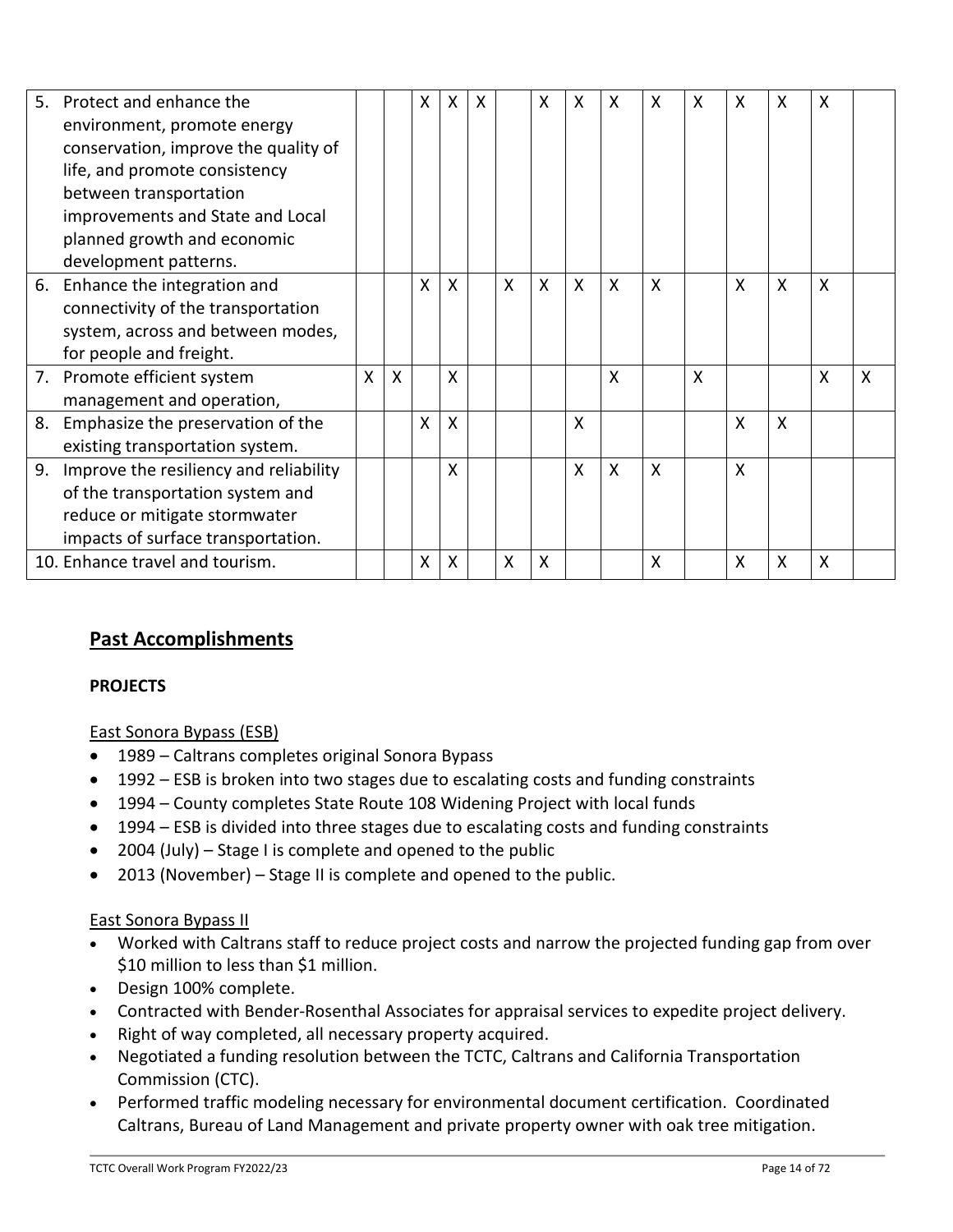- Completed environmental certification.
- Working toward early construction award date to leverage Stimulus II funding.
- Project fully funded in 2007, including RIP, ITIP and CMIA (Corridor Mobility Improvement Account) funding.
- Awarded Construction Contract at a cost less than original Engineer's Estimate, due to begin June 2012.
- Cost savings from project will be returned to Region for future project(s).
- Stage II had a scheduled completion date of October 2014 yet was opened to the public on November 1, 2013 a full year ahead of schedule. *Project in close out phase, expected close out completion 12/2021.*

#### Peaceful Oaks Rd / SR 108 Interchange Ramps

- In December 2013, Caltrans prepared a Project Study Report (PSR) for two ramps at the Peaceful Oaks Rd / Highway 108 Interchange, which were removed from the Stage II Project earlier as a cost savings measure.
- Funding for the Project is programmed into the 2014 RTIP (TCTC-December 2013) and STIP (CTC-March 2014). This project will provide a full interchange at this location.
- Project began in 2014/16, construction scheduled to begin in 2019/20.
- The PS & E phase is finalized. Project started construction in April 2021. Project to be completed in 2022.
- 2020-Peaceful Oak Interchange construction funding allocated by the CTC

#### La Grange Road

- Programmed \$2.5 million in American Recovery and Reinvestment Act of 2009 (ARRA) stimulus funding to pavement rehabilitation project.
- County worked with Assembly member Kristin Olsen on a proposal to adopt J59/La Grange Road into the State Highway System.
- To address concerns expressed by the Legislative Committees, County and TCTC staff met with Caltrans and determined that the next step should be a Geographic Alignment Design Survey (GADS).
- A cost estimate for the GADS survey was developed by the County. Funding does not exist to cover the cost of the survey; therefore, it was decided that the project would not move forward.

#### Sugar Pine Trail Phase 1A

• Programmed \$254,000 to construction of high priority project. *Project complete.*

#### Sonora Elementary/Greenley Road

• Coordinated City/County/school efforts toward a preferred improvement alternative. *Project complete.*

#### Jamestown Beautification

- September 2002, TCTC programmed \$300,000 toward the Jamestown Beautification Project, including construction of sidewalks, street lighting, traffic calming devices and landscaping.
- January 2009, TCTC programmed an additional \$145,437 to this priority project to fill a funding gap.
- Final payment is made in June 2009.

#### Jamestown Flashing Beacon at Elementary School and Sidewalks Project

• Planned and programmed over \$1.5 million to this high priority safety project. (2008)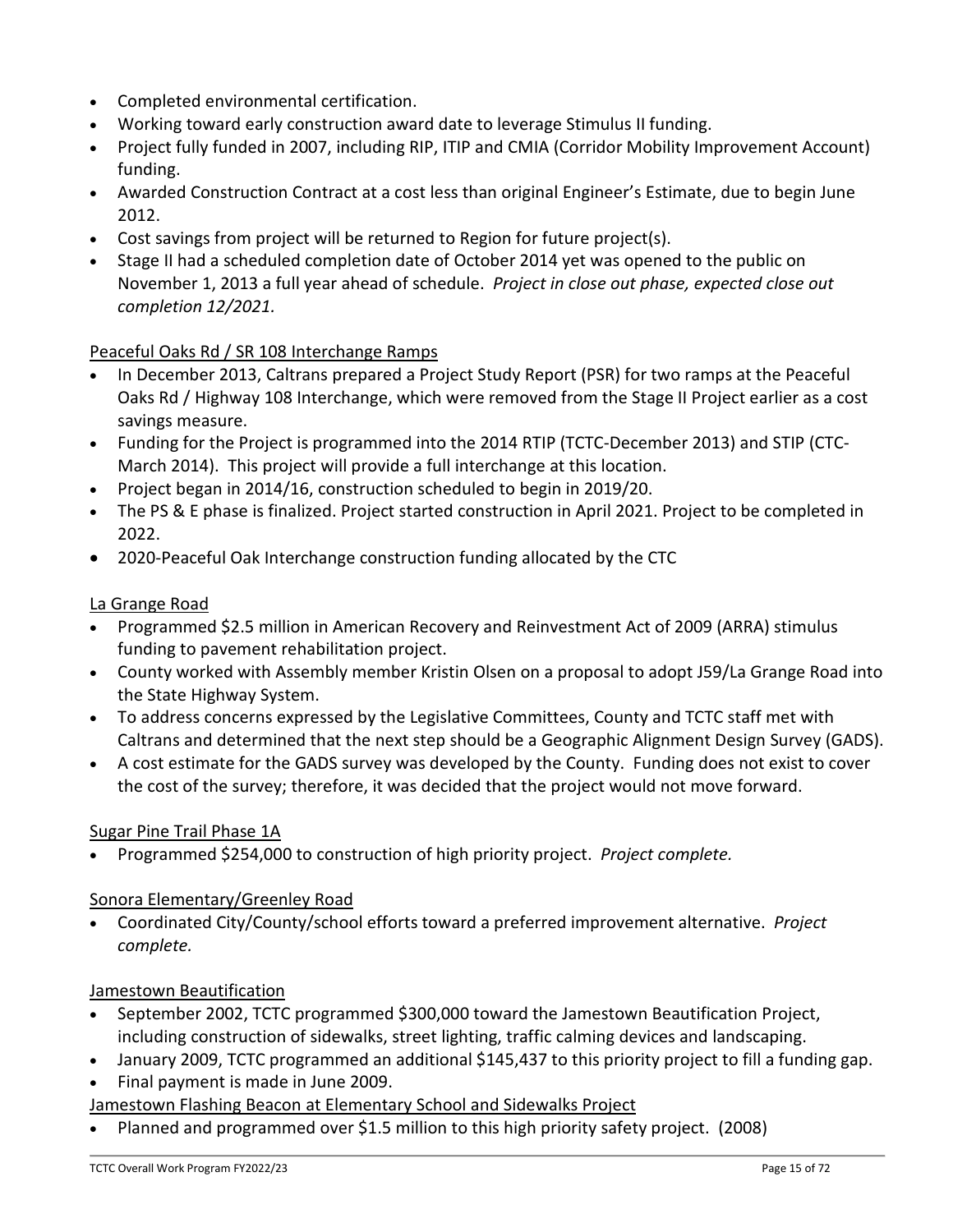- Project not progressing in a timely manner funds rescinded by TCTC and programmed to another project.
- Project is revived in 2012, new November 2012 cost estimate  $=$  \$1.213 million.
- Fully funded with TE, Proposition 1B Transit funds (for the bus stops) and LTF.
- May 2013 CTC approves an allocation extension for Construction funding to February 2014 to accommodate delays in the environmental process.
- Construction funding allocation approved by CTC March 2014. Completion scheduled for fall 2014.

#### State Highway Operations & Protection Program (SHOPP)

- Advised Caltrans on priority safety projects. The following projects are in various stages of completion:
	- ∗ State Route 49/Parrotts Ferry Road traffic Signal *(completed)*
	- ∗ State Route108/Via Este turn lane *(completed)*
	- ∗ State Route 49 Sonora to County line pavement rehabilitation (stimulus) *(completed)*
	- ∗ State Route 49/108 Montezuma Junction merge lane
	- ∗ State Route 108/La Grange Road merge lane
	- ∗ State Route 120 Groveland shoulder widening and cross walk improvements
	- ∗ State Route 120/108 High Tee safety improvement
	- ∗ State Route 49 improvements to account for 45'buses
	- ∗ State Route 108 Twain Harte exit and entrance safety improvements

#### Transportation Enhancements Projects

- 2010 STIP Fund Estimate included \$452,000 in available funds through the Transportation Enhancements (TE) Program, funds were programmed by TCTC to Reserves as projects are not ready.
- Call for Projects was conducted, County nominated four projects.
	- ∗ Beautification at State Route 49 and Parrotts Ferry Road (Pedro "y")
	- ∗ Sugar Pine Railroad Trail Phase 2
	- ∗ Jamestown enhanced street signage, park improvements and possible modifications on Seco Street at west entrance
	- ∗ Pedestrian/Bicycle Facility on south side of Tuolumne Road between Summerville High School and Tuolumne town site.
- TCTC allocated \$5,000 to the County to fund staff time to develop TE applications to determine eligibility of proposed projects and provide the project study report level document required for programming.
- \$911,000 in TE Reserves are programmed to Jamestown Sidewalks Project construction.
- The TE program is eliminated and removed from the STIP in the 2014 STIP cycle, pursuant to the new Federal Transportation Act, MAP-21. Bicycle/Pedestrian projects are still allowed as they are eligible for RIP funding.
- Remaining balance of \$607,000 in TE Reserve reverts to RIP funding in the 2014 STIP.

#### Shaws Flat Roadway Drainage and Shoulder Improvement Project

• Programmed gap funding for this high priority City project.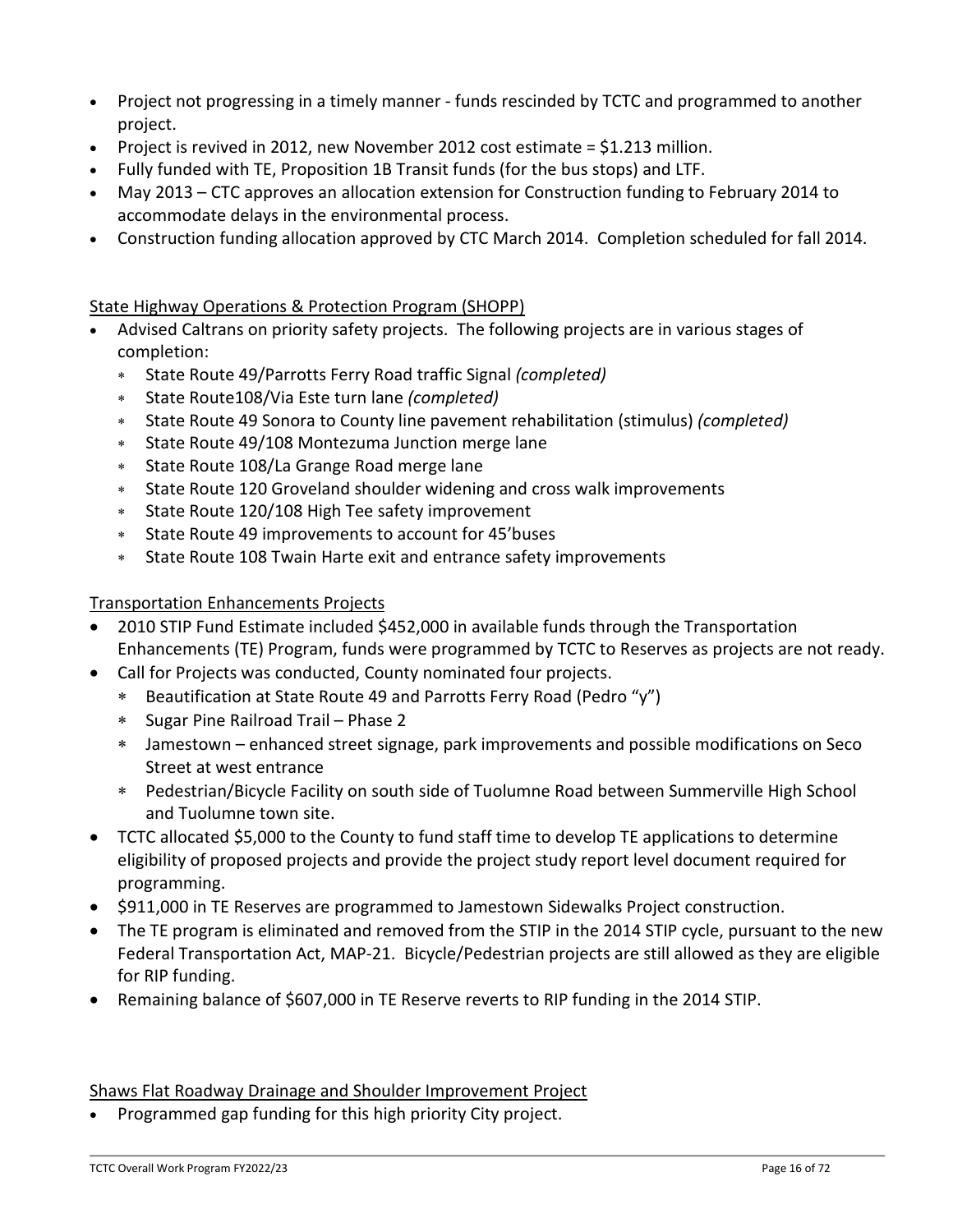• Project completed 2008.

#### Mono Way Widening

- TCTC, City of Sonora and County are partnering on a project to widen Mono Way to five lanes between Fir Drive and Greenley Road.
- Project is completed in February 2016, greatly improving traffic congestion in that area.

#### Rawhide Road Bridge Project

• Facilitating the re-scoping of the project.

#### Streets and Roads

- Reviewed and mitigated numerous development projects impacts on the road system.
- Participated in the State Route 49 Transportation Concept Report.
- TCTC allocated \$100,000 in RSTP Exchange funds in FY12 OWP to update the Pavement Management System to provide appropriate assessment of local streets and road's needs, pursuant to a request from the County. Project complete November 2013.
- Programmed \$207,000 in RSTP Exchange funds in FY12 OWP toward road maintenance to fill funding gap in FY12 Budget, pursuant to a request from the County.
- Allocated \$220,000 in RSTP Exchange to fund the cost of pavement repairs to Pinecrest Lake Road and Dodge Ridge Road, pursuant to a request from the County. Project completed short of scope and under budget. Final cost = \$175,883.
- Allocated \$350,000 to the City for the Washington Street Overlay. Complete and operational 2015
- Allocated \$50,000 to the City for the Mono Way Widening Gateway Monument.
- Allocated \$ 57,437 to the City for the Norlin St. paving/rehabilitation project.
- Allocated \$51,682 to the City for the Stewart St. Public Restroom Facility project.
- Allocated \$482,000 to the County for the Woodhams Carne Road Reconstruction or Road Maintenance.
- Allocated \$354,579 to the County for the Parrotts Ferry Road Reconstruction.
- Allocated \$170,418 to the County for the Dodge Ridge Road Reconstruction (continues previous project).
- Allocated \$147,250 to the County for the Jackson Street/Yankee Hill Road Reconstruction.
- Allocated \$198,000 to the County for infrastructure and road improvements near the Transit Transfer Facility on the new Law and Justice Center site.
- Allocated \$202,000 various local Street overlay projects, completed and operational 2016.
- Allocated \$100,000 to the County for the Jacksonville Rd Bridge rehabilitation project.
- Allocated \$193,737 to the County for the Tuolumne Park and Ride project.
- Allocated \$121,000 to the Rehabilitation of two Railroad Crossings on Campo Seco Rd
- Allocated \$410,784 Funds to the Construction Phase of the Intersection Improvements of SR49/ Parrotts Ferry Rd Safety Project.
- Allocated \$1,895,286 to the Standard Road Rehabilitation Project.
- Allocated \$716,005 additional funding to the Stockton-Washington St. Corridor-Downtown Transit Accessibility Project.
- Allocated \$80,000 to the Groveland Resiliency Center Project.
- Allocated \$308,981 to the Phoenix Lake Road Improvement Project.

Northern Yosemite Regional Transportation Access Center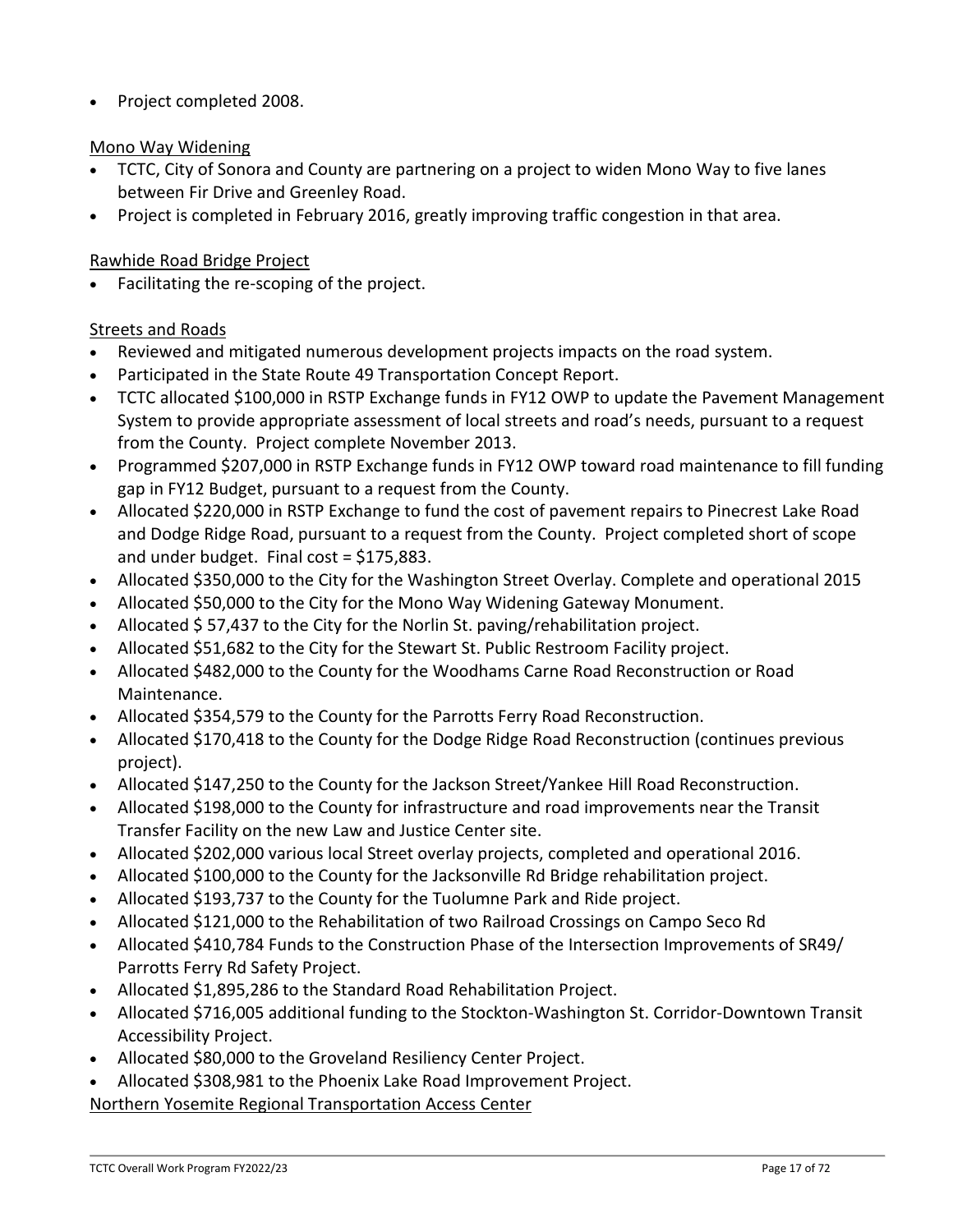- In April 2014, submitted a \$3.2 million TIGER (Transportation Investment Generating Economic Recovery) Grant Application to create a centralized, high visibility regional transportation access center in downtown Sonora to more effectively serve the transportation needs of those that live in the community and the heavy influence of regular visitors to our historic region. This project will fund the purchase and rehabilitation of an existing historic building into a transportation facility designed to provide a home for a community mobility management center and ideal downtown location for the Visitors Bureau to market the region. Grant was not awarded.
- In January 2016, submitted a Federal Lands Access Program (FLAP) grant application in a second attempt to fund project.

#### Tuolumne County Transit Center (Law & Justice)

Tuolumne County Transit has been operating without a central hub for its entire existence. This is not an optimal way for a transit system to operate from an efficiency standpoint. Tuolumne County Transit



recognized there would be an opportunity to build a transit center as part of the development of the County's Law and Justice Center project. In January 2015, the Tuolumne County Transit Agency purchased property from the County on which to build its transit facility.

The site is considered ideal because it is centrally

located geographically in the County and sits at the crossroads of community development including large grocery outlets, building supply stores, the County's only hospital, schools, senior housing development, restaurants and a myriad of other destinations within the community.

The Transit Center consists of two structures. The Main building has two rooms, one, that offers a climate-controlled environment with seating, restrooms (2), transit system info (on flat screen), and a

workstation. Additionally, there is a similar sized waiting area that does not offer air-conditioned space, but rather is open, while still be protected and offering seating.

This main building is constructed using a lot of windows, so views of the foothills can be taken in by those in the building, while also allowing those outside the structure to see what is offered inside.



There is a second structure on the site, designed to provide shade from the elements. This is a fully open, shed roofed waiting area with seating, bike racks and water fountain in close proximity. Both structures offer great access to Tuolumne County Transit vehicles and the rest of the Law and Justice Center campus. The site is fully accessible with paths of travel, has information technology predicting arrivals of each of the routes, and offers wireless internet access, two restroom facilities, vending machines, and plenty of seating for passengers. This facility will improve overall public transportation services in Tuolumne County and will make transit a more viable option for a greater share of the population. The Transit Center became operational on November 1, 2017.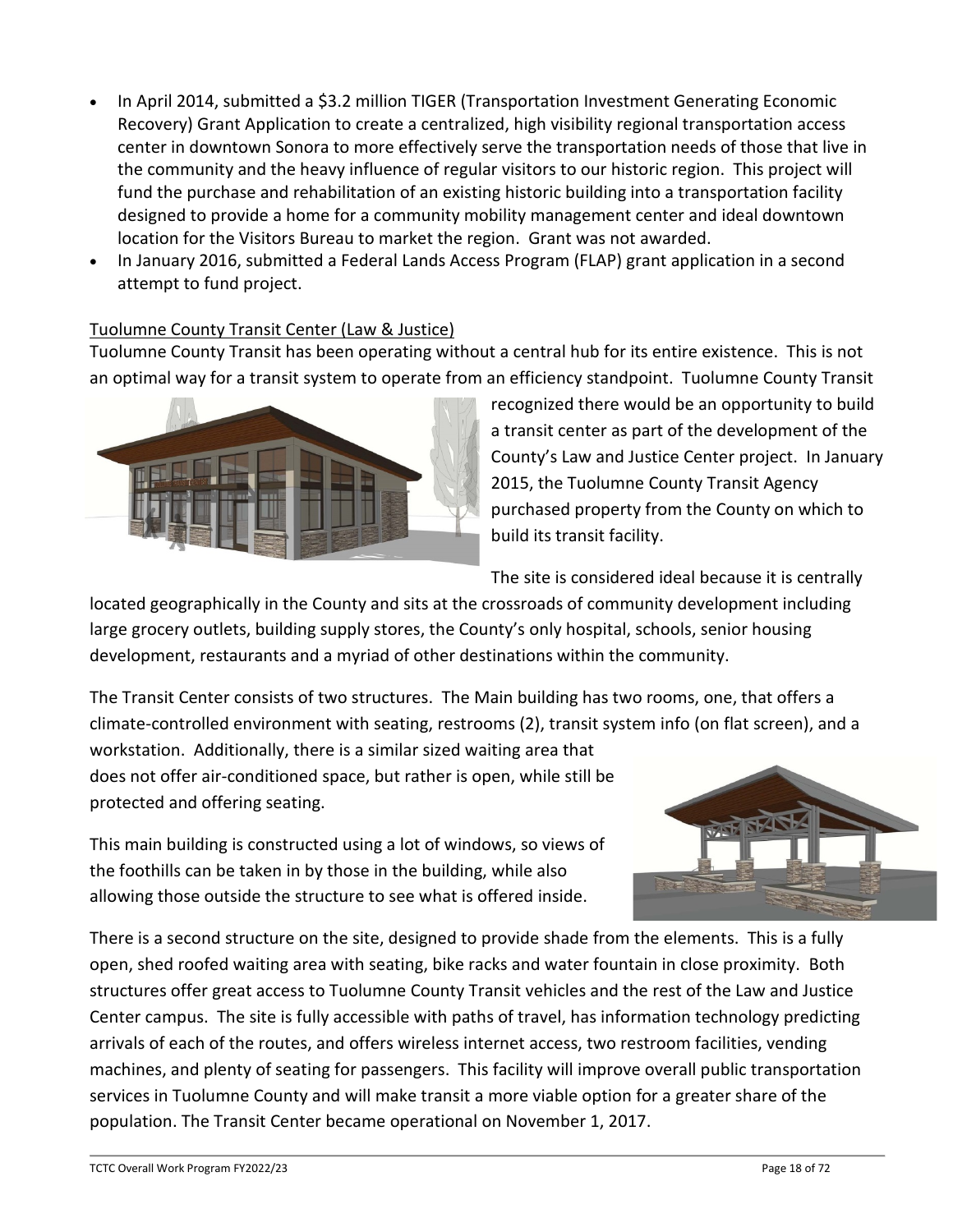#### **PLANNING**

#### Tuolumne County Regional Blueprint Plan

- Conducted numerous Policy and Technical Advisory Committee meetings aimed at building consensus on planning assumptions. The completed Recent Trends scenario will greatly enhance decision makers' understanding of how the region is likely to grow over the next forty years.
- Worked extensively with Service Districts to digitally map sewer and water line locations.
- Secured another \$96,300 in grant funding to implement a public outreach campaign to improve public knowledge about land use decisions and develop growth alternatives that better achieve existing General Plan smart growth policies.
- Completed Recent Trends (status quo) growth scenario through 2050.
- Initiated alternative growth scenarios.
- Developed Performance Measures to evaluate growth alternatives.
- Initiated major update to the Regional Traffic Demand Model (RTDM).
- TCTC and County have navigated the Regional Blueprint Plan project to acceptance by the Board of Supervisors.
- An additional \$160,800 in grant funds secured for enhanced public outreach efforts and to identify necessary revisions to the Regional Transportation Plan (RTP) and General Plan to implement the Distinctive Communities growth alternative.
- The next phase facilitates Land Use Element changes in the General Plan representative of changing market demands.

#### Columbia Circulation Improvement Plan

- Identified transportation system deficiencies in Columbia. Obtained public input on community needs and prioritized improvements for the TCTC to assist in funding. The final plan provides a road map for investments in the Columbia area.
- Implementing first project design of a gateway project at Parrotts Ferry Road/State Route 49 (Pedro "Y").

#### Updated Functional Road Classifications

• Over the past 30 years the Regional Transportation Plan, General Plan, Road Tabs report and Federal Highway Classification have become increasingly inconsistent. Staff has initiated an effort to make all of these documents consistent.

#### Groveland Trail Task Force

- Partnered with Groveland Community Service District, Yosemite National Park, the Forest Service and Trail advocates to begin the planning of a trail between Groveland and Yosemite National Park.
- Completed the Groveland Active Transportation and Circulation Improvement Plan.
- Participated in trail development projects and Active Transportation Program applications that create walking and bicycling opportunities in and around town as well as to recreation destinations (Ferretti Rd trails).

#### 2016 Regional Transportation Plan

- Comprehensive update of the RTP included policies from Regional Blueprint Plan.
- The Regional Blueprint Distinctive Communities Land Use Plan was used in the development of the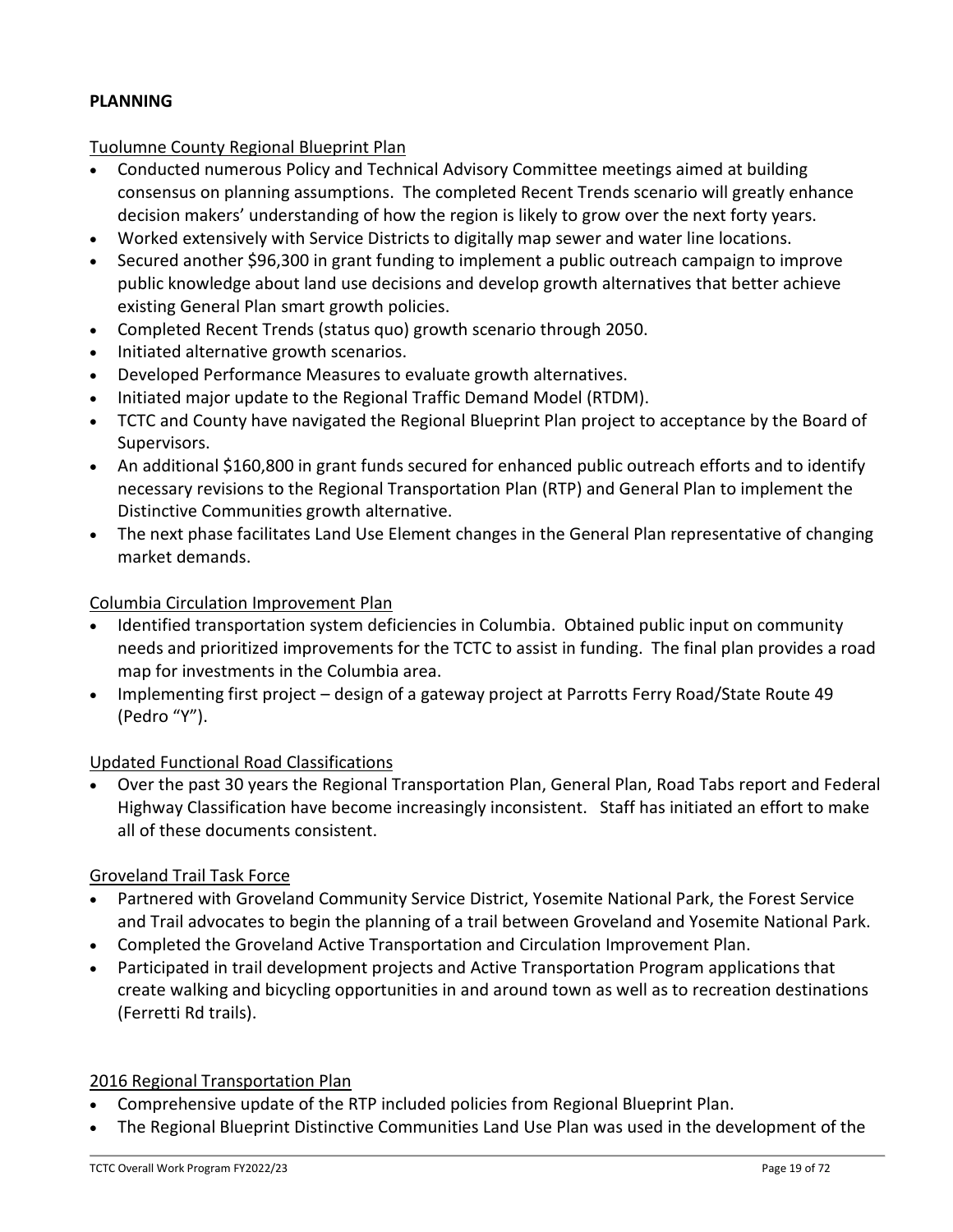2016 Regional Transportation Plan update.

- Only Rural Sustainable Strategies in California and this chapter ensures the balance of environmental, economic, and social equity metrics in making transportation decisions. The Rural Sustainable Strategies focus on rural issues such as but not limited to safety, system preservation, public transit, complete streets, State Highway and local roads.
- 2016 RTP supports the expanded use of and safety of bicycle and pedestrian use through the implementation of Complete Street Improvements. An example of Complete Streets Projects includes projects in downtown Sonora, Jamestown, and Groveland. These Improvements also include American with Disabilities Act (ADA) compliant enhancements.
- The 2016 RTP uses Financial Alternatives B and C as a discussion to pursue new revenue sources that could become available in the future.
- The 2016 RTP emphasizes providing a safe, reliable, and effective public transportation. The 2016 RTP is helping improve public transit by proposing new transit services such as: seasonal service to Pinecrest and constructing ten new or improved transit shelters throughout Tuolumne County.
- 2016 RTP was adopted in February 2017.

#### 2016 RTP Programmatic Environmental Impact Report

• The 2016 EIR presents a regional assessment of the impacts of the proposed 2016 RTP.

#### Update and Expansion of the Geographical Information Road Layer

• Using aerial photography, County road locations are being corrected, County Service Area roads are mapped, City streets have been added to the road layer, Forest Service roads are added, and private roadways are being added. A coordinated methodology and shared use of global positioning equipment will facilitate timely addition of new development roadway into the road layer. Working with the County GIS Coordinator, the road layer was linked with house numbering and 911 dispatch software. This coordinated effort will significantly reduce emergency response times specially to remote previously poorly mapped areas of the County.

#### Community Improvement Plan/Mitigation Mapping

• Adopted Community plans, the Regional Transportation Plan, various traffic impact fee programs and numerous development approval CEQA required impact mitigation programs over the last 30 years has created many mitigation funding accounts directed at dozens of identified projects throughout the County. This ambitious effort will tie all of this information to one GIS map layer covering the entire County. When completed, management staff will be able to better respond to already identified community improvement needs, combine legacy funding accounts with current project delivery efforts and refund money paid to the county by citizens for projects no longer viable.

#### Mapping of Snowplow Routes

• TCTC staff assisted Public Works crews in responding to citizen complaints regarding snowplow operations. Snowplow routes were mapped allowing supervisors to coordinate operations more efficiently. Regulation signage was mapped to ensure tow away signage was adequate. Project complete.

#### Accident Record Management System

The TCTC has developed a state-of-the-art accident records management system. The system is utilized to map high accident locations on SR 108 for collision reduction purposes.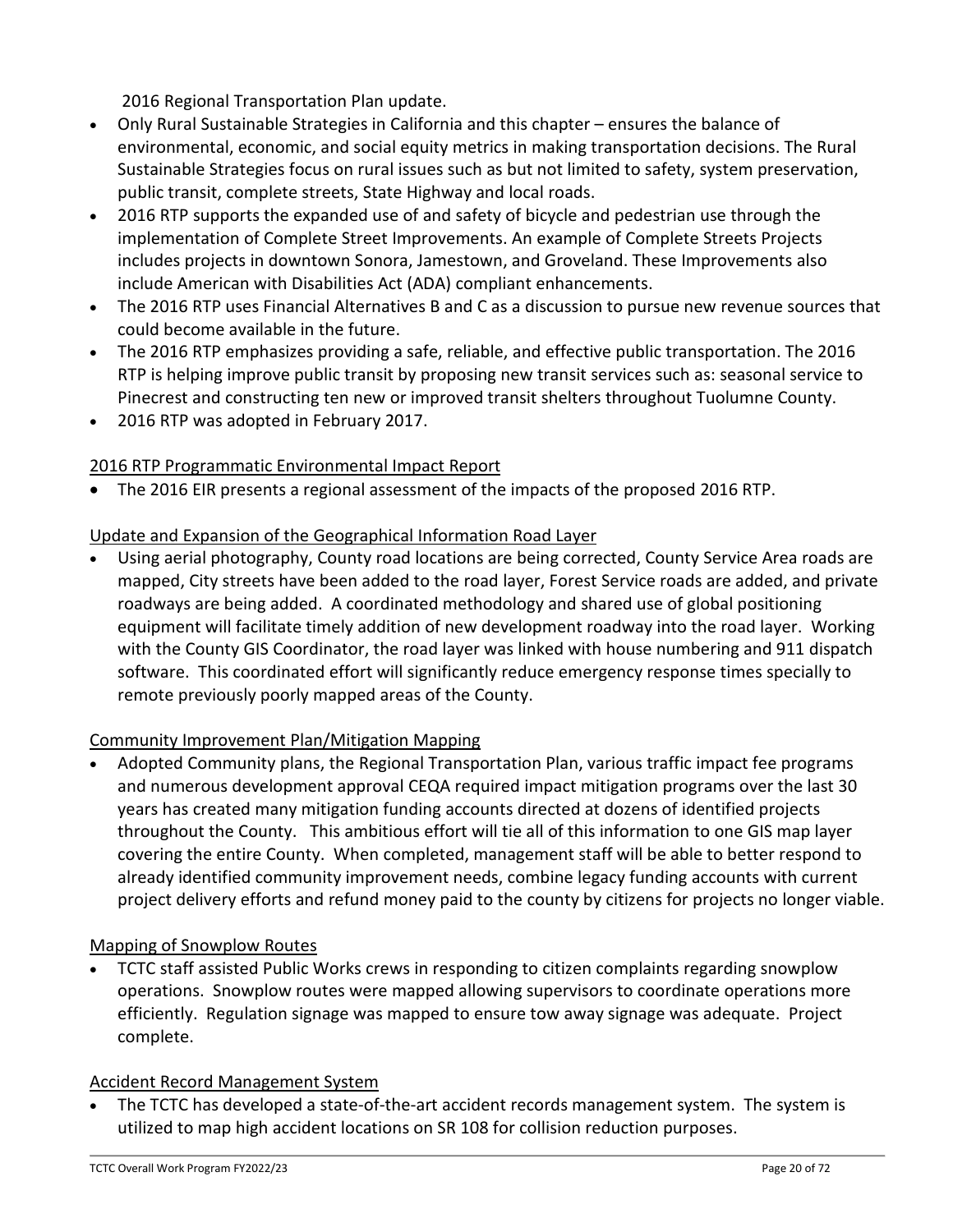Development Review

- TCTC Staff assisted or coordinated the efforts of City staff, county staff, developers and consultants in the preparation of traffic studies for the following projects:
	- ∗ Grand Yosemite National Golf Course/ Wetland Preserve
- ∗ Big Oak Flat development
- ∗ Yosemite Gateway

#### Electrical Vehicle Implementation

- TCTC staff worked with ChargePoint to secure the California Energy Commission grant for these quick charge stations that will be located along the S.R. 120 Corridor from Oakdale to Yosemite National Park.
- A four County Readiness Planning Grant has been submitted to the California Energy Commission.

#### Vision Sonora Plan

- The TCTCF was successfully awarded funding for a Caltrans Community Based Transportation Planning Grant in 2011-2012.
- Partnered with the City of Sonora.
- The Vision Sonora Plan focused on creating a vibrant community by directing physical improvements along State Route 49 and Washington Street Corridors.
- The vision statement states the City of Sonora will find new ways to showcase its unique history; it is enriched with public spaces, parks, green space; its streets actively support pedestrians, bicyclists, and transit, but it is a community that openly attracts and welcomes visitors, but it still takes care of the locals; and its core is a thriving and flourishing downtown.
- The Plan recommends capital improvements along gateway corridors that serve Sonora's primary entryways, and in the historic downtown core.
- The American Planning Association (APA) Central Section awarded the Vision Sonora Plan a Best planning Award for the Urban Design Category.
- A transit and pedestrian improvement project to the intersection of Washington Street and SR49 las secured funding through construction.
- The Red Church Pedestrian Safety and Beautification Project has secured \$722,000 in funding through the Active Transportation Program.
- The Stewart Street Restroom and Walkway Project has secured funding and should be constructed in FY 2018/19.
- Street furniture in downtown Sonora has been rehabilitated.
- Street lighting has been improved with new energy efficient LED bulbs.

#### Active Transportation Projects

Master Plan for Dragoon Gulch Trail System completed and adopted (by City Council); funded through Community Transformation Grant (Public Health).

- Complete Dragoon Gulch Expansion Environmental Document (CEQA –MND), with revised map reducing overall mileage to limit project impacts; TCTC funded (bike/ped SR25 access; Transit access).
- Trail Me About It is funding awarded to phase I expansion, along with funding from Sonora Area Foundation (\$25K), Foothill Leadership Academy \$14K).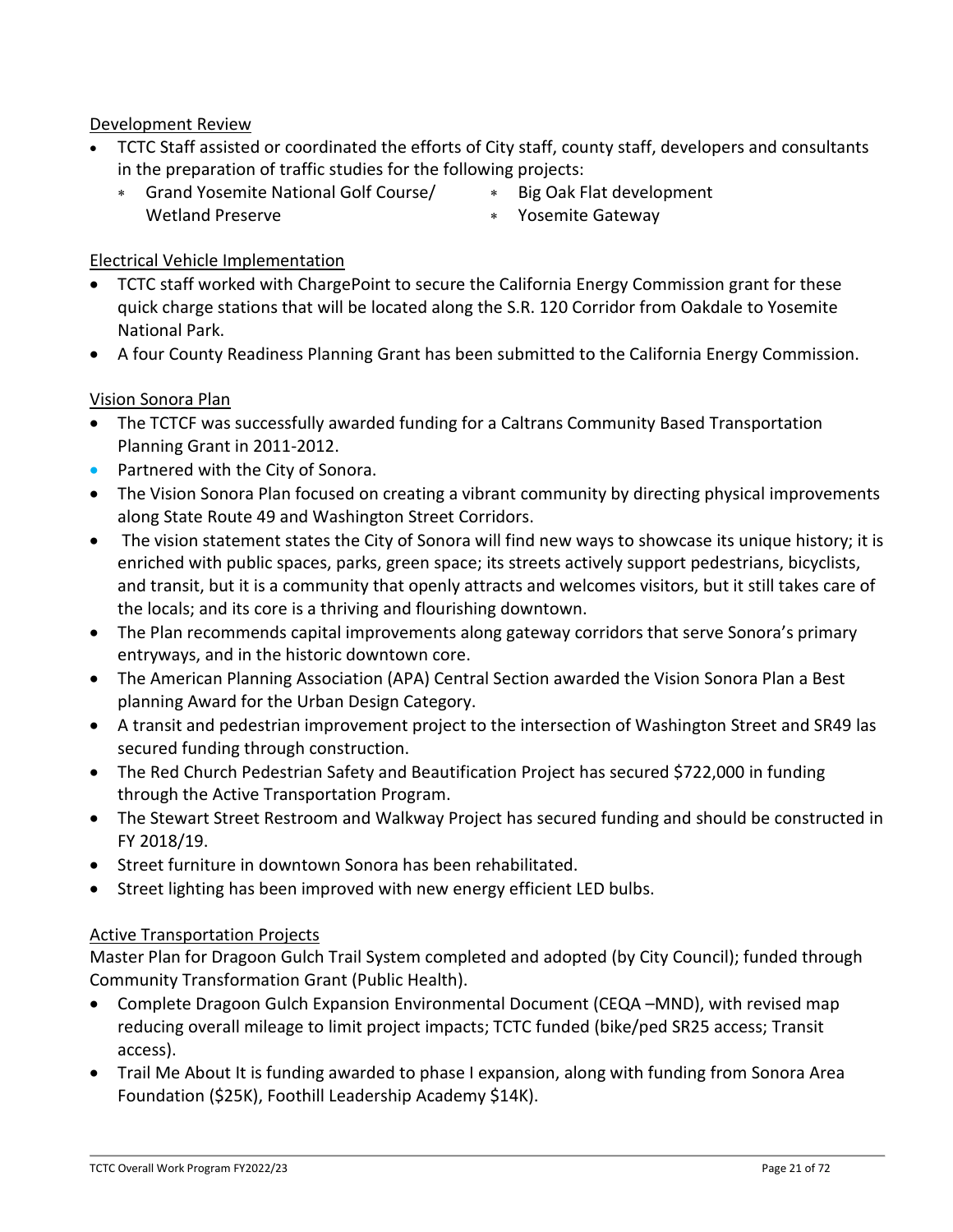- The City of Sonora contracts with the Forest Service trail building team and complete 1.5 additional miles of trail.
- ATP applications for walk/bike projects located throughout the County, including: Parrotts Ferry Rd, Tuolumne Rd (and Tuolumne Rd North, State Route 49 (Dragoon Gulch Connector), SR 120 (Groveland Main street) and Ferretti Rd; Jamestown (5th Ave and surrounding neighborhood streets)
- 2015 Groveland Circulation Plan

#### Active Transportation Plan

With funding from a sustainable transportation planning grant, Tuolumne County Transportation Council, working with its partners including the City of Sonora and Tuolumne County staff and utilizing Green DOT Transportation Solutions consultants completed a Active Transportation Plan. This document identified high priority projects for the region that involve walking, bicycling and improvements to accessing public transit. The ATP was adopted by the Transportation Council in September 2020. The project also yielded two high priority projects which State ATP funds were sought with an application during Cycle 5. One of the two applications was funded (Jamestown Community Connectivity Project- \$2M awarded)

#### SR49 Complete Streets from Jamestown to Columbia Corridor Plan

The TCTC was successfully awarded funding for a Caltrans Sustainable Communities Transportation Planning Grant. The SR 49 Multi-Modal Corridor Plan (Plan) aims to connect the distinctive communities within the corridor, increase mobility and transportation choices for all area users, and to reduce congestion while improving air quality for Tuolumne County. Through outreach, study and stakeholder input, the Plan comprises a phased approach that proposes short-, mid- and long-term projects to help meet the overall goals for improvement. The backbone of these multi-modal improvements includes connecting Jamestown, Sonora, and Columbia College with a Class 1 shared use path accommodating both bicyclists and pedestrians. The Plan acknowledges the critical links that must be formed with the Tuolumne County General Plan (specifically the Distinctive Communities Growth Scenario) and State Bill 1 Congested Corridors to create a cohesive solution that ultimately allows all plans and legislation to work in unity to address the local predicaments and achieve an overall Vehicle Miles Traveled (VMT) reduction.

This study was adopted by the Transportation Council in January 2021.

Currently Caltrans completed the SR49 Congested Corridor Plan. The corridor plan recommended the following projects:

- Vehicle Miles Travelled Study (VMT) Phase I and II
- The Study provides best practices guidance from the State and other regions, as well as review OPR VMT reduction guidance or recommendations for rural regions. One of the main goals for our SB 743 – Vehicles Miles Traveled (VMT) Study used be to determine the best VMT strategy for the rural Tuolumne County region that utilizes existing technical resources, and ensures a fair playing field for development, and helps support VMT reduction goals.
- SR49 Jamestown Complete Street and Widening Project
- Jamestown Park and Ride
- SR49 Operational Improvements
- Gold Rush Shared Use Path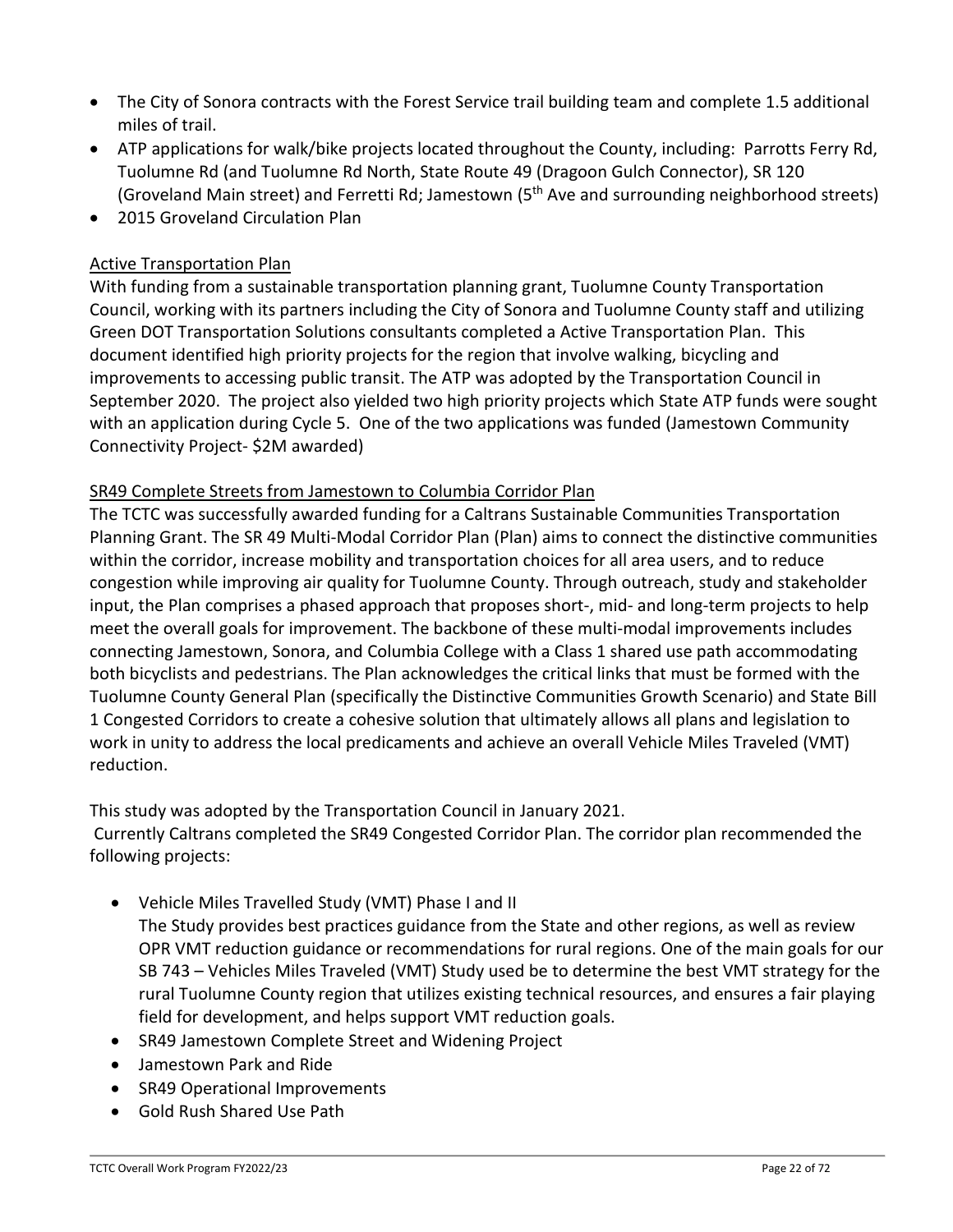- Chicken Ranch Round a Bout
- Greenly Road Extension (N.S Connection Phase I)
- Completed SB 743 VMT Study Phase I & II
	- ∗ Task Order and Cost Proposal
- Project Kick off Meeting
	- ∗ Updated & Calibrated Traffic Demand Model with modules for estimating VMT reduction from bike and pedestrian improvements
	- ∗ VMT Background Report from Phase I
	- ∗ Summary Report on Existing Model Review, Analyze Results & Recommendations Report
- Develop Recommended Methodologies
	- ∗ VMT Screening Criteria Report, Traffic Study Guidelines, sketch tools & Website Version of the VMT Screening Maps

#### Multimodal Operations non-State Highway Operations and Protection Program (SHOPP) Transportation Equity Report (MONSTER)

The MONSTER provides reliable, accessible, shareable, quality controlled and documented data for use by Caltrans and its partners. The report supports analysis and decision making enabled by a robust data governance framework to get the right information to the right people at the right time.

#### District System Management Plan (DSMP)

The DSMP is a strategic and policy planning document detailing how the District envisions the transportation system will be maintained, managed, and developed during the next 20 years.

#### System Planning and Goods Movement General comments

• Active Transportation Plans:

Caltrans System Planning and Goods Movement is preparing a multi-modal Active Transportation Plan (ATP) that research, documents, analyzes, and plans strategies that address the needs of travelers of all ages, incomes, and abilities on the State Highway System. The Plan views all transportation improvements as opportunities to improve safety, access, mobility, and asset preservation for all active transportation users in the District. Incorporating feedback from agencies and the public, the ATP also recognizes bicycle, pedestrian, and transit modes as integral elements of the transportation system that can play a role in the reduction of greenhouse gas emissions.

#### **TRANSIT**

#### Management and Operation Agreement

- Through a Request for Proposals process, Storer Transit Services was hired in July 2009 for a fouryear Agreement for the operations and management of the Regional Public Transportation System. A comprehensive employee retention program, local company ownership and excellent client references lead the County to select Storer as the new Transit Contractor.
- Responsibilities of the Regional Public Transportation System were transferred to the new Tuolumne County Transit Agency (TCTA) in August 2011.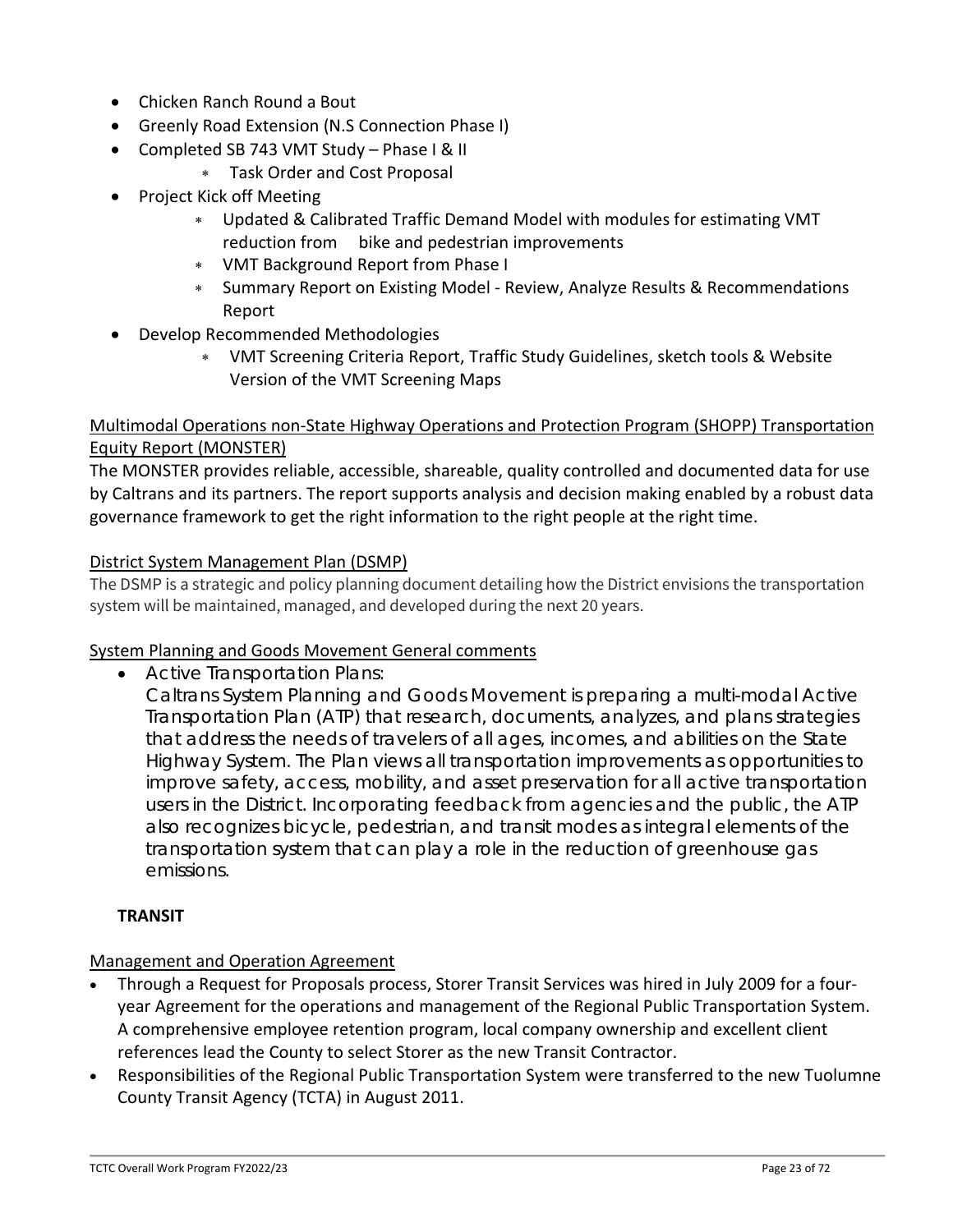- The two-year extension to Storer Transit Systems' Agreement was executed, extending the Agreement through June 30, 2019.
- A Request for Proposals for a new Transit Agreement was issued December 2014. Four proposals were received. Storer Transit Systems was ranked the top proposed and was selected for a new four to six-year Transit Agreement, which began July 1, 2019.
- The two-year extension to Storer Transit Systems' Agreement was executed, extending the Agreement through June 30, 2021.
- Amendment #2 was executed on October 14, 2020 to amend the contract reimbursement due to a drop of more than 10% in service hours mainly due to the COVID-19 Pandemic,
- A Request for Proposals to receive proposals for the Management and Operations of the Tuolumne County Transit Services was released January 5, 2021. The deadline to return Proposals is February 25, 2021.

#### Transit Facility

- A long-term lease negotiated with Joe Martin to secure an exceptional property located on Sanguinetti Loop Road for the Tuolumne County Transit Facility. Budgeted funds allowed needed tenant improvements to accommodate TCT.
- Relocating Transit Facility to core Sonora area has reduced deadhead time for routes and, therefore, reduced operational costs.
- March 2016 A new Lease Agreement for the next five years with an additional two years option was executed with the Joe Martin family.
- An extension for a two-year extension on the Transit Facility lease was executed on June 10, 2020, extending the lease through June 30, 2022.

#### New Transit Bus Purchases

- Federal Section 5310 grant was secured to purchase three new buses to replace older vehicles in the Transit Fleet. These buses may only be used for services that mainly service seniors and disabled persons.
- Congestion Mitigation and Air Quality (CMAQ) funding has been secured to purchase two new trolley buses to add to the fleet.
- Fiscal Year 2012/13 CMAQ funds were approved for the purchase of four 20-passenger buses for fixed route and dial-a-ride services. Buses were received and put into service in fall/winter 2014.
- Fiscal Year 2015/16 CMAQ funds were approved for the purchase of three 20-passenger and two 30 passenger buses. Buses are operational as of 12/2017. Purchases are consistent with the Fleet Plan approved by the California Air Resources Board to comply with air quality regulations.
- TCTC purchased a new 2019 20 passenger bus (#64) received in October 2020, with an in service date of January 21, 2021.
- TCTC purchased a new Electric 8 passenger bus to be received in the Spring of 2022.

#### Radio System

- Proposition 1B Transit Security funding was made available to purchase a Motorola MotoTrbo Communications System for Tuolumne County Transit. This system complies with the new narrowbanding requirements and is superior to the previous technology by eliminating "dead" areas, improving transmittal quality (clarity) and providing compatibility with emergency services technologies to allow for inter-operability.
- Additional radios are purchased through bus purchasing grants as new buses are ordered.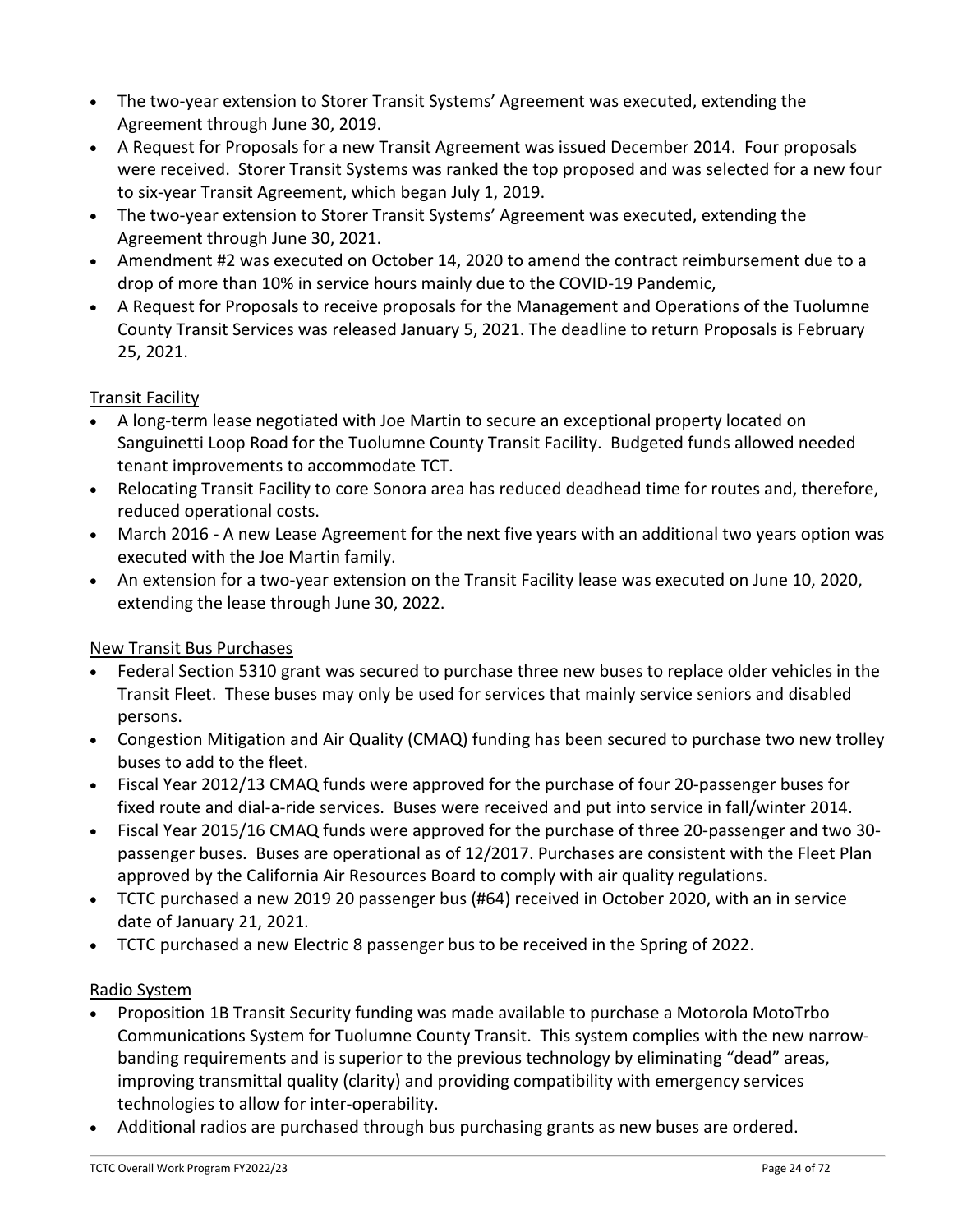#### New Satellite Tracking Technology for Transit Buses

- Proposition 1B Transit Security funding has been approved for Satellite Tracking Technology for Transit Buses Project. This new technology and advanced computer modeling allows transit users, drivers, administrators, and emergency response personnel to track vehicles in real time on their routes.
- A Request for Proposals process was conducted in the fall of 2013 to select a vendor, which concluded in January 2014, with the selection of NextBus, Incorporated. The purchase and installation of the system was completed in August 2014. The system went live to the public in January 2015.

#### Cardlock and Bulk Fuel Contracts

- The TCTA executed two-year agreements separate from the County, for cardlock services and bulk fuel (April 2012). (initial two-year terms, with the option to extend an additional year, two extensions may be granted)
- Options to extend the Agreements for an additional year were executed in April 2014 and in March 2016, final expiration will occur in April 2019.
- A new Request for Proposals process will be implemented in the fall/winter 2016 to execute new Fuel Agreements.
- The TCTA will work with the vendor to update the bulk fuel tanks located at the transit facility and begin purchasing bulk fuel to provide fuel storage and fueling services for the transit fleet on site.
- A new Request for Proposal will be implemented in the Spring/summer 2020 to execute new fuel Agreements.
- A new contract for CARDLOCK fuel services was enter into with W.H. Breshears, Inc. in June of 2020.
- Hunts & Son's purchased WH Breshears, Inc.

#### Surveillance Cameras and Lighting for Bus Stops

• Proposition 1B Transit Security funding approved for the installation of surveillance cameras and improved lighting at various bus stops.

#### FTA Section 5310- Enhanced Mobility of Seniors and Individuals with Disabilities program

The goal of the FTA 5310 Program is to improve the mobility of seniors and individuals with disabilities by removing barriers to transportation services and expanding the transportation mobility options available.

In 2019 TCTA applied and was awarded funding for Operating Assistance for the Groveland – WAVE program and funding for A Mobility Manager.

#### The WAVE Program

The Wheels program provides rides to people who have no drivers in their household to businesses within Groveland and Big Oak Flat (Post Office, market, mailboxes, bank, medical clinic, PT office, etc.) and to The Little House for exercise and enrichment programs.

In 2021, because of the FTA Expanded 5310 grant, SCC launched an expansion to the Wheels program called WAVE (Wheels and Village Express). This wheelchair accessible bus seats up to eight passengers (two in wheelchairs) and runs Monday through Friday with destinations in Sonora and Modesto. South County residents are now able to get to medical appointments "off the hill" as well as being able to shop, go to DMV, Veteran's Administration, Social Security, and recreational activities. There is no limitation on who can ride the bus, and no fee to ride. The program is provided by paid dispatchers/schedulers and drivers and a volunteer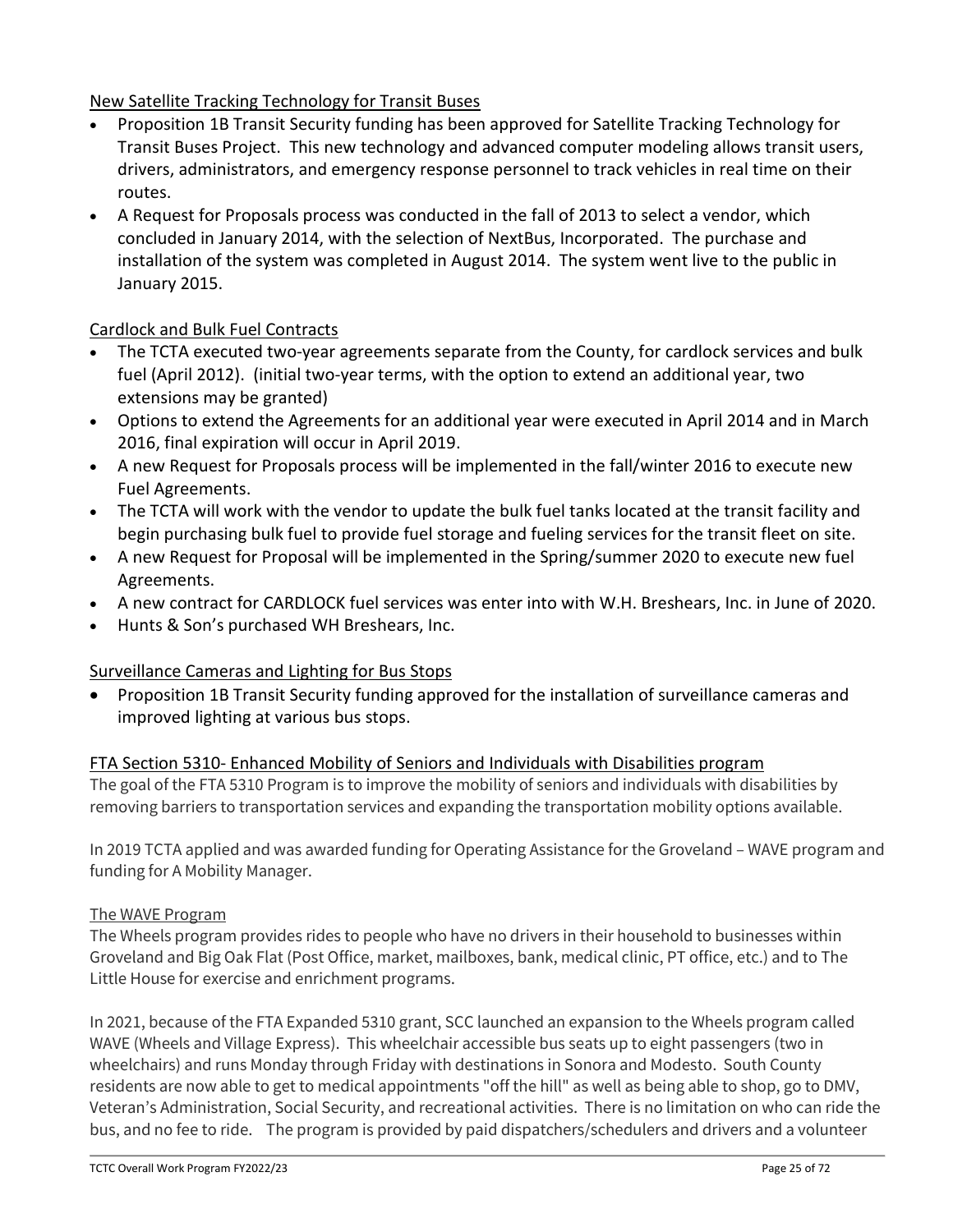administrator. Although the grant was received in February 2021, the WAVE program was not officially launched until June 1, 2021. The delay was a direct result of Covid restrictions in the county.

Southside Community Connections serves residents in South Tuolumne County, including Groveland and Big Oak Flat.

These communities are isolated from County services due to the geographic barrier that Priest Grade presents. Priest Grade, a 4.5-mile section of State Route 120, climbs from 910 feet elevation to 2,450 feet. Old Priest Grade, a narrower road and predecessor to the current route of SR120, covers the same change in elevation over 1.8 miles. Tuolumne County does not provide any public transit services to this area.

Additionally, there is one medical clinic associated with Adventist Health, and one Physical Therapy clinic in Groveland. The medical clinic has no diagnostic services and limited availability. When residents need any diagnostic medical services, they need to travel to Sonora. For some medical specialties, they need to travel out of county to Modesto. For dialysis or infusion, they need to travel to Jamestown and Sonora. There is no public transportation available for this.

The 5310-grant awarded in 2021 enabled SCC to add full-service transportation services to Sonora and Modesto (which is in Stanislaus County). With advanced notice, the bus will also transport individuals to Oakdale on days that it is scheduled to go to Modesto.

It is in SCC's plans to be able to offer occasional trips to Palo Alto (Stanford and VA), based on scheduling and availability of drivers.

#### Mobility Manager "One Stop Shop"

Mobility management is an approach to designing and delivering transportation services that starts and ends with the customer. It begins with a community vision in which the entire transportation network—public transit, private operators, cycling and walking, volunteer drivers, and others—works together with customers, planners, and stakeholders to deliver the transportation options that best meet the community's needs. Mobility Management:

- encourages innovation and flexibility to reach the "right fit" solution for customers
- plans for sustainability
- strives for easy information and referral to assist customers in learning about and using services
- continually incorporates customer feedback as services are evaluated and adjusted

Mobility management begins and ends with a laser focus on transportation's many customer groups: current and potential riders; employers, economic development groups, and local business associations; human service agencies and their clients; taxpayers and other funders; and local governments. To effectively plan a responsive and sustainable transportation network for all these customers, empathy and an unbiased understanding of their needs, environment, and goals is essential. The more we share our understanding of customers with our partners, the more we can bring others to support the work of improving mobility options. Transportation is integral to almost all activities that take place within a community. The ability of people to reach needed destinations impacts the viability of businesses, health and human services, economic development, local government, and more. Being able to articulate this relationship between transportation and success in other sectors is an important step in strengthening support for community transportation options.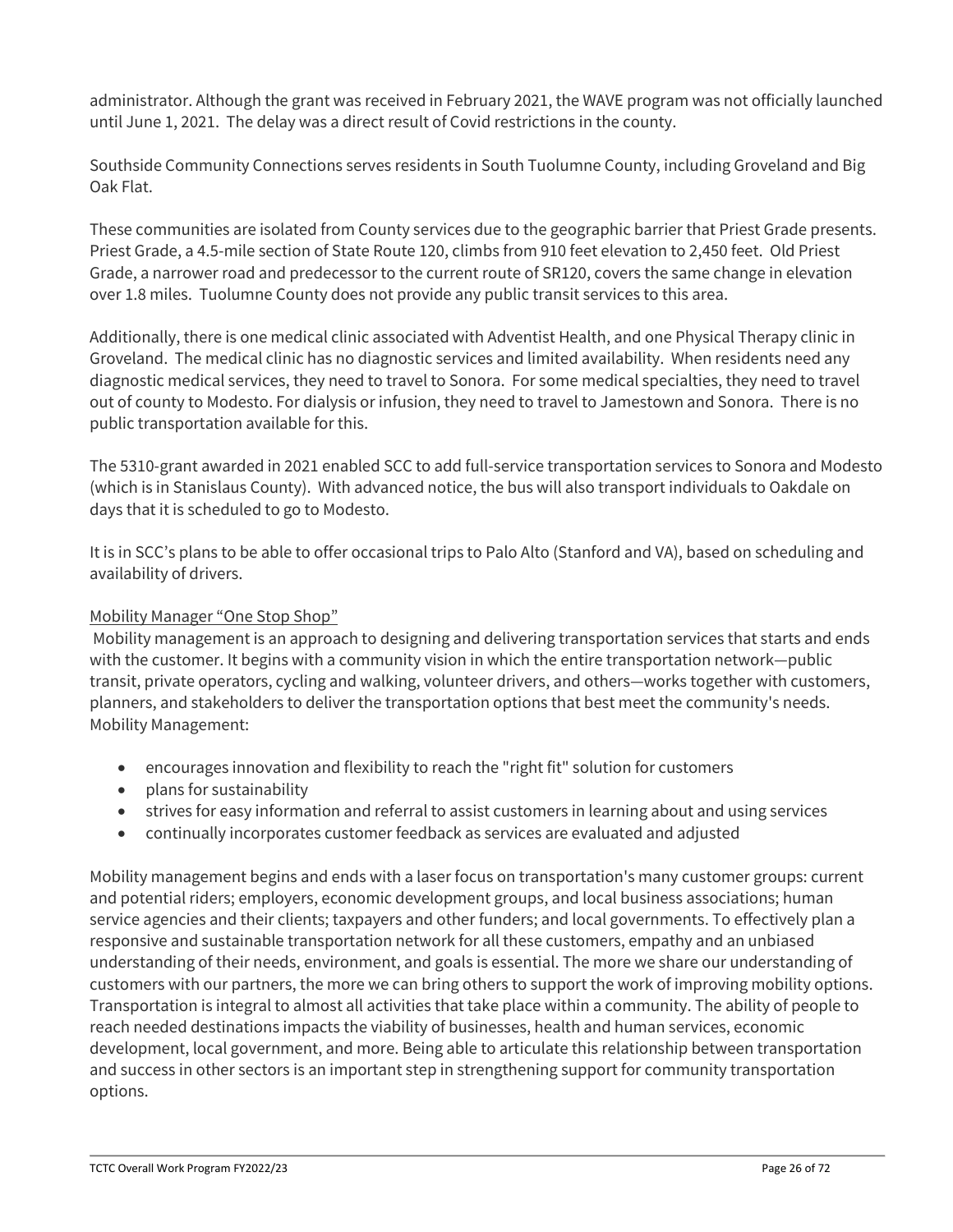Mobility managers cultivate partnerships and create or join collaborative efforts that include transportation providers, planners, and other community stakeholders. Many also take the lead in facilitating teams, meetings, public engagement sessions, and other forums.

The Mobility Manager for Tuolumne County will be the critical connection between the various programs and services that are available and the individual in need of assistance. Currently, there is no single, simple call that can be made by residents, their loved ones, or agency/organizations to get information on the assortment of transportation activities that are operating. This position will provide a comprehensive perspective on what's available, what the requirements of the programs are, who to contact and where more information can be found. The mobility manager will increase the efficacy of each program while reducing the frustration and time-consuming nature of attempting to find resources. This individual will be a well networked liaison who provides value to all those who need access to transportation resources.

In July 2021 TCTC hired our Mobility Manager (Transportation Program Specialist). The Mobility Manager has been working on familiarizing himself with our Transit system and building relationships with County departments and Community organizations that depend on our services for the transportation of their clients.

Our Mobility Manager has been working on a Webpage that links to the Tuolumne County Transit site. This Webpage has his contact information and information about resources the community can access to ease and enhance transportation for themselves or their clients. There is a radio ad on Star 92.7 KZSQ informing the community about his position at TCTA and his contact information. He is also working on broachers, marketing strategies and forming a mobility committee to promote this new "One Stop Shop" for transportation information in Tuolumne County.

#### Dodge Ridge Ski Bus

- Implemented Dodge Ridge Ski Bus in 2008/09. First year totaled 304 riders and averaged 33.5% farebox recovery ratio. FY09/10 had 495 passengers and a farebox recovery ratio of 35.2%.
- Through enhanced marketing efforts in FY10/11 and a successful private-public partnership with Dodge Ridge Ski Resort and the Lodging Association, a significant increase in ridership occurred. Total ridership for the season exceeded 1,000 and farebox recovery averaged 44%.
- Due to mild winter weather in 2011/12, the service did not begin until the end of January 2012, therefore significantly reducing ridership for that year. Ridership = 312, farebox Recovery Ratio = 20%
- The first month of the 2012/13 Season, December, brought in more ridership (400) than all last season. The year ended with a total of 837 passengers and an average farebox recovery ratio of 26.3%.
- The 2013/14 Season did not open until February due to warm weather conditions, and only ran a total of 11 days. Ridership for the season totaled 161 passengers and had an average farebox recovery ratio of 18.9%.
- The 2014/16 Season began in December but, due to warm weather conditions, only ran a total of 19 days. Ridership for the season totaled 373 passengers. Farebox recovery averaged 19.6%.
- The 2015/2016 Season began in December and ran a total of 42 days. Ridership for the season was up almost 500% over last year at 1,812 passengers. Farebox recovery was at an all-time high of 33.3%.
- The 2016/2017 Season began in December and ran a total of 38 days ridership was 1,768 and Farebox recovery surpass last year's high at 40.5%.
- The 2017/2018 Season began late running one weekend in January and not again until March. It ran 9 days in March, for a very disappointing season.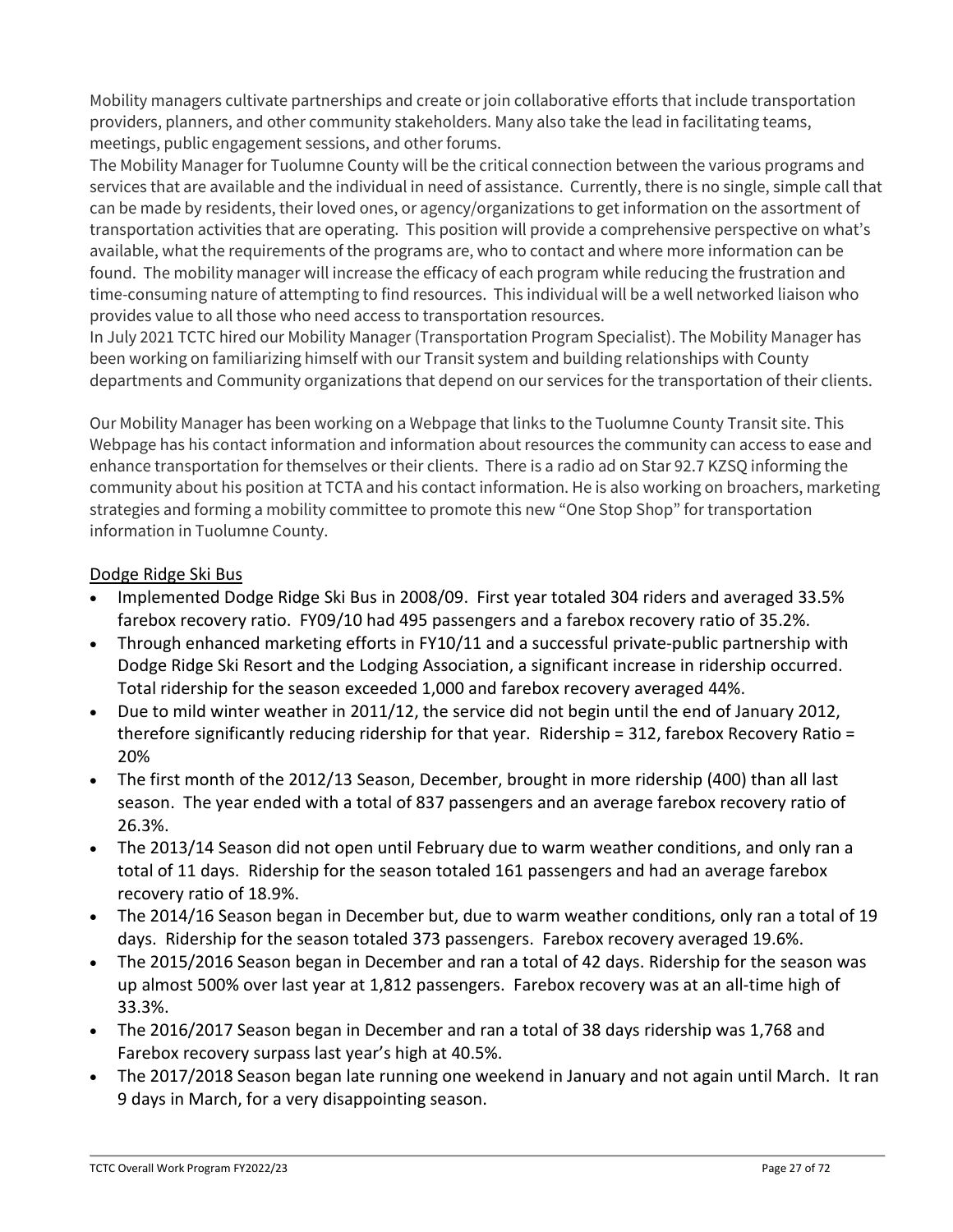- The 2018/2019 Season began mid-December and has been running every weekend since. Due to the heavy snows received in February, SkiBUS service was offered until April 21 this year. Overall ridership for this season was 1,812.
- The 2019/2020 Season began in December and ended in March. Overall ridership was 1,279 for the season.
- Due to the COVID-19 Pandemic the 2020/2021 Ski service was canceled for the Season.

#### Historic 49 Trolley Service/Tuolumne Adventure Trolley

- The Transit Development Plan (TDP) proposed a Visitor's Trolley Service that would connect Railtown, Jamestown, Sonora, Columbia State Park, Hotels and other tourist-oriented locations to enhance our tourist-based economy. A Saturday/Sunday Trolley Service began in May 2011 coinciding with the Mother Lode Roundup celebration and operated through Labor Day weekend in September. Extensive marketing has occurred, with strong community support and participation, to increase awareness of new service.
- Although ridership began low for the new weekend Historic 49 Trolley Service, a gradual increase each weekend continued to occur through the season as people became more aware of the service through the extensive advertising campaign. Farebox recovery ratios peaked in July at 7.5% and averaged 7% through the end of the 2011 Season. The 2012 Season farebox recovery and ridership declined from the 2011 Season. Farebox recovery peaked in June at 8% and ended in September at 7.7%, but May and August only reached 2.4%.2012.
- Service transitioned to an event specific service, serving local community events such as the Sonora Christmas Parade, Mother Lode Roundup and Mother Lode Fair.
- In July 2018 the Visitor's Bureau partnered with the TCTA to restart the seasonal (May-Sept) weekend Trolley with free rides for tourists and residents. The services was re-branded as the Tuolumne Adventure Trolley and includes service to East Sonora which the original Historic Trolley services did not. Additionally, the service is operating only on Saturdays.
- Due to the COVID-19 Pandemic the Tuolumne Adventure Trolley service was canceled for the season.

#### Policy for Special Event Services

Tuolumne County and the City of Sonora citizens are regularly planning, creating and hosting a myriad of community wide events designed to celebrate and enhance our local history, traditions, destinations and facilities.

Many of these events are annual, decades old and continue to grow and attract a more diverse audience from year to year. Tourism is a primary driver of the local economy, with many hundreds of thousands coming through our communities bound for a variety of destinations within Tuolumne County and beyond. Recognizing the importance of community events to local quality of life, and the vitality of economic activity within our county, the Tuolumne County Transit Agency has adopted a program to support community events that are large enough to have traffic and congestion ramifications. Through a partnership with Tuolumne County Transit and its fleet of "Trolley" buses, the TCTA seeks to positively contribute to not only many great events, but to the overall safety of the traveling public by reducing congestion, delay and increasing transportation alternatives.

- TCTA perceived benefits of managing travel:
	- Improve overall safety, vehicles and pedestrians
	- Reduce congestion and delay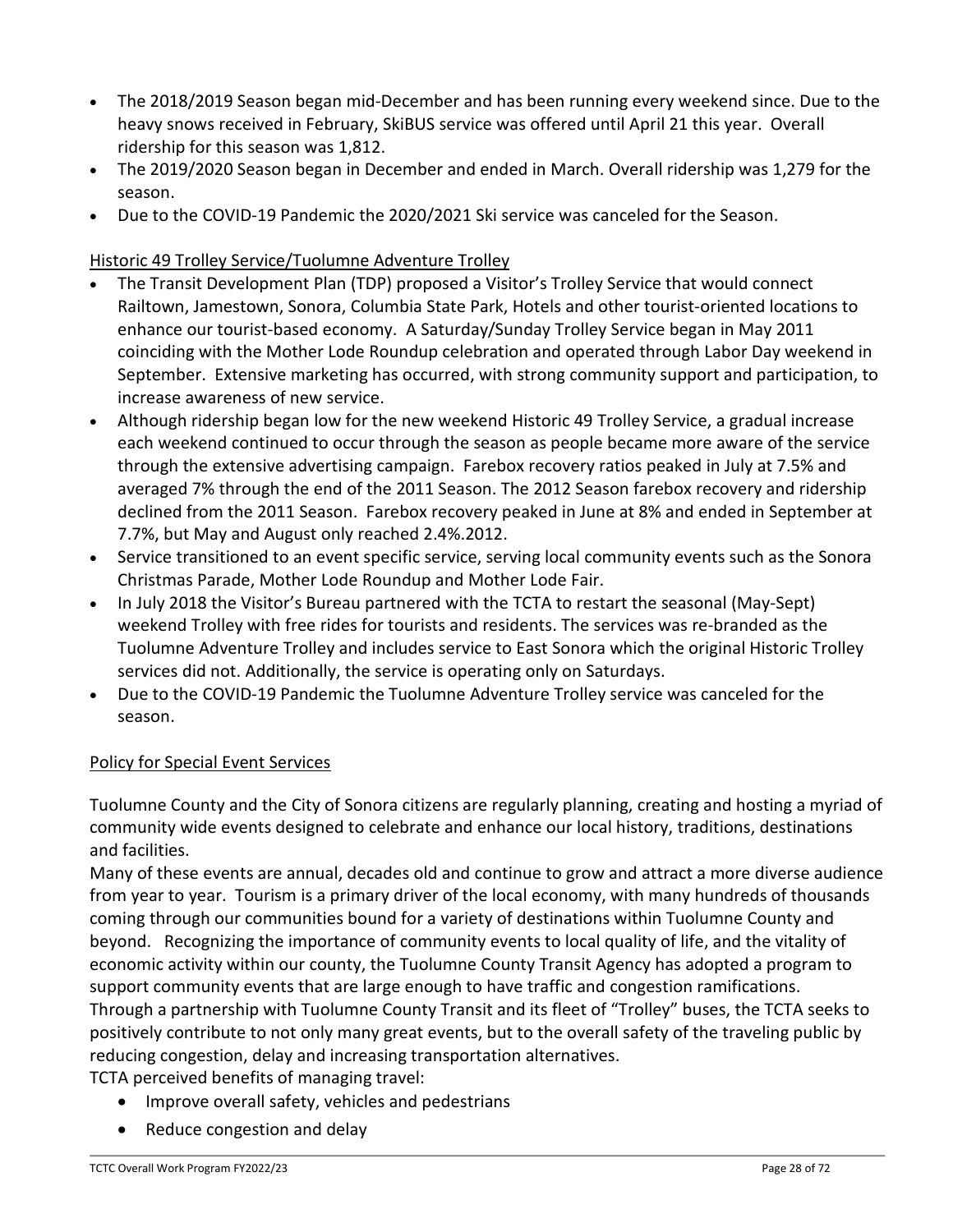- Increase attractiveness of event
- Exposure of community members to transit services

For these reasons, community organizations may request the use of Trolley's for their event. The following pages outline program criteria and agreements required for consideration. Community events selected are served free of charge. Tuolumne County Transit does not provide charter services, and the Trolley's cannot be hired for private events/parties regardless of size.

#### Tuolumne County Transit Website Improvements

- Added a "Plan Your Trip" function using Google Transit.
- Added information and links to other social services transportation providers in Tuolumne County.
- Improved "Advisories" page and developed Winter Schedules to better assist riders in understanding transit services during inclement weather.
- In 2011, launched a completely revised Tuolumne County Transit website,
- Funding was included in the 2014/16 OWP to conduct major overhauls of the TCT and TCTA websites.

#### Social Media

- 2011-Developed Facebook page for Tuolumne County Transit. As of January 2016, there are 446 followers.
- 2019 As of February 2019 there are 600 Facebook followers on the Tuolumne County Transit page. Additionally, TCTA contracted with a Social Media firm that is managing an Instagram account (and Facebook by extension) for Tuolumne County Transit.

#### Bus Stop Improvements

- Secured \$2.8 million for bus stop improvements through the Proposition 1B Public Transportation Modernization, Improvement, and Service Enhancement Account (PTMISEA) Program.
- Project development continues on the top priority locations.
- New shelters placed at various locations in the County, including: Tuolumne Memorial Park, Willow Springs Clubhouse, Jamestown (5<sup>th</sup>/Willow; Seco/Preston Place), Mono and Fir and Tuolumne Road at Standard Park
- Purchased parcel for new Transit Center for Tuolumne County Transit
- Design of site and facilities to be offered at new Transit Center
- Construction of Tuolumne Transit Center completed and opened for operation in November 2017.
- Washington Stockton Corridor-Downtown Transit & Accessibility Improvement Project. The project will add pedestrian bulb-outs and replace sidewalks and curb ramps. It will incorporate pedestrian amenities, including transit shelter, trash receptacles, ADA facilities, bicycle racks, landscaping, and hardscape. Security cameras will be installed at the transit stops, including electrical service. Electrical service will also be stubbed to the future location of the Double Map signs at each transit stop.

#### Inter-County Transit Shelter

- Through a State Transit Technical Planning Grant, the planning of an Inter-County transit facility in the Columbia area was completed in 2010.
- Secured Proposition 1B (PTMISEA) funding for the project.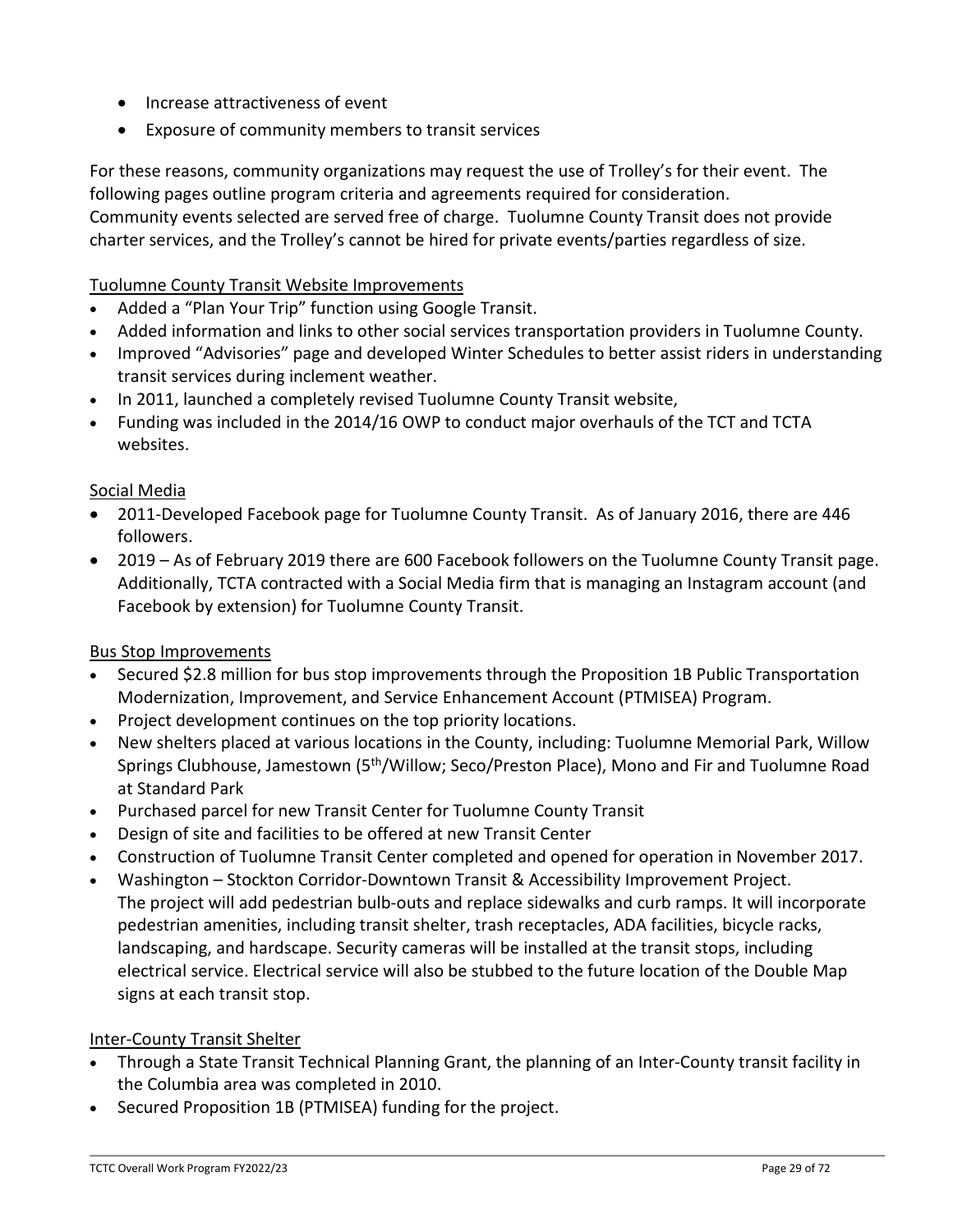#### Short Range Transit Plan

The purpose of the Short-Range Transit Plan (SRTP) is to guide the development of public transportation services for Tuolumne County residents and visitors over the next five years, from FY20/21 to FY24/25. More specifically, the SRTP:

• Provides opportunities for public input regarding transportation needs and how Tuolumne County Transit (TCT) might effectively address them

• Conducts market research to determine who is riding Tuolumne County Transit, how they are using the system, how satisfied they are with the services provided, and priorities for improvements

- Evaluates the recent performance of existing services
- Provides priorities for service plan and fare recommendations over the next five years
- Establishes a detailed operating and capital financial plan
- Update on zero emission bus requirements.

The Short-Range Transit Plan was adopted by the Transit Agency in September 2020.

#### Coordinated Public Transit - Human Services Transportation Plan

- Coordinated completion of the plan which included extensive public input on transit needs in Tuolumne County. The plan provides mobility strategies to be further studied in the Transit Development Plan.
- TCTC, Calaveras Council of Governments and Amador County Transportation Commission (ACTC) received grant funding to update the Coordinated Public Transit – Human Services Transportation Plan.
- Plan completed and adopted by TCTA in November 2020.
- A Coordinated Public Transit-Human Services Transportation Plan (Coordinated Plan) was developed in parallel with the SRTP. The Coordinated Plan is required by the Federal Transit Administration (FTA) and specifies that projects selected for funding in several grant programs, including FTA Section 5310, be "*included in a locally developed, coordinated public transit-human services transportation plan.*" These plans must be "*developed and approved through a process that included participation by seniors, individuals with disabilities, representatives of public, private and non-profit transportation and human service provider and other members of the public.*" The Coordinated Plan has been developed as a separate volume. A few of the chapters overlap and are repeated in both the SRTP and Coordinated Plan.

#### Emergency Operations Plan

- Proposition 1B Transit Security funding was made available to develop an Emergency Operations Plan for county-wide coordination of transportation to prepare for and assist during a local disaster.
- Request for Proposals issued, and firm selected, contract executed April 2012.
- The Transportation Emergency Operations Plan (T-EOP) was completed in December 2012. The work effort included input and assistance from a wide variety of partner agencies along with an assessment of how to best coordinate transportation resources countywide.

#### YARTS (Yosemite Public Transit) Service

• Through a collaborative effort between TCTC staff, Yosemite National Park, the Yosemite Gateway Partnership and local project team with members from the Chambers of Commerce, Visitors Bureaus, lodging establishments, local agency representatives, the District 4 Supervisor and others, Yosemite Transportation Service in Tuolumne County became a reality in 2012. This service is intended to mitigate traffic congestion and improve the visitor experience in Yosemite National Park.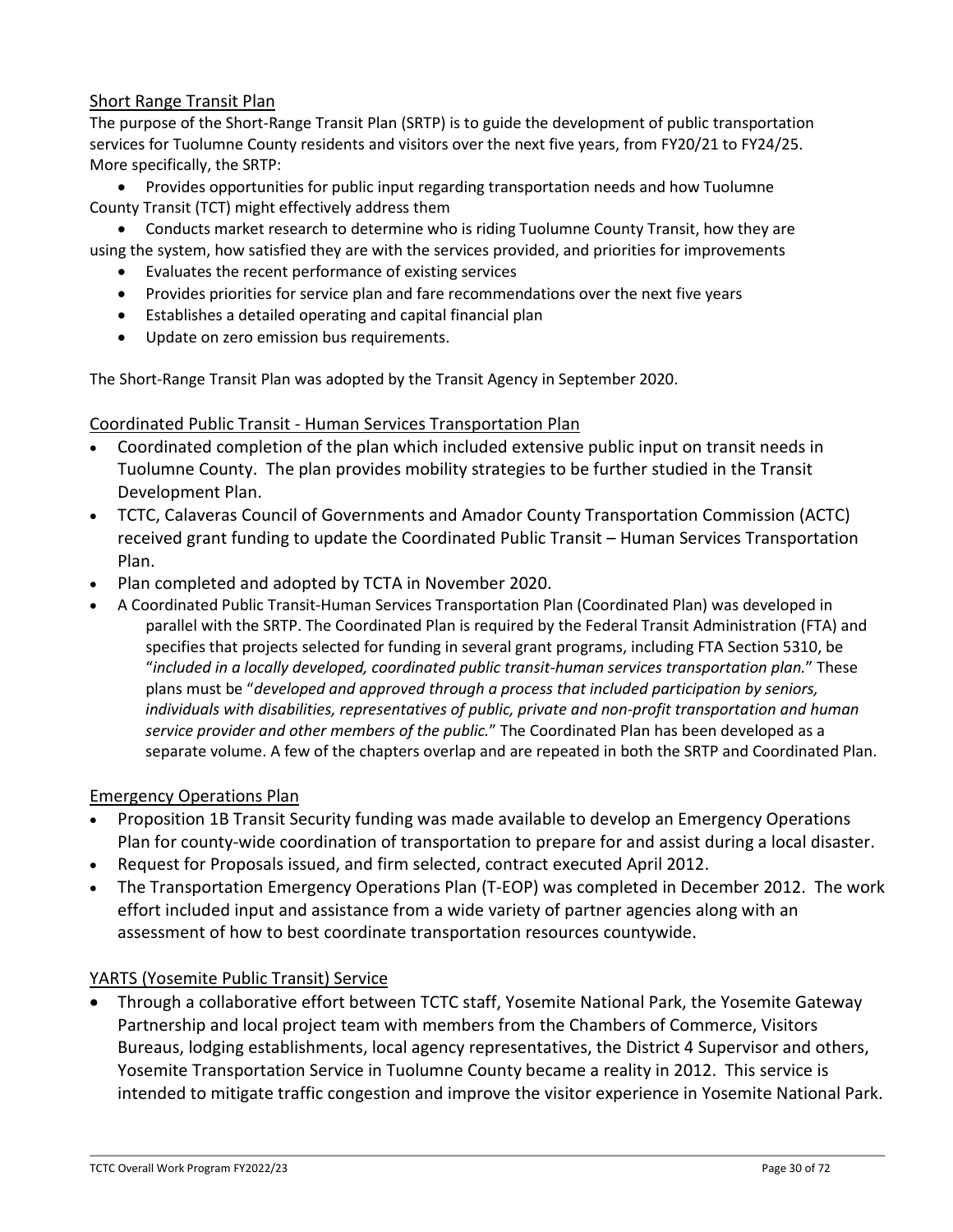- The first-year pilot service was provided from May 14<sup>th</sup> through September 30<sup>th</sup> 2012. Daily round trips were provided from Sonora, through Jamestown and Groveland, with the final destination in Yosemite Valley. Two addition runs were offered to Yosemite Valley on Saturdays and Sundays from Groveland.
- Yosemite National Park provided \$25,000 in 2012 and again in 2013 to market the service.
- A Rural Planning Assistance Grant has provided \$67,500 in funding to develop a feasibility study and service plan evaluating the viability of transit service from Sonora into Yosemite National Park. The consultant contract was awarded in October 2012. This study evaluated the first year of service and the feasibility of linking with interregional transit services. Recommendations were developed for future services.
- Final Study completed and approved by TCTA in August 2013.
- The Park continues to provide annual grants to market this service, at least through 2019.
- YARTS service continues to grow year to year with significant gains in ridership and popularity. Sonora to Yosemite Valley now has 3 runs during peak season, May to September. The Highway 120 route has some of the best ridership in the entire YARTS system.
- Participation in services studies such as the Short-Range Transit Plan and Strategic Planning efforts
- TCTA staff also participates in various and on-going YARTS administrative tasks, such as route review, local marketing and outreach and coordination with Visit Tuolumne County and local lodging and businesses
- Tuolumne County formally joined the YARTS JPA in 2021

#### Implement Covid-19 Service modifications

Conform to Federal, State, Local (Public Health) guidelines for pandemic best practices Create modified schedules Operate General Public Dial-a-Ride Service Eliminate Fixed Routes services Return Route 1 service (July 2020) and Route 2 (August 2021) Eliminate Fares Utilize CARES Funding for transit services Website and social media outreach

#### **AIR QUALITY**

Electrical Vehicle Implementation

• TCTC staff facilitated and collaborated with Charge Point to secure the California Energy Commission grant for two DC Fast charging stations that will be located along the SR 120 Corridor between Groveland and Yosemite National park.

Central Sierra Zero Emission Vehicle Readiness Plan

- The California Energy Commission awarded the TCTC with a collaborative Zero Emission Vehicle Regional Readiness Planning Grant. The collaborative effort involves Alpine County, Amador County Transportation Commission (ACTC), Calaveras Council of Governments (CCOG), and Caltrans District 10 Rural Planning staff.
- As a requirement of the Grant, a quarterly Plug-in Electric Vehicle (PEV) Coordinating Council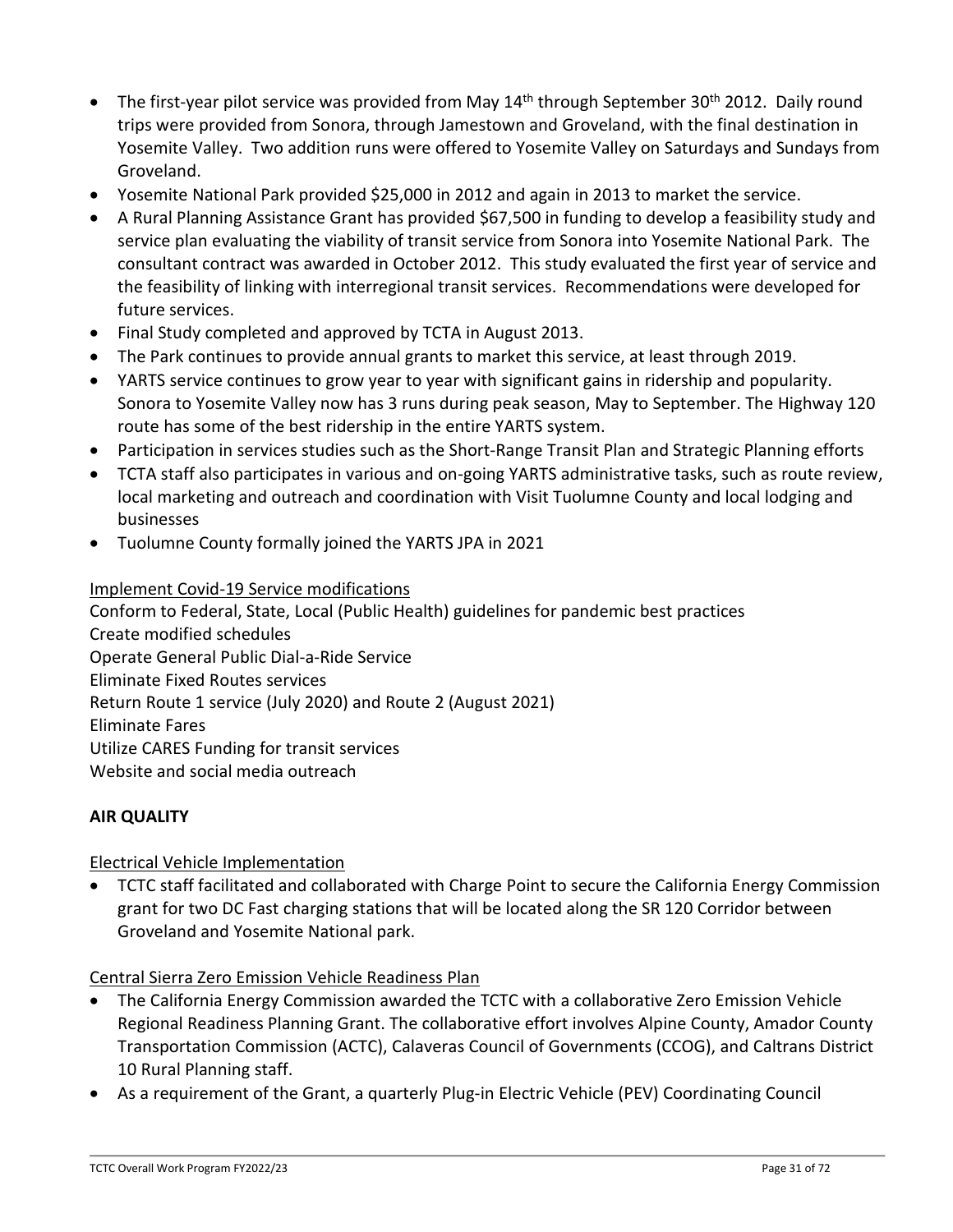• TCTC worked with the Energy Commission to fund construction of ZEV chargers along SR120, the Gateway to Yosemite.

#### Purchase of New Cleaner Burning Buses and Public Works Equipment

- The TCTC programmed over \$2.1 million of Congestion Mitigation & Air Quality (CMAQ) funds in the Federal –State Transportation Improvement Program (FSTIP) to facilitate the purchase of much needed equipment to replace older vehicles in the Public Works Road Maintenance and Tuolumne County Transit fleets.
- An electric bus for TCT use purchased in 2021.

#### Regional Traffic Demand Model used to estimate emissions

- The TCTC's Regional Traffic Demand Model (RTDM) was used by Caltrans and numerous consultants to evaluate project emissions in Environmental Impact Reports for capital and development projects.
- The updated Traffic Modal is being used by the County, City, and developers to estimate and mitigate VMT.

#### **ADMINISTRATION**

#### Strategic Planning Workshops

- Pursuant to a recommendation in the Triennial Performance Audit, the TCTC conducted a Strategic Planning Workshop in January 2012, which resulted in the development of a Strategic Plan for the TCTC.
- In 2016, additional Strategic Planning workshops were conducted with the TCTC and TCTA.
- In 2021/22 a new engaged in Strategic Planning to establish goals, objectives and new direction for TCTC and TCTA.

#### Unmet Transit Needs Report

• TCTC successfully completed the annual Unmet Transit Needs hearing and findings process.

#### Committee Participation

• Administrative staff continues to support the TCTC, Technical Advisory Committee, Citizens Advisory Committee and Social Services Transportation Advisory Council consistent with the Ralph N. Brown Act. In 2009, the Regional Blueprint Plan effort added a Policy Committee, Technical Advisory Committee and dozens of stakeholder groups to agenda distribution efforts. Six different agenda cycles typically occur each month with distribution of dozens of agenda packets every month.

#### Funding

- The TCTC administers and provides support, as required, for the following funding programs:
	- ∗ Transportation Development Act (TDA)
	- ∗ Rural Planning Assistance (RPA)
	- ∗ Regional Surface Transportation Program (RSTP) Exchange
	- ∗ State Transportation Improvement Program (STIP)
	- ∗ Planning, Programming and Monitoring (PPM)
	- ∗ Federal Transit Administration Section 5310 Capital Grants
	- ∗ Federal Transit Administration Section 5311 Operating Assistance
	- ∗ Federal Congestion Mitigation and Air Quality (CMAQ)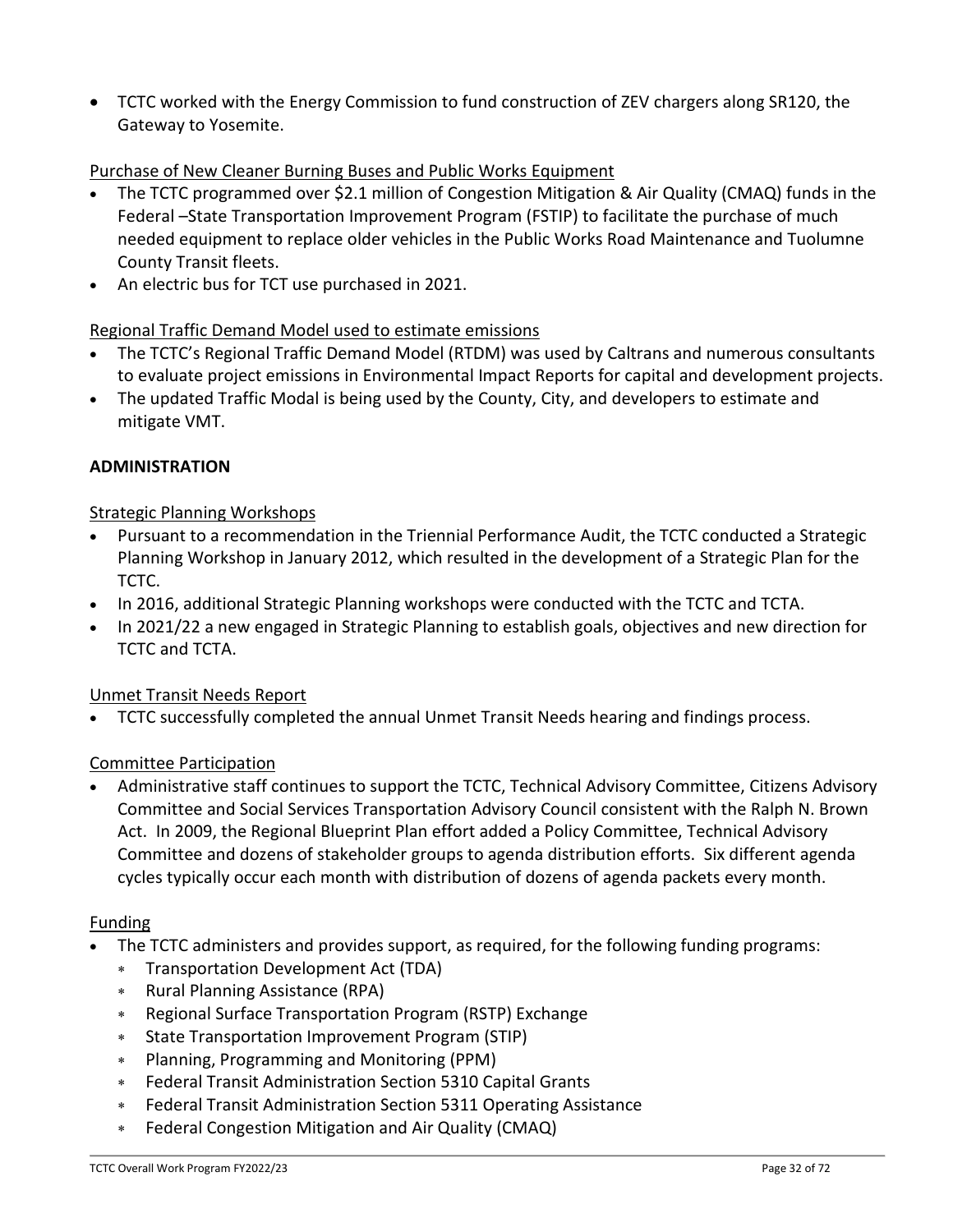- ∗ Prop. 1B, Public Transportation Modernization, Improvement, & Service Enhancement Account (PTMISEA)
- ∗ SB 1 Road Repair and Accountability Act of 2017
- ∗ Various Federal and State Planning Grants
- Obtained Board approval of Traffic Impact Mitigation Fee Program project priorities.
- Completed annual fiscal and compliance audits of TCTC, Transit, County and City of Sonora.

#### Intergovernmental Affairs

- The TCTC places a high value on collaboration with other agencies. Participation with the following groups facilitates advocacy efforts:
	- ∗ California Transportation Commission
	- ∗ Regional Transportation Planning Agency Cooperative
	- ∗ Rural Counties Task Force
	- ∗ California State Association of Counties
	- ∗ California Transit Association
	- ∗ California Association of Council of Governments
	- ∗ California Association for Coordinated Transportation
	- ∗ Chamber of Commerce
	- ∗ Visitors Bureau
	- ∗ Tribal Governments

#### **LEGISLATION**

#### State Transit Assistance

• The TCTC encouraged local State representatives to vote against cuts in the State Transit Assistance Funds (STAF). Ultimately, the 2009 State Budget was passed with STAF cuts resulting in a loss of approximately \$250,000 each year. Through the successful lawsuit filed by the California Transit Association, future diversions of STAF are no longer allowed and the program was restored.

#### Assembly Bill 32 Greenhouse Gas Emission Reduction

- This law requires local government to reduce greenhouse gas emissions to 1990 levels. This goal will require yet unknown changes to the Regional Transportation Plan. Staff continues to monitor and comment on proposed regulations from the California Air Resources Board aimed at local government.
- Climate Action Plan for Transportation Infrastructure.

On March 10, 2021, the California State Transportation Agency (CalSTA) unveiled the draft **Climate Action Plan for Transportation Infrastructure (CAPTI)**. The plan details how the state recommends investing billions of discretionary transportation dollars annually to aggressively combat and adapt to climate change while supporting public health, safety and equity. CAPTI builds on executive orders signed by Governor Gavin Newsom in [2019](https://www.gov.ca.gov/wp-content/uploads/2019/09/9.20.19-Climate-EO-N-19-19.pdf) and [2020](https://www.library.ca.gov/Content/pdf/GovernmentPublications/executive-order-proclamation/40-N-79-20.pdf) targeted at reducing greenhouse gas (GHG) emissions in transportation, which account for more than 40 percent of all emissions, to reach the state's ambitious climate goals.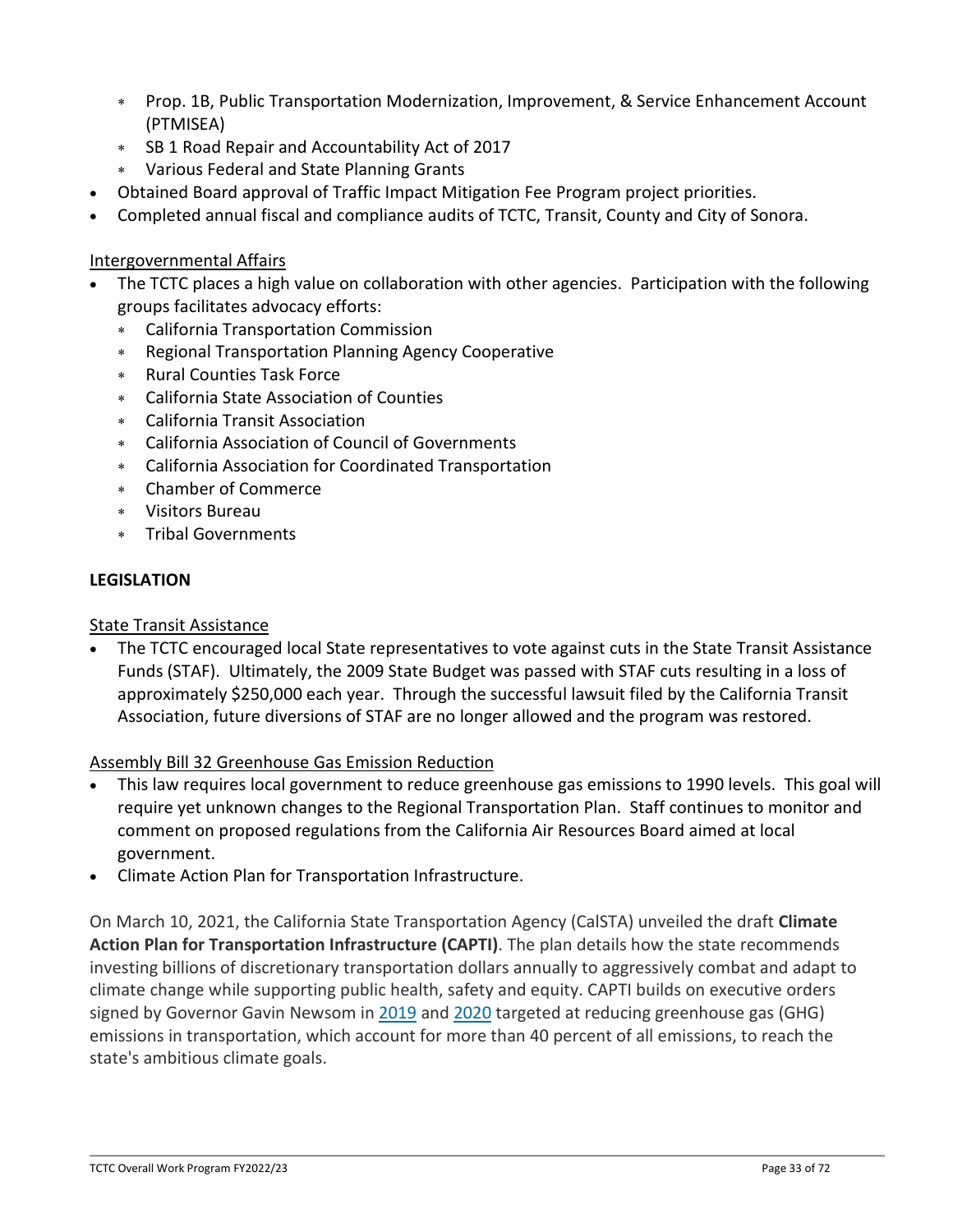### **Programming and Project Development**

#### **State Transportation Improvement Program (STIP)**

Senate Bill 45 (SB45), which became effective in 1998, succeeded the 1989 Transportation Blueprint legislation and made fundamental changes in the funding, programming and planning of transportation improvements in California.

Under SB45, the STIP consists of two broad programs, the Regional Program funded from 75% of new STIP funding and the Interregional Program funded from 25% of new STIP funding. The 75% Regional Program is further subdivided by formula into County Shares. County Shares are available solely for projects nominated by regions in their Regional Transportation Improvement Programs (RTIPs). The Caltrans Interregional Transportation Improvement Program (ITIP) will nominate only projects for the Interregional Program. Under restricted circumstances, an RTIP may also recommend a project for funding from the interregional share.

Caltrans is responsible for the operation, maintenance, and rehabilitation of the State Highway System. Caltrans is also responsible for programming improvement projects funded through the Interregional Improvement Program. However, for projects funded with Regional Improvement Program funds, Caltrans can only promote and recommend highway improvement projects to the TCTC for inclusion in the RTIP.

SB45 was enacted with the following objectives:

- Preserve the basic planning and programming process, avoiding legislative budgeting of projects, while changing the STIP from a project delivery document to a resource management document.
- Transfer transportation decision making responsibility to those who are closest to the problems.
- Eliminate artificial constraints and barriers to programming.
- Preserve geographic equity through a measure of "return to source", while recognizing that California is one state with statewide concerns.
- Place State highway, local road, and transit projects on equal footing for access to support costs.
- Recognize the Caltrans role as owner-operator of the State Highway System, while removing Caltrans from lead responsibility for resolving urban congestion problems created largely by local decisions.
- Provide incentives for regional accountability for the timely use of funds.
- Retain the California Transportation Commission role as guardian of State capital dollars, with responsibility for determining how best to manage those dollars in a wise and cost-effective manner.

#### Senate Bill (SB) 1 Road Repair and Accountability Act of 2017

• On April 28,2017, the Governor signed Senate Bill (SB) 1 (Beall, Chapter5, Statutes of 2017), known as the Road Repair and Accountability Act of 2017, and created the Solutions for Congested Corridors Program to fund projects that make specific performance improvements and are part of a comprehensive corridor plan designed to reduce congestion in highly traveled corridors by providing more transportations choices while preserving the character of the local community and creating opportunities for neighborhood enhancement projects.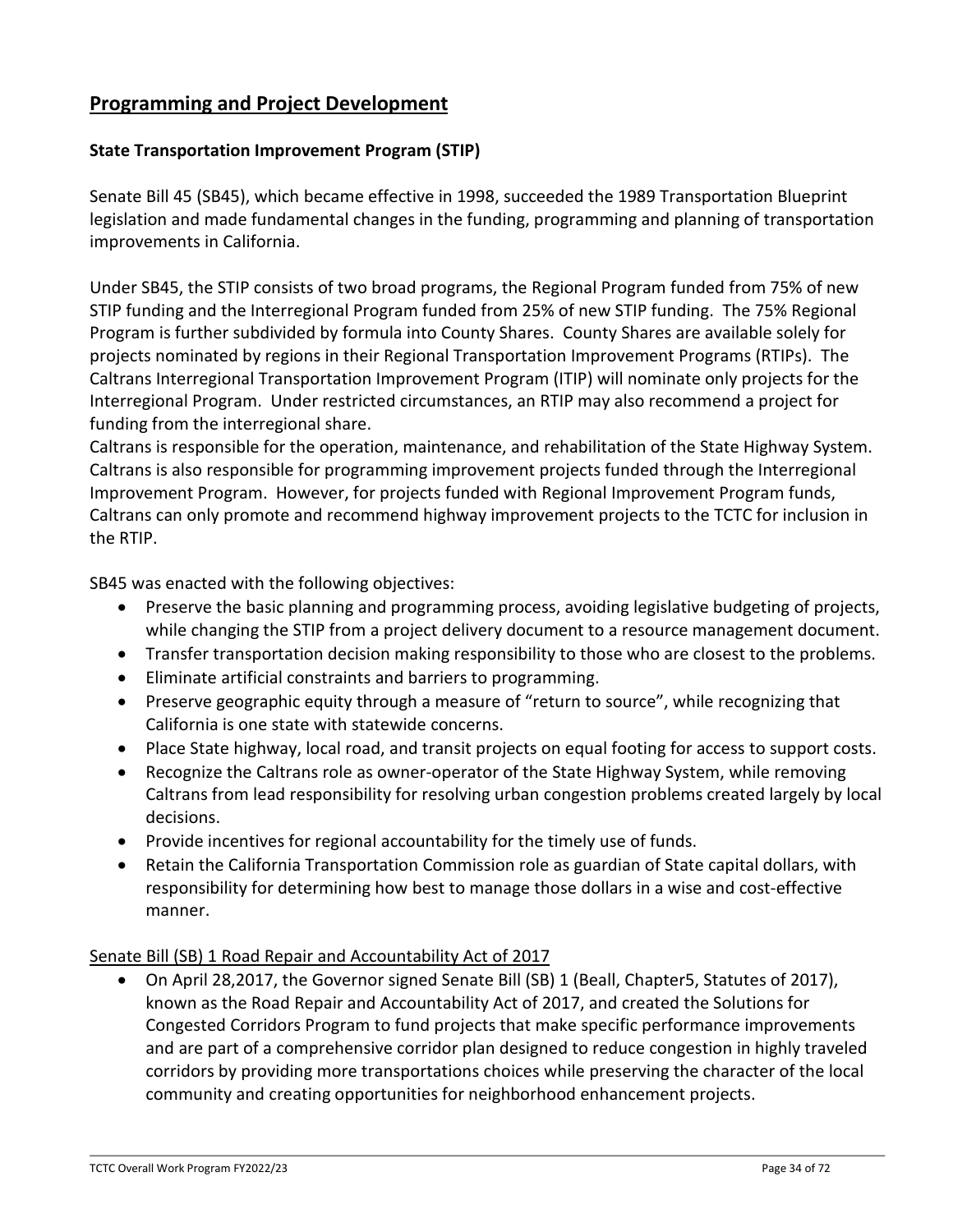#### **Regional Transportation Improvement Program (RTIP) Programming (Work Element 11)**

The STIP Fund Estimate is adopted by the California Transportation Commission (CTC). The purpose of the Fund Estimate is to provide an estimate of all Federal and State resources expected to be available for programming in the subsequent STIP and a plan to manage these funds over the subsequent five years. The 2018 STIP Fund Estimate provided a five-year forecast covering Fiscal Years 2018/19 through 2022/23.

The 2018 STIP Fund Estimate included \$5.347 million in new funding for the Tuolumne County Region. The STIP had a \$589 thousand shortfall. Existing STIP programming for Tuolumne County totaled \$16.518 million. Due to rising construction cost \$5.917million in additional construction funding was needed in the 2018 RTIP. This was managed by again delaying the construction of the Mono Way Operational and Safety Project until FY22/23 and delaying the construction of the Peaceful Oak/State Route 108 Interchange Ramps Project to FY19/20. The funding shortfall (\$589,000) for this project will be covered with revenue from the sales of excess property along the East Sonora Bypass corridor.

A copy of the current RTIP Program is included as Exhibit L of this OWP.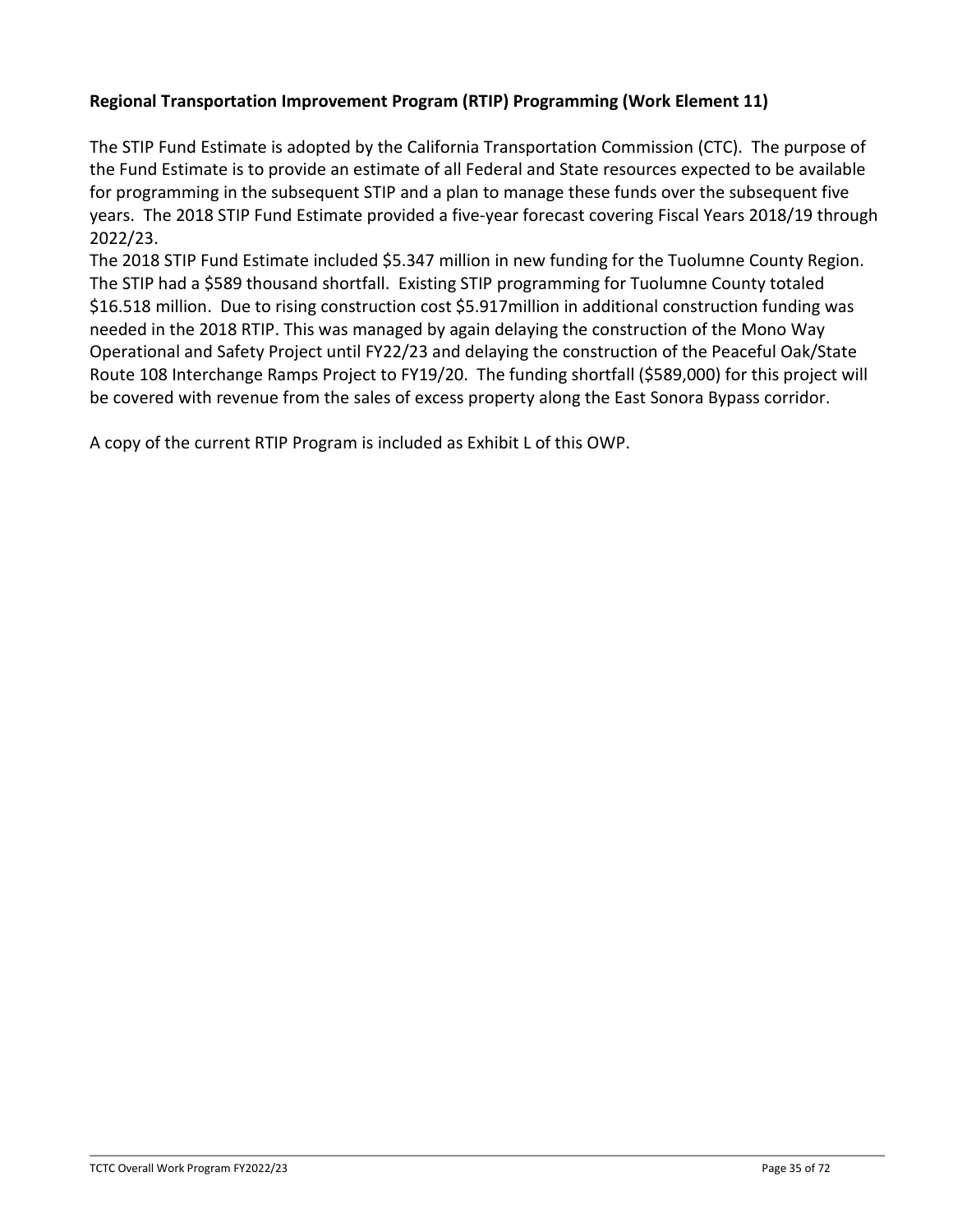# **Overall Work Program Summary**

The Work Program is divided into the following elements for clear identification of planned products and tasks to be accomplished:

**Work Element 22/23 - 2:** Planning Administration **Work Element 22/23 - 3:** Transportation Development Act Administration **Work Element 22/23 - 4:** Intergovernmental Coordination **Work Element 22/23 - 5:** Transportation Planning **Work Element 22/23 - 6:** Air Quality Conformity **Work Element 22/23 - 7:** Aviation Transportation **Work Element 22/23 - 8:** Non-Motorized Transportation **Work Element 22/23 - 9:** Rail Transportation **Work Element 22/23 - 10:** Regional Transportation Planning **Work Element 22/23 - 11:** Regional Transportation Improvement Program **Work Element 22/23 - 12:** Transportation System Management **Work Element 22/23 - 13:** Local Streets and Roads **Work Element 22/23 - 14:** State Highway **Work Element 22/23 - 20:** Public Transit Projects **Work Element 22/23 - 21:** RMRA Sustainable Communities – Evacuation Routes and Communications Strategies for Safer Communities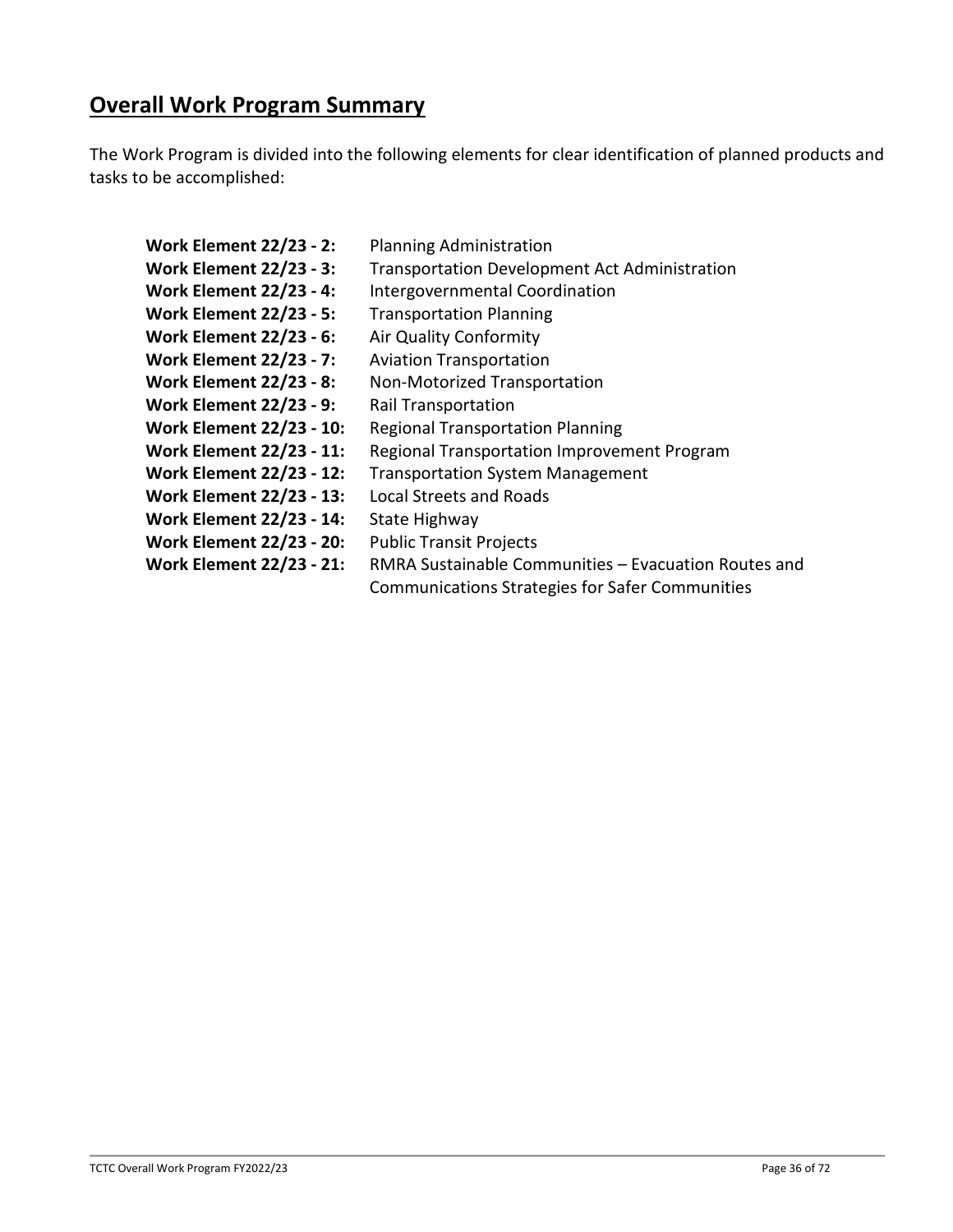# **WORK ELEMENT 22/23 - 2 PLANNING ADMINISTRATION**

## **OBJECTIVE**

To provide the management and administrative activities directly related to the TCTC's planning program.

#### **DISCUSSION**

As the Regional Transportation Planning Agency for the Tuolumne County Region, it is the responsibility of the TCTC to conduct a comprehensive transportation planning program for the Region and keep the public well informed of and included in the process. This process includes conducting regular and special meetings and the development and maintenance of the annual Overall Work Program to ensure the Region's Transportation Priorities are being addressed and moving forward in the process. The following activities are planned in this work element.

#### **PREVIOUS WORK**

- Conducted monthly board meeting including agenda and meeting minutes.
- Developed and managed multiple years of OWP plans and budgets. Successfully invoiced for and received reimbursement for the costs associated with the development and management of the documents.

#### **WORK ACTIVITIES**

- 2.1 Conduct/attend/ Agenda Preparation for TCTC/TCTA (TAC/CAC) meetings Monthly RPA funding
	- Prepare Agenda, Agenda Items, Post Agenda's, Organize Agenda meetings
- 2.2 Develop and manage the OWP RPA funding
	- Develop FY23/24 draft (Due 3/1/2023) and final (Due 6/1/2023) OWP's, OWP Budgets, prepare and process FY22/23 OWP amendments as appropriate. RPA funding
- 2.3 Prepare FY22/23 OWP quarterly Invoices, progress reports, and Prior Year End Package– August 2022. FY22/23 RFR's October 2022, January 2023, April 2023 – RPA funding
- 2.4 Develop the following year's OWP January June 2023 RPA funding
- 2.5 Track legislation pertinent to the transportation planning process RPA

#### **END PRODUCTS**

- Documentation of TCTC meetings and others, as appropriate, (agendas, minutes, notices).
- Public meetings to adopt annual OWP's and amendments as needed.
- Annual Draft Overall Work Program (March 1, 2023)
- Final Overall Work Program (June 1, 2023)
- OWP amendments (as needed)
- Quarterly progress reports and Invoices (October 31,2022, December 31, 2022, April 30,2023).
- Prior Years Yearend Package (August 31,2022).
- Fact sheets, program and project summaries, and other printed material.
- Reports on legislative measures.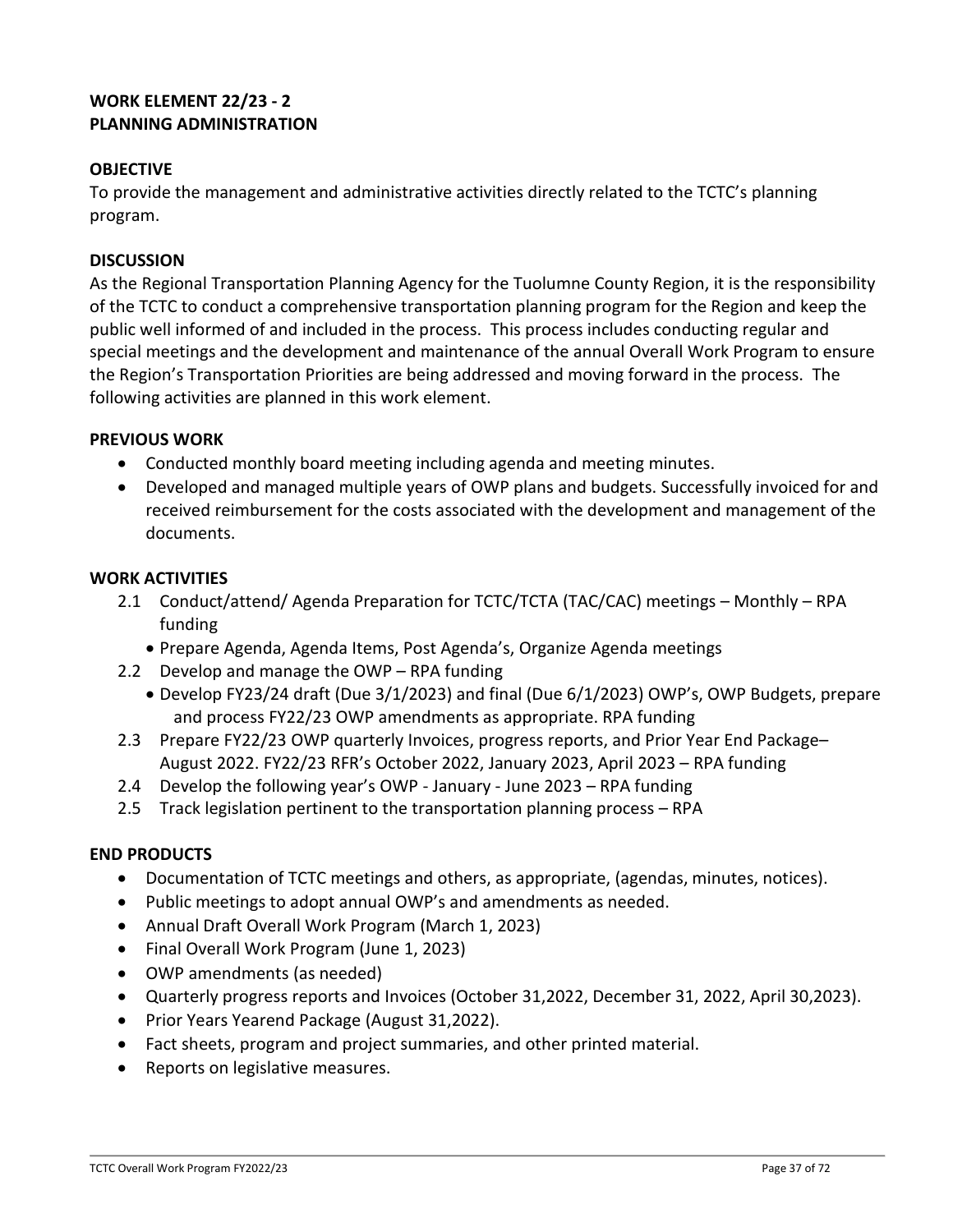| <b>Responsible Agency</b>     | <b>Budget</b> | <b>Funding Source</b> |
|-------------------------------|---------------|-----------------------|
| $\overline{\phantom{a}}$ TCTC | 111,764       | <b>RPA</b>            |
| <b>Total</b>                  | 111,764       |                       |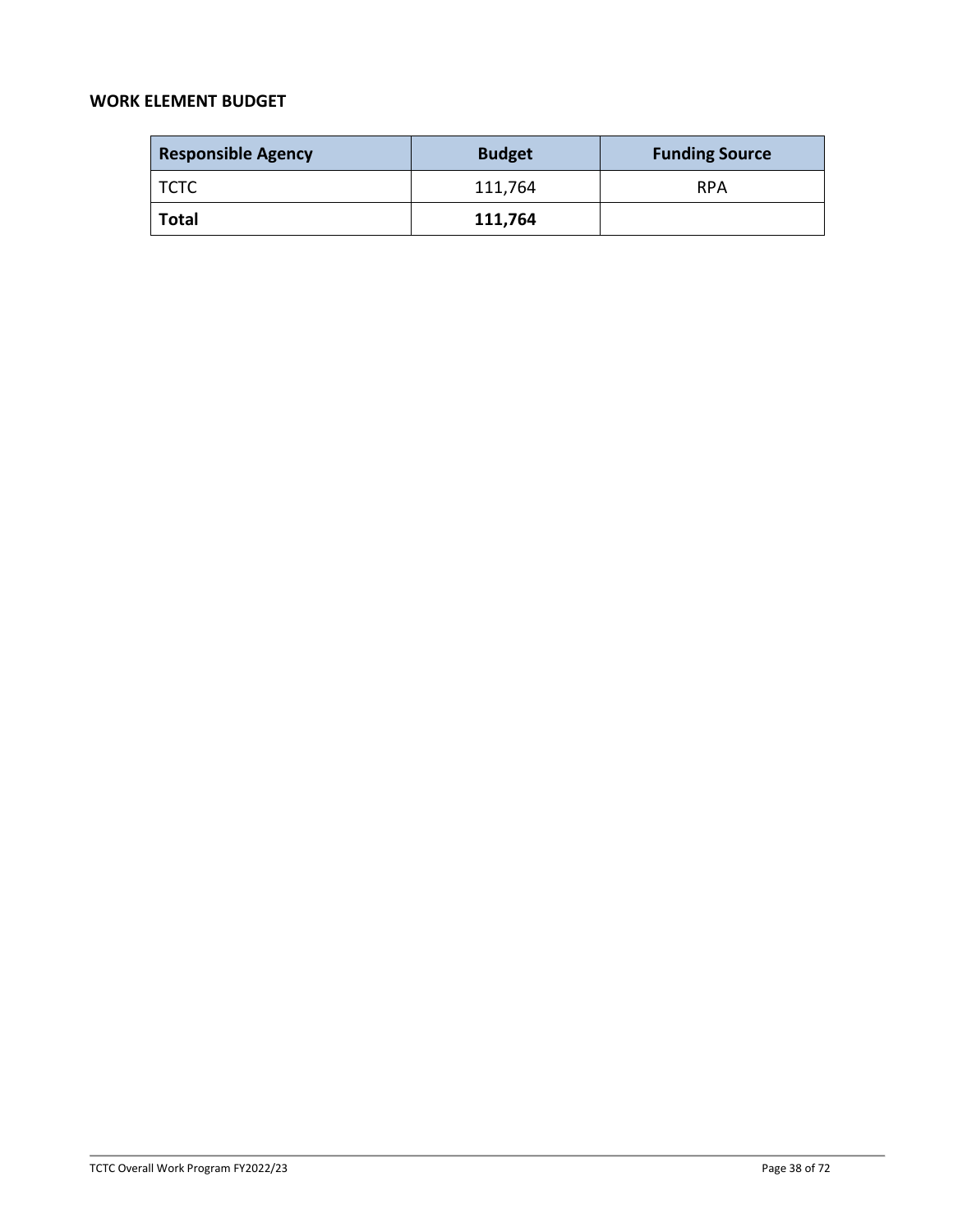# **WORK ELEMENT 22/23 - 3 TRANSPORTATION DEVELOPMENT ACT ADMINISTRATION**

# **OBJECTIVE**

To ensure adequate staffing to fulfill the TCTC's legal responsibilities under the Transportation Development Act (TDA), as follows:

- Administer TDA funds in full compliance with laws and regulations.
- Complete and submit annual reports and fiscal/compliance audits.
- Complete and submit scheduled triennial performance audits.

The fiscal/compliance audits of the TCTC and claimants of TDA funds and triennial performance audits of the TCTC and public transit system require the hiring of an outside auditor.

# **DISCUSSION**

As the Regional Transportation Planning Agency (RTPA), the most basic responsibility of the Tuolumne County Transportation Council is to administer TDA funds and related programs. Under the TDA, the TCTC is responsible for carrying out the annual unmet transit needs process and conducting annual fiscal audits, triennial performance audits, transit planning and transit coordination.

The TDA governs both State Transit Assistance Funding (STAF) and Local Transportation Funds (LTF). STAF may be allocated to public transportation purposes only. Local Transportation Funds (LTF) may be allocated for administration, pedestrian and bicycle projects, public transportation purposes, and road maintenance, in that priority order. Before any allocations not directly related to public transportation services, specialized transportation services, or facilities provided for the exclusive use of pedestrian and bicycles, the TCTC must adopt a finding that there are no unmet transit needs, no unmet transit needs that are reasonable to meet, or there are unmet transit needs that are reasonable to meet. The unmet transit needs that are reasonable to meet must be funded before any allocation is made for streets and roads maintenance purposes.

# **PREVIOUS WORK**

- Conducted unmet transit needs process.
- Prepared LTF and STAF apportionments, allocations, and instructions, and reviewed subsequent expenditures.
- Prepared annual required State Controllers Financial Transactions Reports.
- Hired outside auditing firm and assisted in preparation of required TDA financial audits.
- Prepared and maintained internal financial status reports.
- Facilitated and monitored SSTAC.
- Administered Bicycle/Pedestrian LTF Reserves account reviewed project funding requests from agencies, prepared allocation approval documents, prepared allocation/expenditure instructions, maintained balance report.
- Triennial Performance Audits for TCTC and Tuolumne County Transit (TCT). (Last completed in FY19/20 for FY16/17-FY18/19).
- Provide ongoing assistance to TCT management.
- Prepared Request for Proposals documents, solicited proposals for TCT Management and Operations Agreement, selected top proposer, executed Agreement.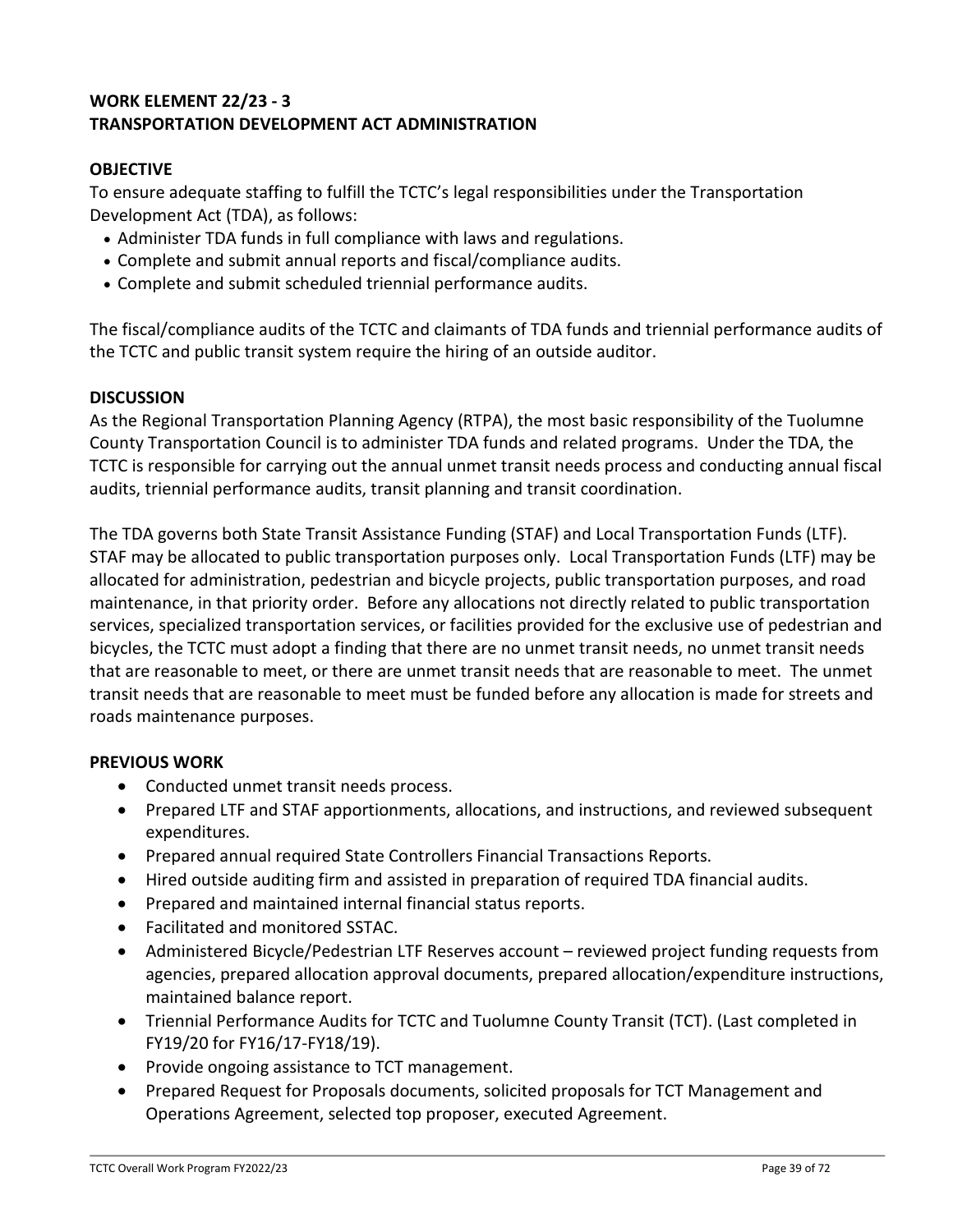- Provide ongoing oversight of Transit Contractor pursuant to Management and Operations Agreement.
- Prepare and monitor performance calculations of TCT.
- Prepare TCT Performance Reports and present to Board on semi-annual or quarterly basis.

# **WORK ACTIVITIES**

- 3.1 Conduct Unmet Transit Needs Process
	- Schedule the unmet transit needs public hearing and publish notice of the hearing at least 30 days in advance in the local newspaper and on the TCTC website. This will take place in the Fall of 2023.
	- Solicit public comments on unmet transit needs that may exist.
	- Review/analyze comments regarding potential unmet transit needs and make transit needs and reasonable to meet determinations.
	- Evaluate current existing services and their effectiveness in meeting transit needs and demand.
	- Prepare/adopt/submit transit needs findings report and resolution. The process should be completed and adopted by the winter of 2023.
- 3.2 Manage TDA funding allocations and disbursements.
	- Prepare estimates of TDA apportionments for following year. This will take place in the summer of 2022.
	- Prepare/accept claims and prepare/adopt resolutions allocating funds in August 2022.
	- Issue allocation instruction to County Auditor in August and monitor fund distributions.
	- Assist claimants with the preparation of project lists, annual claims and local program administration in August 2022.
- 3.3 Administer the LTF Bicycle/Pedestrian Reserves Fund, including receiving claims, processing. Administer the LTF allocations and preparing financial reports in August 2022.
- 3.4 Provide for financial and compliance audits of the TCTC and each TDA funds allocation recipient by an independent auditing firm. Will complete by October 31, 2022. Goods and Services are budgeted to cover expenses to hire independent auditors for TDA and Triennial Performance audits.
- 3.5 Develop/submit Financial Transactions Reports of the TCTC, Transit Operator-General Services and Transit Operator-Specialized Services and submit by December 30, 2022. Goods and Services are budgeted to cover expenses related to compliance audits.
- 3.6 Develop/maintain financial status reports, as appropriate.
- 3.7 Facilitate and monitor the activities of the Social Services Transportation Advisory Council (SSTAC). These meetings are held quarterly.

# **END PRODUCTS**

- Unmet Transit Needs Findings Report and Findings Resolution, including analysis of testimony and unmet transit needs determinations pursuant to adopted criteria, and recommendations for LTF allocations for the next fiscal year.
- TDA claims.
- Local Transportation Fund allocations.
- State Transit Assistance Fund allocations.
- Financial and Compliance Audits of the TCTC and all TDA claimants.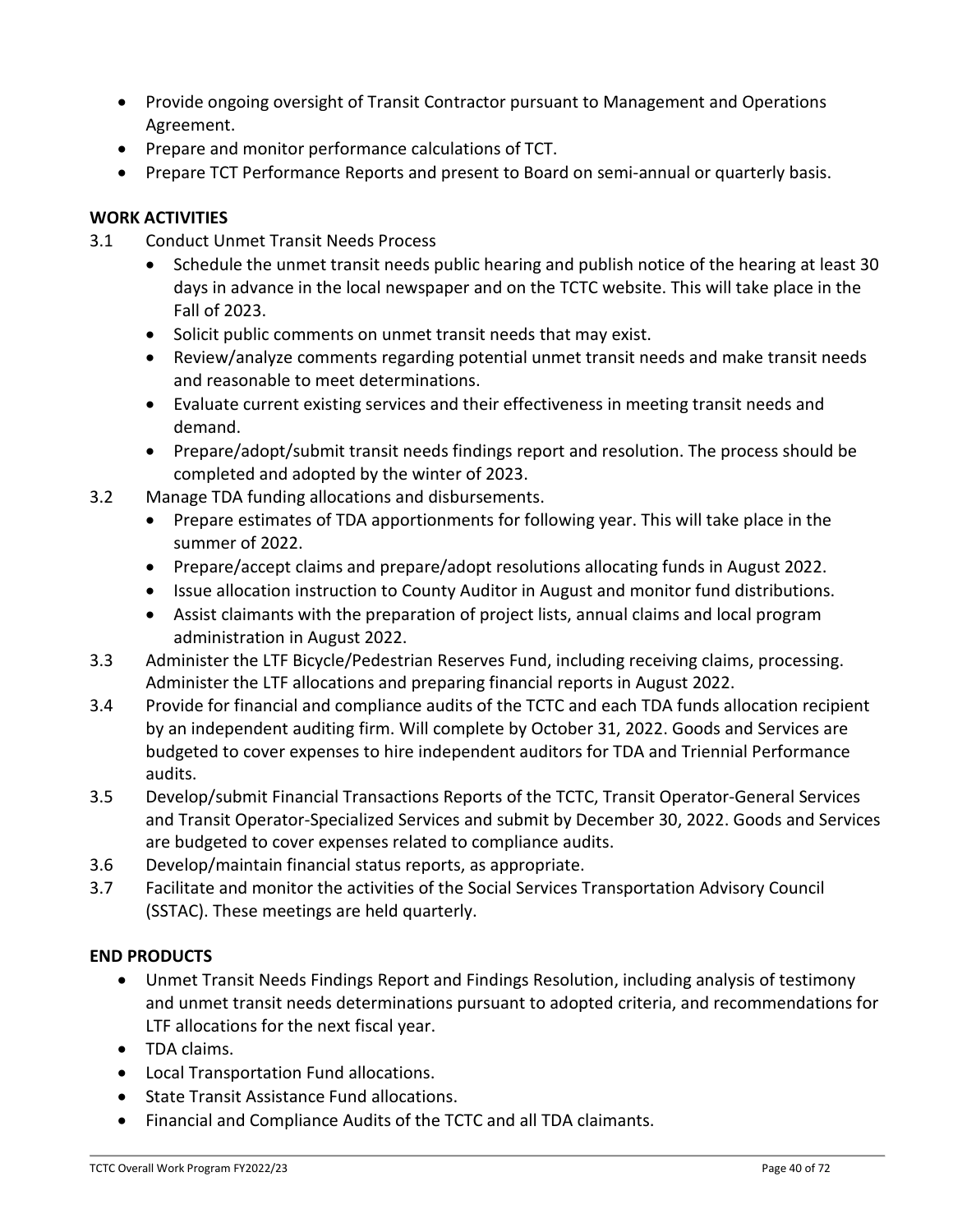- Financial Transactions Reports for the TCTC, Transit Operator-General Services and Transit Operator-Specialized Services.
- Financial Status Reports of TDA Funds Activities.
- SSTAC meeting agendas and minutes.
- Claims and Allocating Resolutions for Bicycle/Pedestrian Projects.
- Triennial Performance Audits of TCTC and Public Transit System.

Goods and Services budgeted to cover expenses related to Performance and TDA Audit and County Auditor financial transaction reports.

| <b>Responsible Agency</b>                       | <b>Budget</b> | <b>Funding Source</b> |
|-------------------------------------------------|---------------|-----------------------|
| тстс                                            | 48,658        | I TF                  |
| County Auditor (financial transactions reports) | 82,500        | I TF                  |
| <b>Total</b>                                    | 131,158       |                       |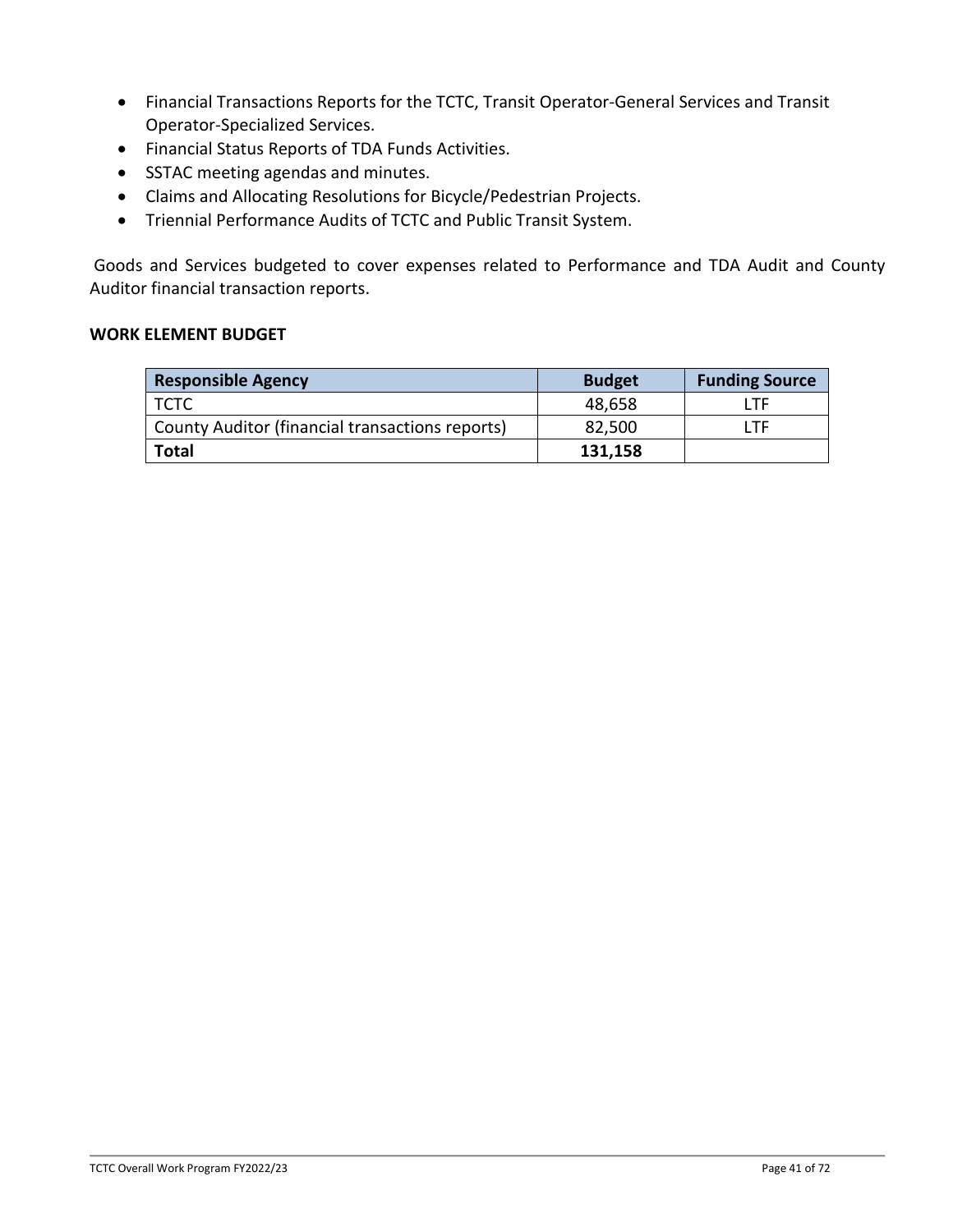# **WORK ELEMENT 22/23 - 4 INTERGOVERNMENTAL COORDINATION**

# **OBJECTIVE**

To operate and maintain an effective public involvement and interagency coordination program with outside agencies (including Tribal Governments) and jurisdictions on matters pertinent to transportation planning, programming, funding, and public transportation.

# **DISCUSSION**

The Tuolumne County Transportation Council maintains a cooperative working relationship with Caltrans, the California Transportation Commission, the National Forest Service, the National Park Service, the California State Park System, the California State Railroad Museum, the local Tribal Governments, surrounding counties and other regional transportation planning agencies, as well as maintaining effective contacts with area representatives of elected officials. The TCTC also maintains active memberships in transportation advocacy organizations such as Californians for Better Transportation, California Association for Coordinated Transportation (CalACT), the Rural Counties Task Force (RCTF) and the California Council of Governments (CALCOG). This participation is important not only to keep staff and jurisdictions updated on Federal and State regional transportation programs, but to also represent the interests of local jurisdictions in Federal, State, and regional policy and funding decisions.

# **PREVIOUS WORK**

- Preparation of RTIPs every two years in coordination with Caltrans, CTC and regional partners.
- Review and submitted comment letters on the County and City General Plan Circulation Land Use Plan Elements, as an integral component of the RTP.
- Development of State/TCTC/Local partnerships for many jointly funded projects.
- Completion community circulation plans.
- Adoption and implementation of Traffic Impact Mitigation Fee Program.
- Development, adoption, and implementation of Public Involvement Procedures.

# **WORK ACTIVITIES** (All tasks are year-long activities)

- 4.1 Assist agencies with integration of regional transportation and community goals and objectives in land use, housing, economic development, social welfare and environmental preservation, as appropriate and incorporate into future regional plans. On-going -RPA funding
	- Work with City and County to consider incorporating City accident records into County GIS platform. The data will be used to do analysis in future planning studies.
- 4.2 Review and comment on the Federal Highway Administration (FHWA) and Federal Transit Administration (FTA) program guidance to consider how to meet the new performance measure requirements, pursue new funding programs, and meet the requirements of the Fixing America's Surface Transportation (FAST) Act, as appropriate. When needed - RPA funding
- 4.3 Participate in Rural Counties Task Force, and attend meetings, workshops or other activities of neighboring counties, RTPAs or other related groups for RTPA coordination, as appropriate. RPA funding. \$6,217 in CALACT dues paid with LTF funding.
	- Participate in California Transportation Commission (CTC) meetings and workshops.
	- Participate in Statewide Regional Transportation Planning Agency meetings.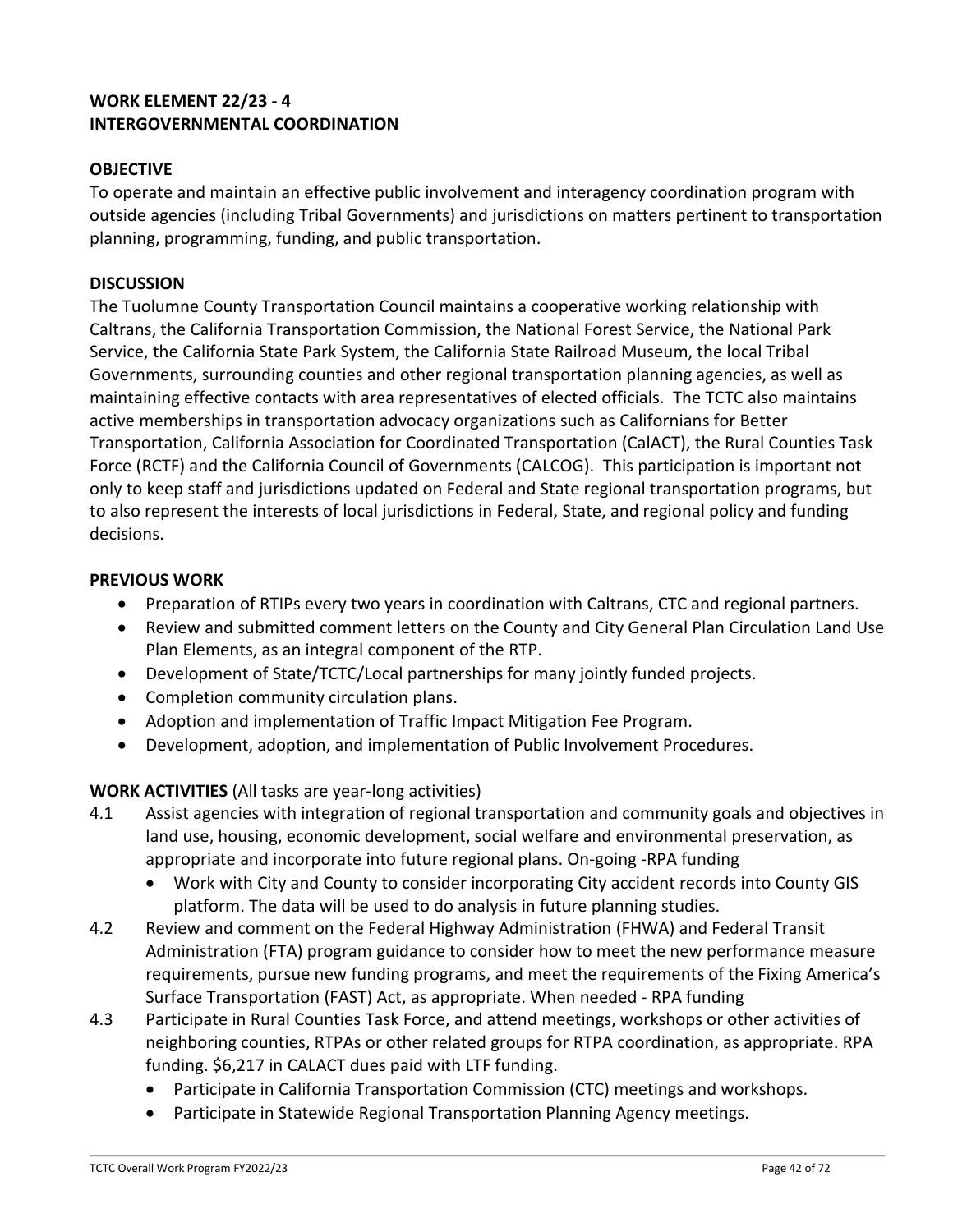- Participate in ad hoc and standing Caltrans policy and technical advisory committees.
- Attend governmental forums and Caltrans meetings and workshops.
- Attend governmental and professional conferences and training sessions.
- Attend Board of Supervisors and City Council meetings.
- Hold technical workshops for jurisdictions.
- Goods and Services budgeted are for annual expenses related to Rural County Task Force.
- 4.4 Coordinate, consult and collaborate with the two local Tribal Governments the Tuolumne band of Me-Wuk, and the Chicken Ranch Rancheria of Me-Wuk, Also Public Health, Economic Development and Multi Discretionary partners as appropriate. RPA funding
- 4.5 Participate in the development of the State Highway and Operation Protection Program (SHOPP), current and future programs in the fall of 2021. PPM funding
- 4.6 Participate in the development of the Interregional Transportation Improvement Program (ITIP) and State/Local Partnership Projects. When needed – PPM funding
- 4.7 Develop Semi-Annual Project Status Reports. Monitor project delivery and funding- Bi-annually PPM funding
- 4.8 Coordinate and correspond with Federal, State, and local agencies, as appropriate. PPM funding
- 4.9 SB1 New State Transportation Funding Programs Coordinate and plan with State and local agencies for SB1 funded programs. PPM funding

# **END PRODUCTS**

- Staff reports to TCTC and local jurisdictions on pertinent topics. As needed.
- Correspondence, communications, and coordination with other governmental agencies.
- Information packages on local transportation projects.
- Document Tribal government-to-government relations.
- Project Status Reports Present to the board giving updates on status of projects. As needed
- Comment Letters.
- Tuolumne County General Plan Update as it relates to our Regional Transportation Plan. Coordinate G.P implementation measures and climate action plan with RTP update. As needed
- Document Disadvantaged Community needs. Ongoing

Goods and Services budgeted for expenses related to Membership fees that are covered by LTF funding.

| <b>Responsible Agency</b>                   | <b>Budget</b> | <b>Funding Source</b> |
|---------------------------------------------|---------------|-----------------------|
| TCTC                                        | 17,992        | <b>RPA</b>            |
| TCTC                                        | 20,161        | <b>PPM</b>            |
| TCTC – goods and services (membership fees) | 6,217         | I TE                  |
| <b>Total</b>                                | 44,370        |                       |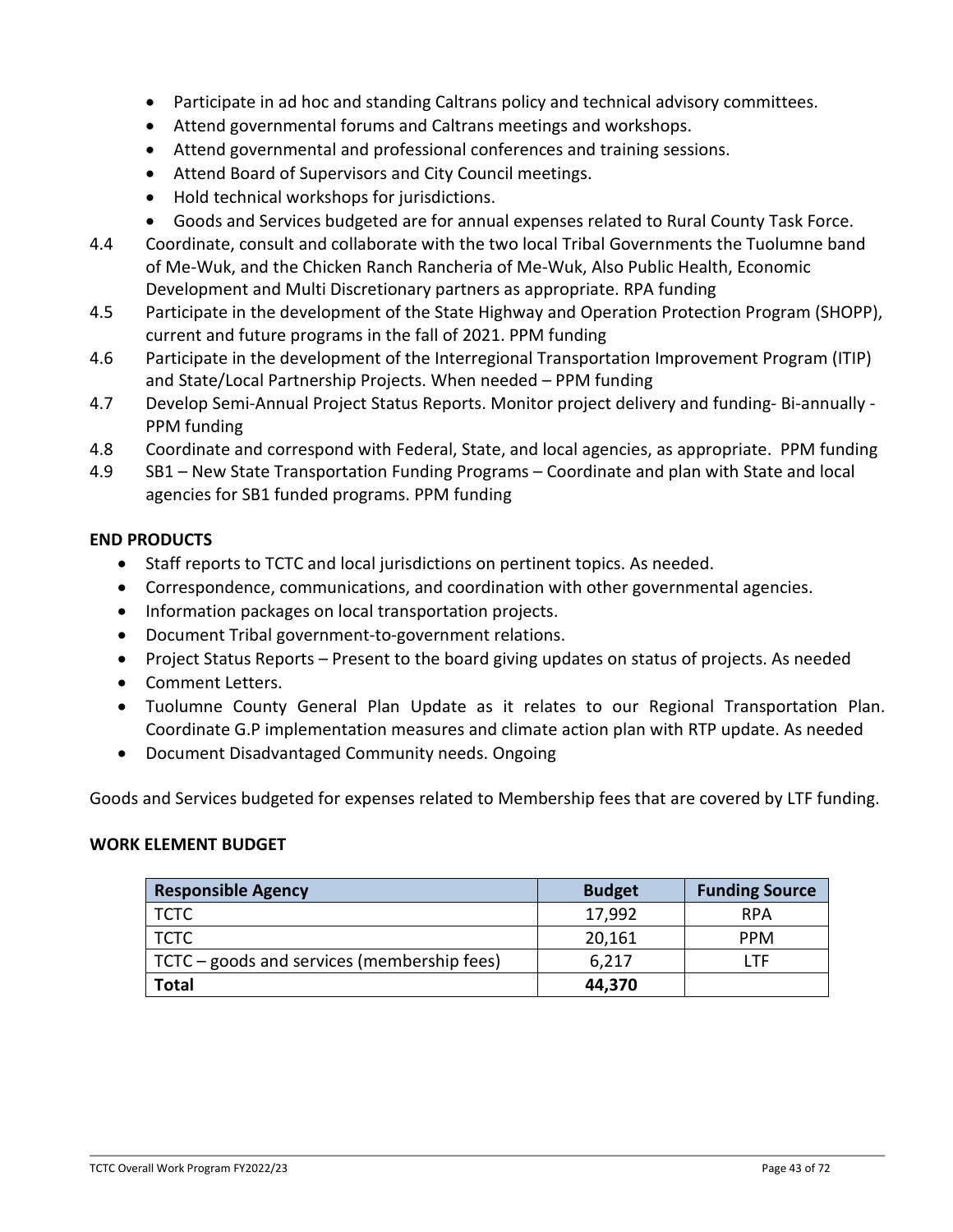# **WORK ELEMENT 22/23 - 5 TRANSPORTATION PLANNING**

# **OBJECTIVE**

To identify and develop transportation improvements that meet the region's mobility needs, contribute to the economic health of a region, and preserve the environmental quality of the region.

### **DISCUSSION**

The Tuolumne County Transportation Council (TCTC) as the regional transportation planning agency for the Tuolumne County region performs a variety of transportation planning duties. The transportation planning work element helps implement the goals, objectives, and policies from the 2016 Regional Transportation Plan. Some of these specific transportation planning functions are placed into other work elements. In general, this work element focuses on transportation planning duties such as reviewing traffic studies, regional planning, and priority transportation planning projects. The TCTC usually applies on an annual basis for transportation planning grants to achieve goals and policies in the regional transportation plan and the overall work plan. Some of the special planning grant projects include: developing and facilitating conceptual plans for Vision Sonora projects and the SB 743 VMT Study.

### **PREVIOUS WORK**

- Successfully applied and awarded in 2019 unspent RPA funding from Caltrans through the Rural County Counties Task Force for the Tuolumne Region SB 743 VMT Phase I Study.
- Successfully applied and awarded a Sustainable Communities Transportation Planning Grant for the SR 49 Complete Streets from Jamestown to Columbia Corridor.
- Successfully applied and awarded a Sustainable Communities Transportation Planning Grant for the Tuolumne Active Transportation Plan.
- Successfully applied and awarded a Sustainable Communities Transportation Planning Grant for the Interregional Bicycle Tourism Plan.
- Developed public outreach and workshop events for Vision Sonora Plan projects.
- Developed planning level conceptual plans for Vision Sonora Plan projects.
- Studied VMT and emissions reduction benefits of Gold Rush Shared Use Path.

# **WORK ACTIVITIES**

- 5.1 Apply for Federal/State Grant Planning Programs RPA funds (typically Caltrans Planning Grants, FHWA, SPR, Discretionary Planning programs—Planning only; not exhaustive list)
- 5.2 Regional Planning RPA and RSTP funds
	- Coordinate and plan for regional multi-modal transportation improvements in order to meet identified regional transportation integration needs and community goals. RPA funding, \$20,000 RSTP funding to pay for additional work by J59 consultant if needed.

# **END PRODUCT– Over all Work Element 5**

- Regular written progress reports as needed. RPA Funding
- Public comments on project reports. RPA Funding
- Grant applications (typically Caltrans Planning Grants, FHWA, SPR, Discretionary Planning programs—Planning only; not exhaustive list) RPA Funding
- Completion of J59 Concept Plan and Funding Program Project. RSTP funded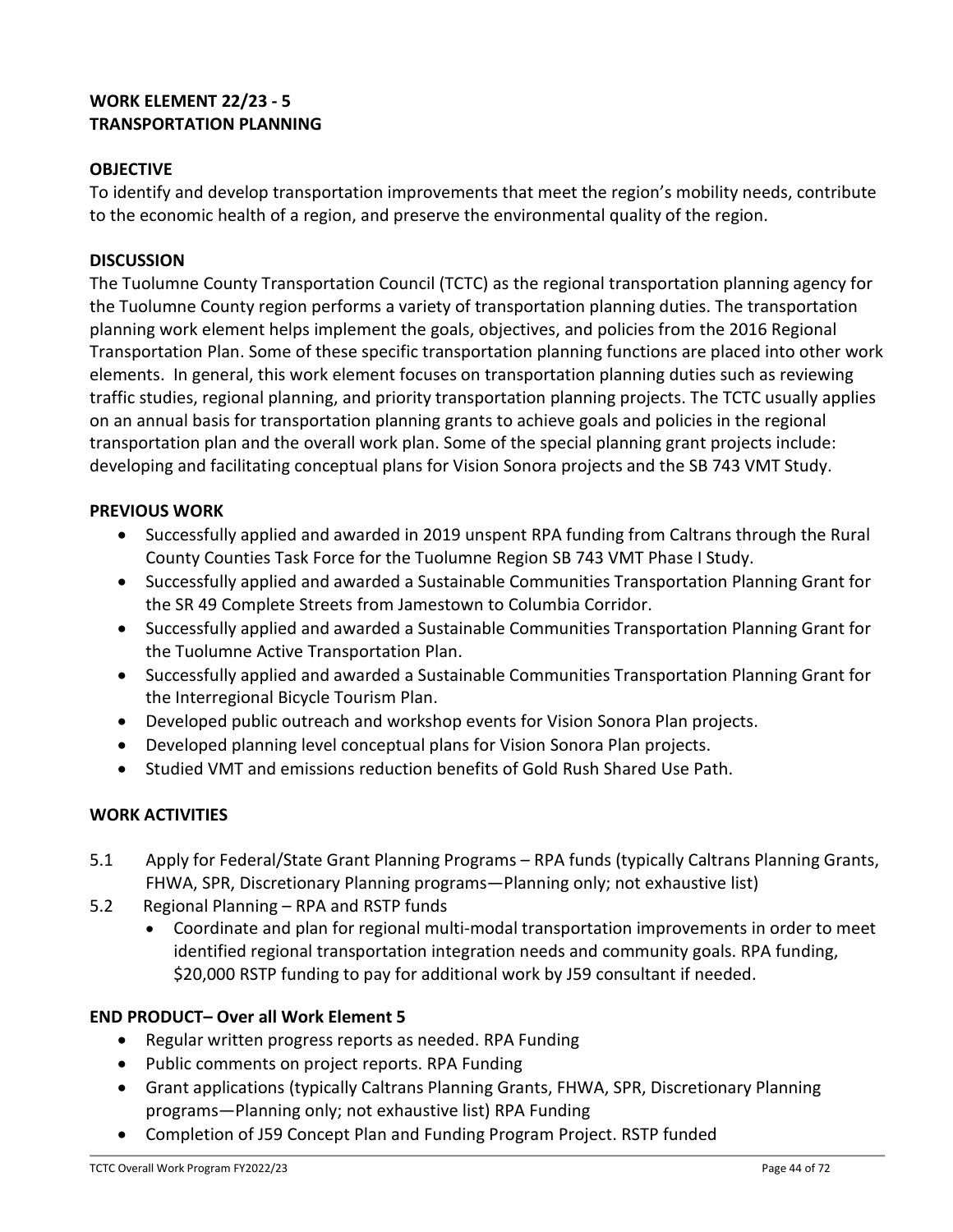Goods and Services budgeted to cover expenses related to the J59 (La Grange Road) Study, the Concept Plan scheduled to start in the fall of 2022. Consultant work for the J59 Study, additional traffic studies, planning and modeling work may be performed by consultants as needed to address unanticipated agency needs-to be paid with RSTP funding.

| <b>Responsible Agency</b> | <b>Budget</b> | <b>Funding Source</b> |
|---------------------------|---------------|-----------------------|
| <b>TCTC</b>               | 18,687        | <b>RPA</b>            |
| <b>TCTC Consultant</b>    | 12,300        | <b>RPA</b>            |
| TCTC-Consultant           | 20,000        | <b>RSTP</b>           |
| <b>Total</b>              | 50,987        |                       |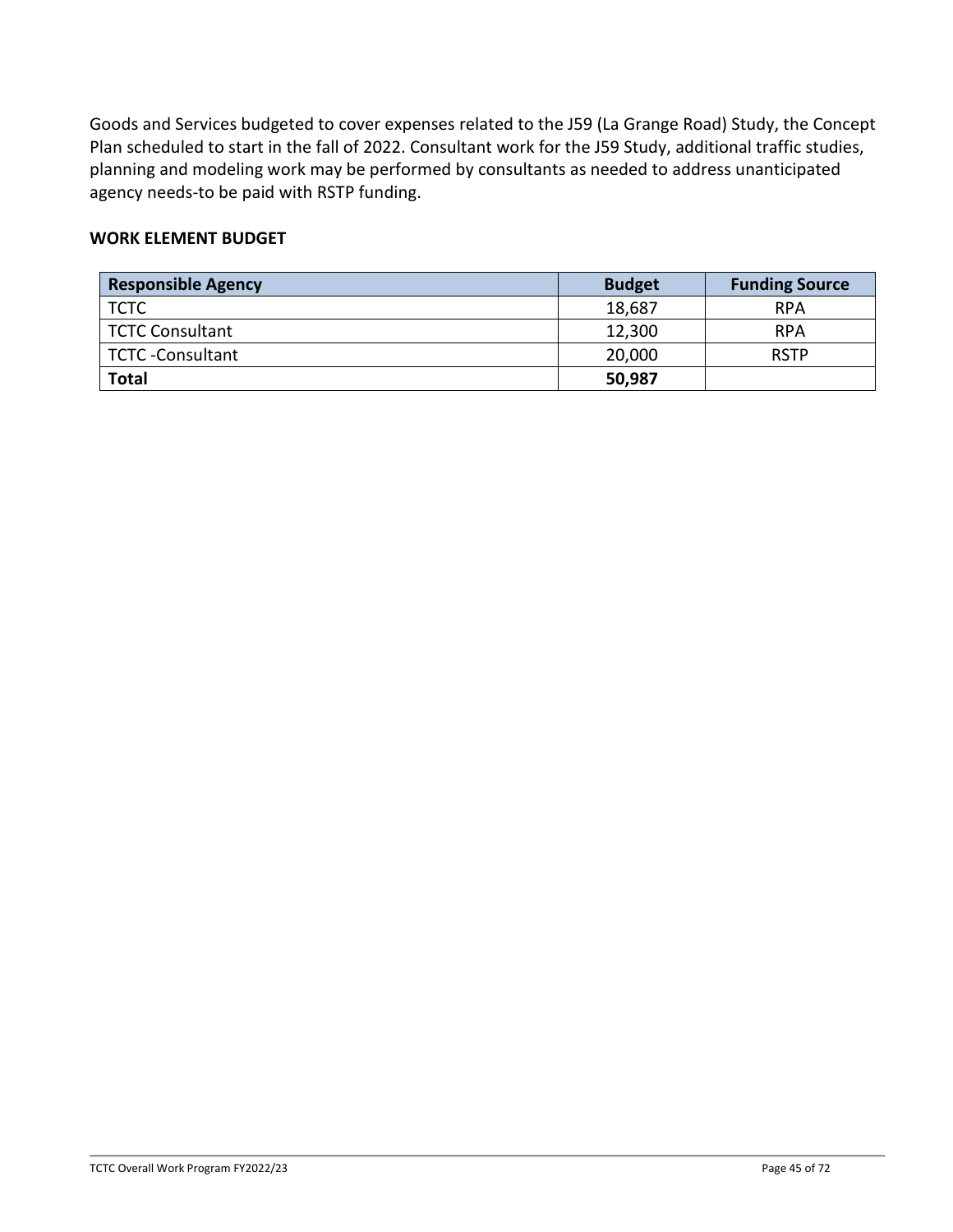# **WORK ELEMENT 22/23 - 6 AIR QUALITY CONFORMITY**

# **OBJECTIVE**

Reduce emissions in the Tuolumne County region by coordinating transportation infrastructure with air quality planning.

### **DISCUSSION**

In June 2004, the U.S. Environmental Protection Agency (EPA) designated Mariposa and Tuolumne Counties as one multi-jurisdictional nonattainment area called the Southern Mountain Counties. The Southern Mountain Counties were in non-attainment for the 1997 National 8-Hour Ozone Standard, but this ozone standard was revoked by the EPA in 2019. In April 2012, the EPA released the most recent update for the 2008 National Ozone standards. Based on the changes to the 8-hour ozone standard levels, Tuolumne County through its 2009-2011 ppm levels did not exceed the Federal standard. The EPA designated Tuolumne County and Mariposa County to be a separate jurisdictional area for air quality. The EPA has lowered the National Ozone Standard to .70 ppm level. On August 3, 2018 a new National Ambient Air Quality Standard (NAAQ) for Tuolumne County was designated for the 2015 8-hour Ozone. Tuolumne County has been in marginal Non-Attainment from 2018 up to 2022. TCTC will continue to participate in interagency consultation with local, State and Federal agencies regarding compliance with this air quality regulation.

### **PREVIOUS WORK**

- Held quarterly interregional Central Sierra Plug-in Electric Vehicle Coordinating Council Meetings
- ZEV Background Assessment Report
- ZEB Rollout Plan Request for Proposals and consultant selection
- PEV Coordinating Council Meetings Agendas, meeting notes, sign-in sheets.
- Comment Letters to various State, Federal, and Local agencies
- Facilitated Central Sierra Zero Emissions Planning
- Performed Emissions analysis and evaluation of several projects in planning phase

# **WORK ACTIVITIES**

6.1 Review CARB/CEC Guidance. -RPA funding

Participate in Federal and State Clean Air Act transportation related air quality planning activities.

- Participate and comment on the Air Resources Board (ARB) and California Energy Commission plans. RPA
- Plan and prepare for Innovative Clean Transit (ICT) fleet requirements.
- 6.2 Comply with State/Federal requirements. RPA funding
	- Comply with the National Ambient Air Quality Requirements.
	- Plan and prepare for the EPA's new National Ozone standard and prepare for future transportation conformity compliance.

6.3 Central Sierra ZEV Planning and Programs – RPA funding.

- Coordinating electric vehicle charger planning and programs with local agencies
- Staff tasks supporting ZEV goals, policies, etc

# **END PRODUCTS**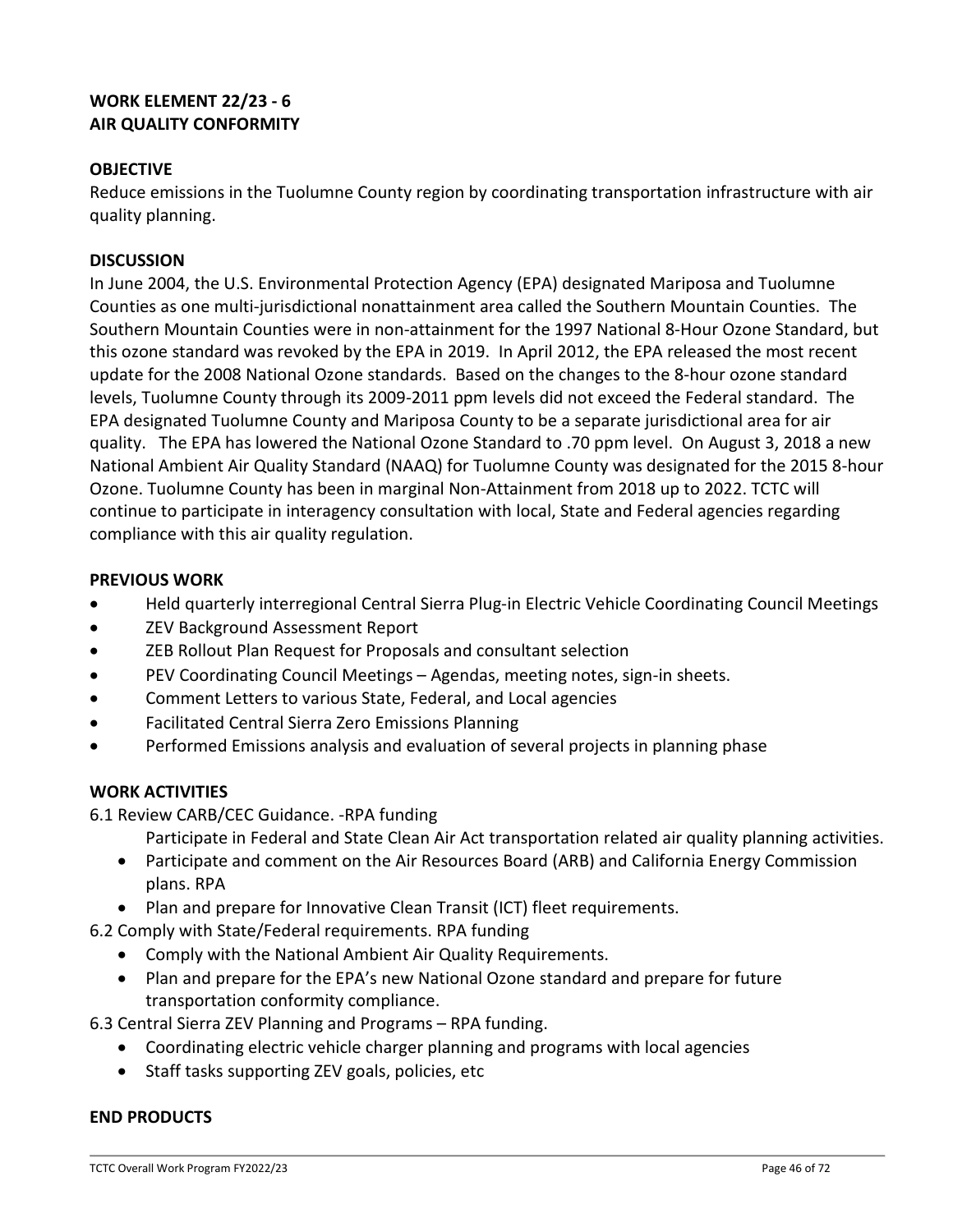- Correspondence with other local, State, Federal, and governmental agencies regarding EPA air quality regulations and transportation conformity compliance.
- PEV Coordinating Council Meetings Agendas, meeting notes, sign-in sheets.
- Comments Letters to various State, Federal, and Local agencies.
- Grants for improving Air Quality in the region.
- Expand electric vehicle charger network in Tuolumne County by encouraging public/private partnership, identify funding opportunities and implementing best practices

| <b>Responsible Agency</b> | <b>Budget</b> | <b>Funding Source</b> |
|---------------------------|---------------|-----------------------|
| l TCTC                    | 40,155        | <b>RPA</b>            |
| Total                     | 40,155        |                       |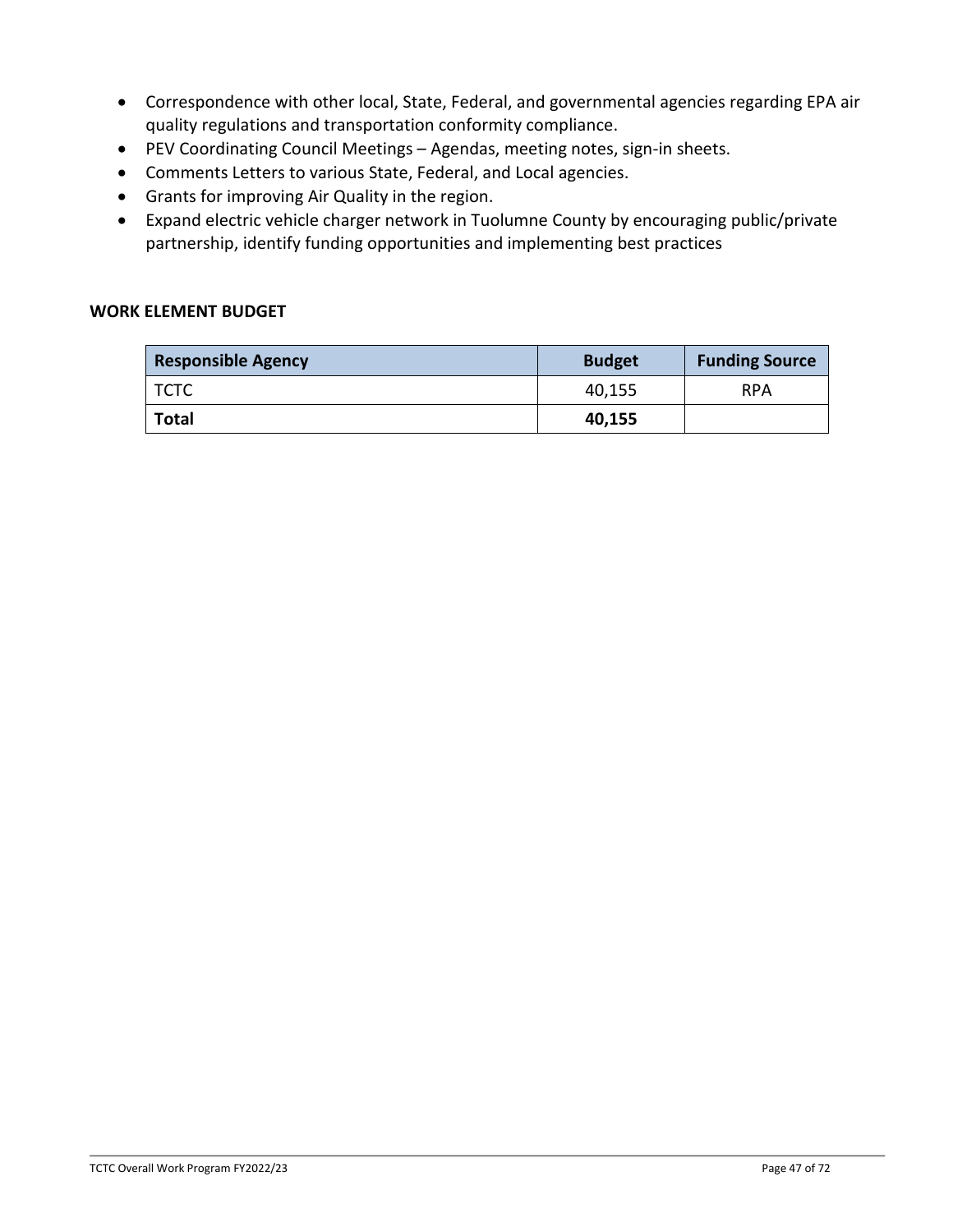# **WORK ELEMENT 22/23 - 7 AVIATION TRANSPORTATION PROGRAM**

## **OBJECTIVE**

To promote planned development of aviation facilities in order to meet the general aviation and emergency medical transportation needs within Tuolumne County.

#### **DISCUSSION**

The general aviation needs in Tuolumne County are met by two County owned and operated airports: Columbia Airport, located near the town of Columbia; and Pine Mountain Lake Airport, located near the town of Groveland.

#### **PREVIOUS WORK**

• Updated the 2016 RTP's Aviation chapter

#### **WORK ACTIVITIES**

- 7.1 Participate in planning aviation facilities that meet the needs of the community- RPA funding
	- Attend meetings and public forums, as necessary, related to the coordination and development of updates to the aviation program. As needed
	- Encourage Airport Manager to participate in monthly Technical Advisory Committee (TAC) meetings. FY22/23

#### **END PRODUCTS**

- Updated aviation program. Spring of 2023
- Update 2022 RTP Aviation Chapter. Summer of 2023
- Review Final Aviation Master plan- Spring of 2023.

| <b>Responsible Agency</b> | <b>Budget</b> | <b>Funding Source</b> |
|---------------------------|---------------|-----------------------|
| TCTC                      | 1,621         | <b>RPA</b>            |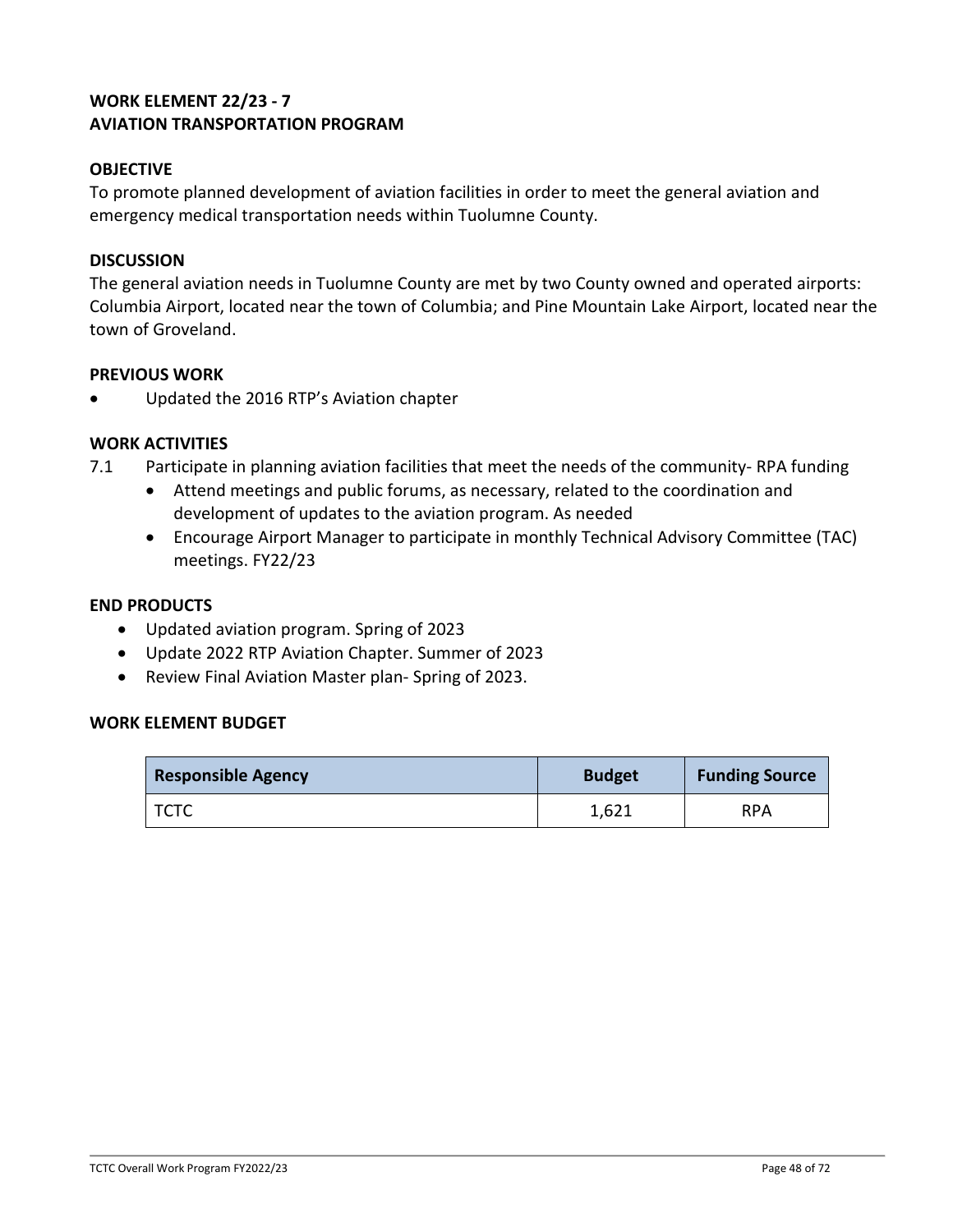# **WORK ELEMENT 22/23 - 8 NON-MOTORIZED/ ACTIVE TRANSPORTATION PROGRAM**

# **OBJECTIVE**

To implement the Non-Motorized Transportation /Trail Program in Tuolumne County and facilitate funding of projects.

## **DISCUSSION**

The primary forms of non-motorized transportation used in Tuolumne County are by bicycle and walking. All planned projects that are eligible for Federal or State funding are included in the Regional Transportation Plan and programmed for implementation in the Regional Transportation Improvement Program.

The number of existing bicycles, pedestrian and equestrian facilities in Tuolumne County is limited. This limited provision of non-motorized facilities is due, in part, to funding, but is due also to natural limitations within Tuolumne County. Highly variable topography means steep grades must be overcome by users of non-motorized facilities, while winter snows can limit the benefit of facilities at elevations above 3,000 feet. In response to these constraints, the Non-motorized Element of the Regional Transportation Plan (RTP) establishes a policy that non-motorized transportation facilities in the County, in order to be effective and to assist in reducing motorized traffic, shall target short distances connecting schools, work centers, large subdivisions, shopping and life enrichment facilities, including swimming pools, libraries and senior centers. The County of Tuolumne and City of Sonora are directly responsible for constructing projects, while the TCTC facilitates the funding of projects.

The TCTC allocates funds from the Local Transportation Funds Bicycle/Pedestrian Reserve to implement the Non-Motorized/Active Transportation Program. This Year the TCTC is allocating 5% of the total anticipated LTF funds to this work element.

# **PREVIOUS WORK**

- Sonora Community Trail conceptual project paper written, funding secured, MOU with County executed, agreement signed with Forest Service to construct trail
- Active Transportation Program and Proposition 68 workshops and training attended
- Sierra Health Foundation and Active Transportation program grant applications prepared
- Active Transportation outreach at community events, social service organizations, Visitors Bureau and land management agencies
- Developed SR49 Multi Use Corridor Plan
- Submitted Gold Rush Shared Use Path to Caltrans for consideration

# **WORK ACTIVITIES**

- 8.1 Active Transportation Planning/Projects/Outreach ongoing- LTF (planning)
	- Pedestrian and Cyclist Improvements along Highway 49 & Stockton Road Projects
	- Dragoon Gulch bike/pedestrian connection to Racetrack Rd.
- 8.2 Active Transportation Programs Projects- Construction planning and oversight. -LTF funding
	- Pedestrian and Cyclist Improvements along Highway 49 & Stockton Road Projects
- 8.3 Research and Apply for Discretionary Funding ongoing and continuous Funded by LTF funds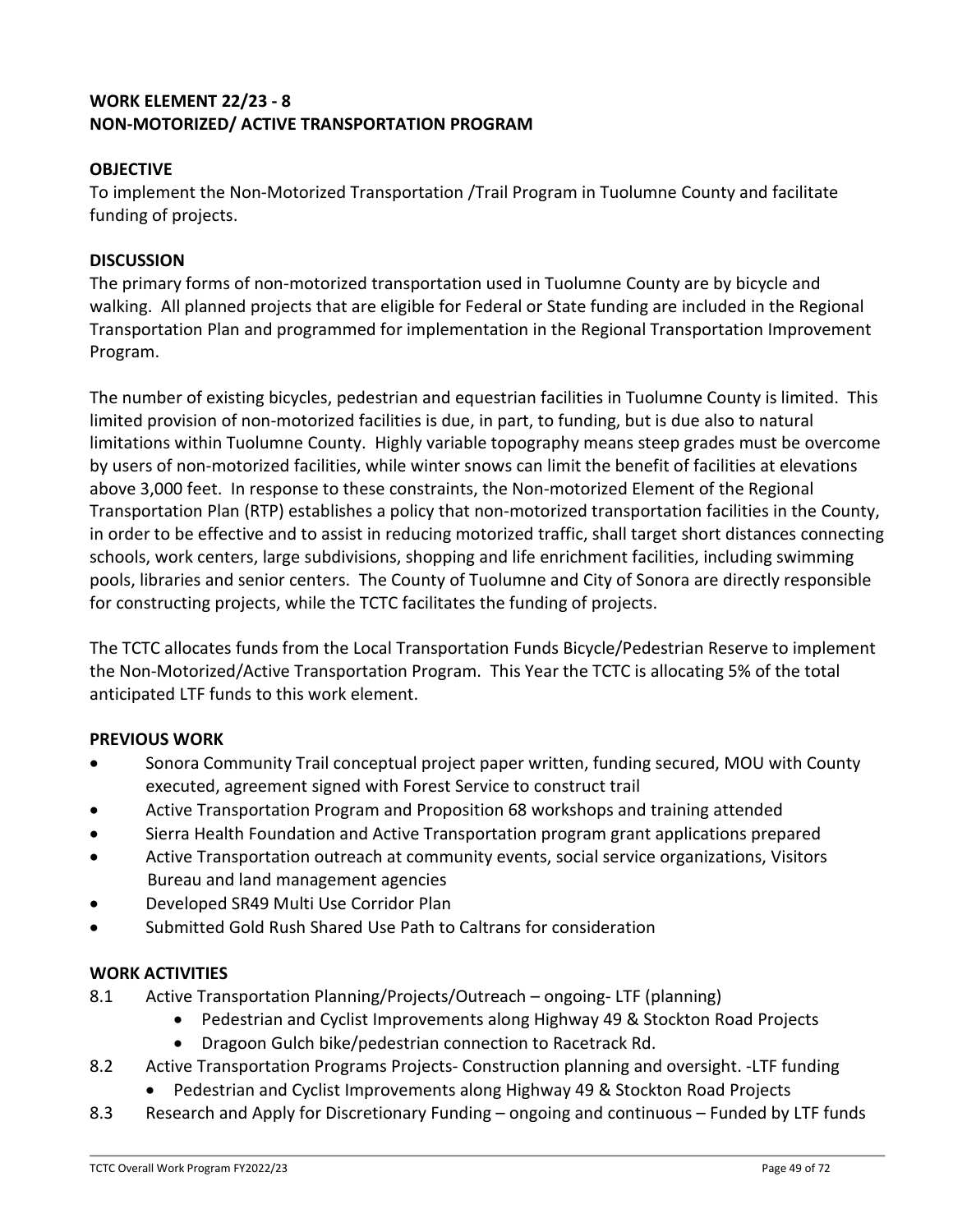- 8.4 49 Gold Rush Trail Feasibility Study LTF funding
- 8.5 E-Bike Share Plan- LTF funding
	- The goal is to research viability and plan for an e-bike sharing program along the Gold Rush Shared Use Path (Throughout the county) to encourage non-motorized transit in a region with challenging terrain.
- 8.6 Dragoon Gulch bike/pedestrian Connection to Racetrack Rd Planning– ongoing LTF funding
	- The goal is to construct a non-motorized route established between the large residential area surrounding the open property and the downtown area. This non-motorized connection to Racetrack road will enable area residents to walk and bike to downtown, Sonora High School and recreate on the trails of Dragoon Gulch. Meeting with local government and community partners. The Construction Phase of the project will be funded entirely with LTF and LTF Bic/Ped funding.
- 8.7 Dragoon Gulch bike/pedestrian Connection to Racetrack Rd ongoing LTF (construction)
- 8.8 Sierra Railroad Feasibility Study LTF funding
	- Work with local partners and Sierra Railroad to determine geometric feasibility of a shared use path adjacent to the existing railroad and pursue funding opportunities.

# **END PRODUCTS**

- Correspondence, communications and coordination with other governmental agencies, community groups, clubs, social service organizations, educational institutions, non-profits, businesses, Chambers of Commerce and Visitors Bureau. LTF
- Regional Trails/Non-Motorized Transportation Planning. LTF
- Active Transportation Program/Alternatives. LTF
- Improved trails including maintenance, signage, maps, amenities, promotion, data, etc. Funded by LTF funds
- Ideally, completed plan for e-bike sharing program to support non-motorized transit expansion in region.
- Project planning and/or funding. LTF
- Construction of new trail. \* (any construction activities will be paid out of LTF funds)
- Apply for infrastructure Grants. \*(activities covered with LTF funding).
- Trail Education and Program Development. LTF A. Community Presentations
- Project concept Maps, plans, photos, GPS data/way points LTF
- Meetings and agendas. LTF

Goods and services are budgeted for expenses related to funding for the Gold Rush Feasibility Study. Funded with LTF.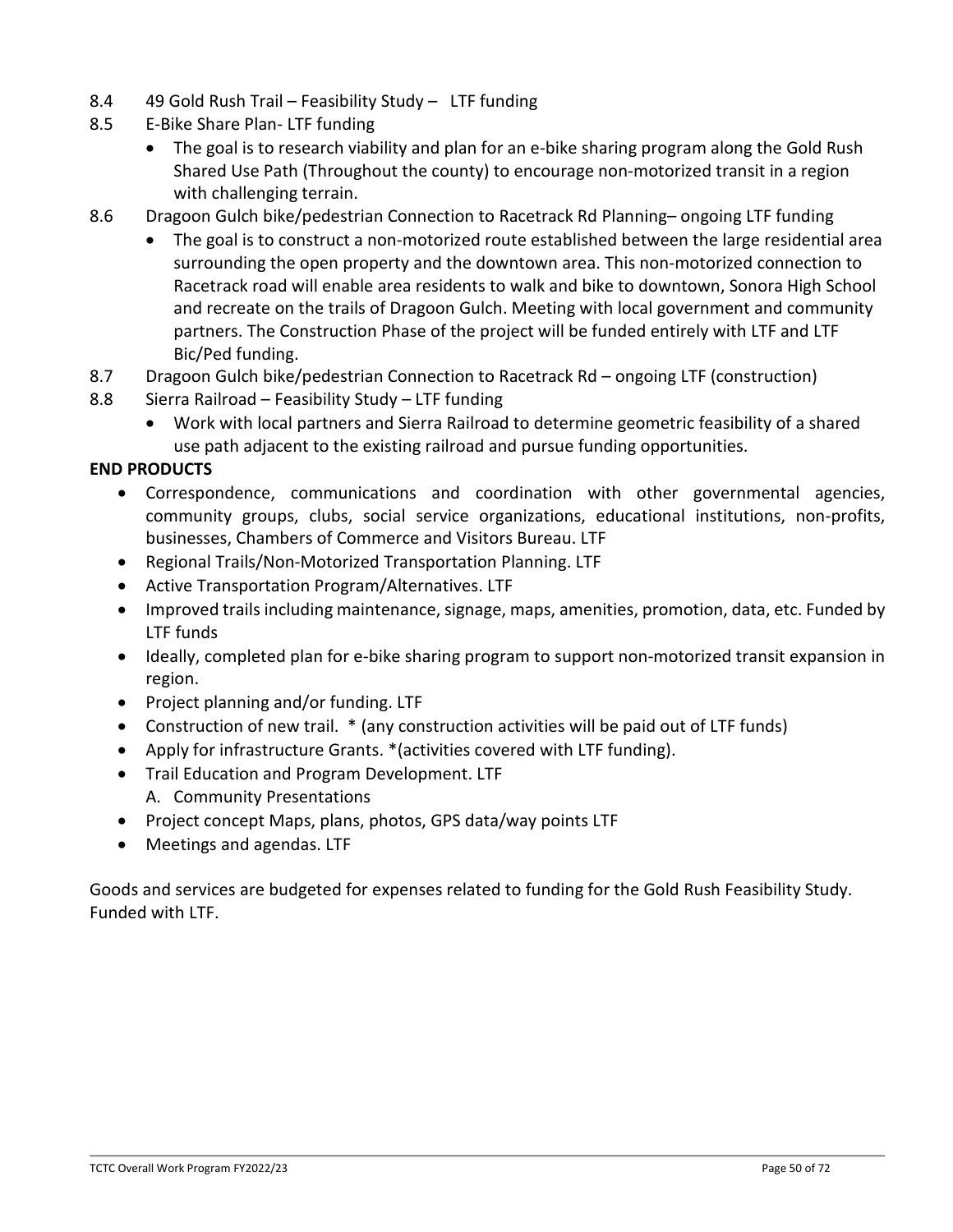| <b>Responsible Agency</b> | <b>Budget</b> | <b>Funding Source</b> |
|---------------------------|---------------|-----------------------|
| <b>TCTC</b>               | 18,722        | LTF                   |
| Total                     | 18,722        |                       |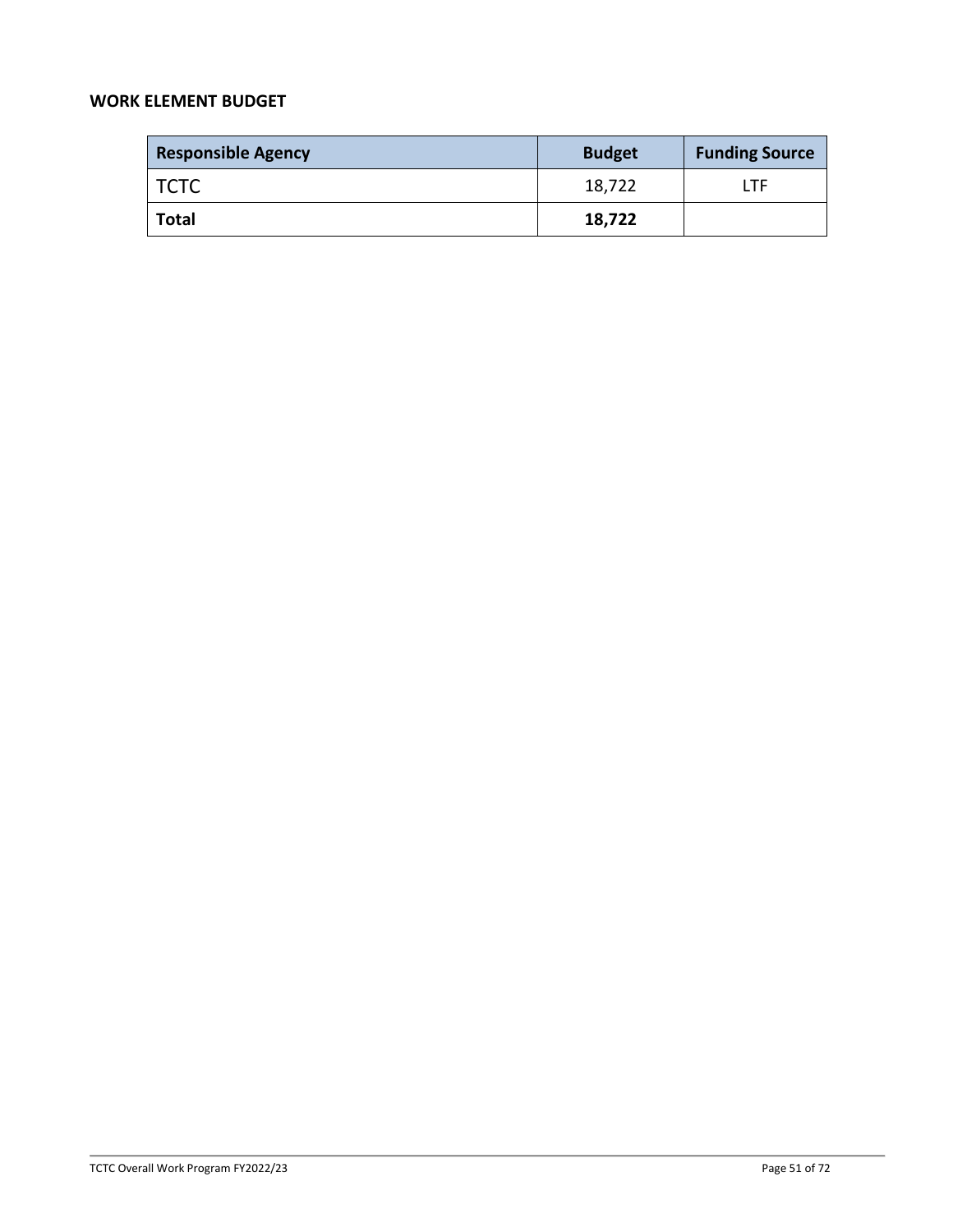# **WORK ELEMENT 22/23 - 9 RAIL TRANSPORTATION**

# **OBJECTIVE**

To support the economic vitality and continued integration of the Sierra Railroad into the multimodal system in Tuolumne County.

## **DISCUSSSION**

Tuolumne County is currently served by the Sierra Northern Railway, which operates between Oakdale, in Stanislaus County, and Standard, in Tuolumne County. Connections are made with the Burlington Northern Santa Fe (BNSF) Railroad in Oakdale. The Railroad includes 49 miles of track from Standard to Oakdale. The Sierra Railroad has been in operation since 1897.

The TCTC assisted the Sierra Railroad Company (now the Sierra Northern Railway) in successfully receiving \$850,100 in Transit Capital Improvement (TCI) Program funding, which contributed to the completion in 1998 of a \$1,700,000 track improvement project in Tuolumne and Stanislaus Counties. In addition, the TCTC allocated \$242,000 to the Sierra Railroad Company for the completion, in the year 2000, of the Roadway Approach Safety Program (RASP) project, which improved public safety in and around the approaches to twenty-two at-grade railroad crossings within an eight-mile section between Jamestown and Standard.

Located along the Sierra Railroad in Jamestown is the Railtown 1897 State Historic Park, which includes a functional roundhouse, several steam engines and an inventory of vintage passenger and freight cars. Through funding received through the Federal Transportation Enhancement (TE) Program, the California State Railroad Museum completed a structural repair and fire protection project on the historic buildings at the Railtown 1897 State Historic Park.

# **PREVIOUS WORK**

The Tuolumne County Transportation Council (TCTC) in partnership with the Sierra Northern Railway (SNR) submitted a grant for \$20 million, and committing \$14 million of In-kind match funding from SNR to upgrade and improve 55 miles of track from Riverbank to Standard including ten grade crossings and 5 bridges. SNR is connected to the national freight network and provides first and last mile service to communities and industries of Tuolumne and Stanislaus Counties. The goal of this project is to achieve a Class 2 track rating, which would allow for up to 25 mph freight transport and significantly increase freight carrying capacity. This upgrade will increase the speed of SNR locomotives to increase the efficiency, safety and cost-effectiveness of rail freight in Tuolumne and Stanislaus Counties. Track improvements and crossing and bridge upgrades of this nature will afford quicker delivery of goods to county residents, minimize road congestion improve air quality and enhance public safety.

. TCTC in partnership with SNR was not awarded the grant.

Due to public support of the railroad in Tuolumne County, the TCTC will continue to support improvements to Sierra Railroad.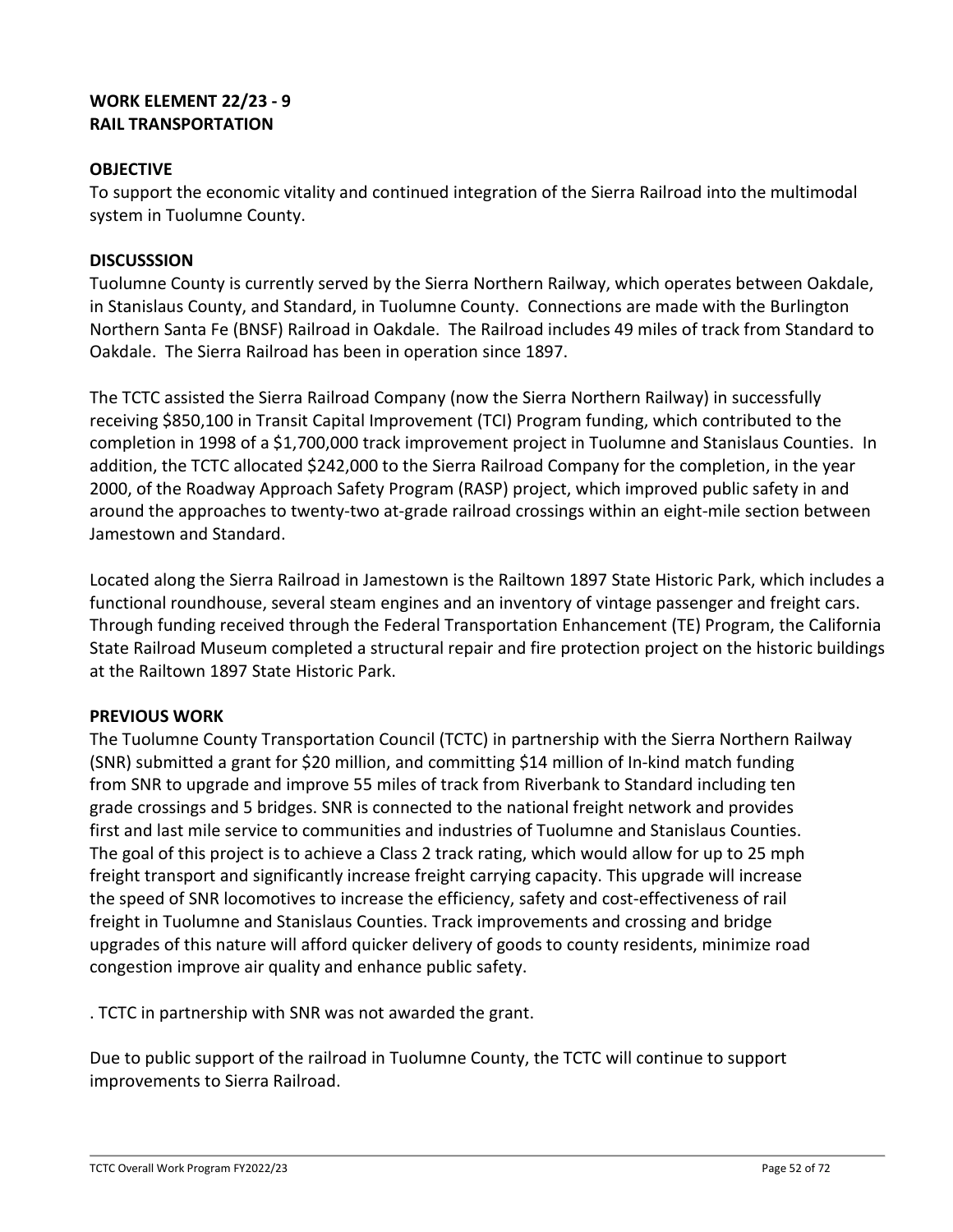### **WORK ACTIVITIES**

- 9.1 Planning of the preservation of rail corridor, improvements to crossings/tracks- RPA funding
	- Coordinate and plan with State and local jurisdictions on funding opportunities and grant programs to preserve the rail corridor and improve railroad crossings and tracks within Tuolumne County, as appropriate.

#### **END PRODUCTS**

- Preserve rail corridor by coordinating with State and local jurisdictions as appropriate funding becomes available.
- Updates to Rail Element of RTP, as appropriate during FY 22/23.

| <b>Responsible Agency</b> | <b>Budget</b> | <b>Funding Source</b> |
|---------------------------|---------------|-----------------------|
| TCTC                      | 1,287         | <b>RPA</b>            |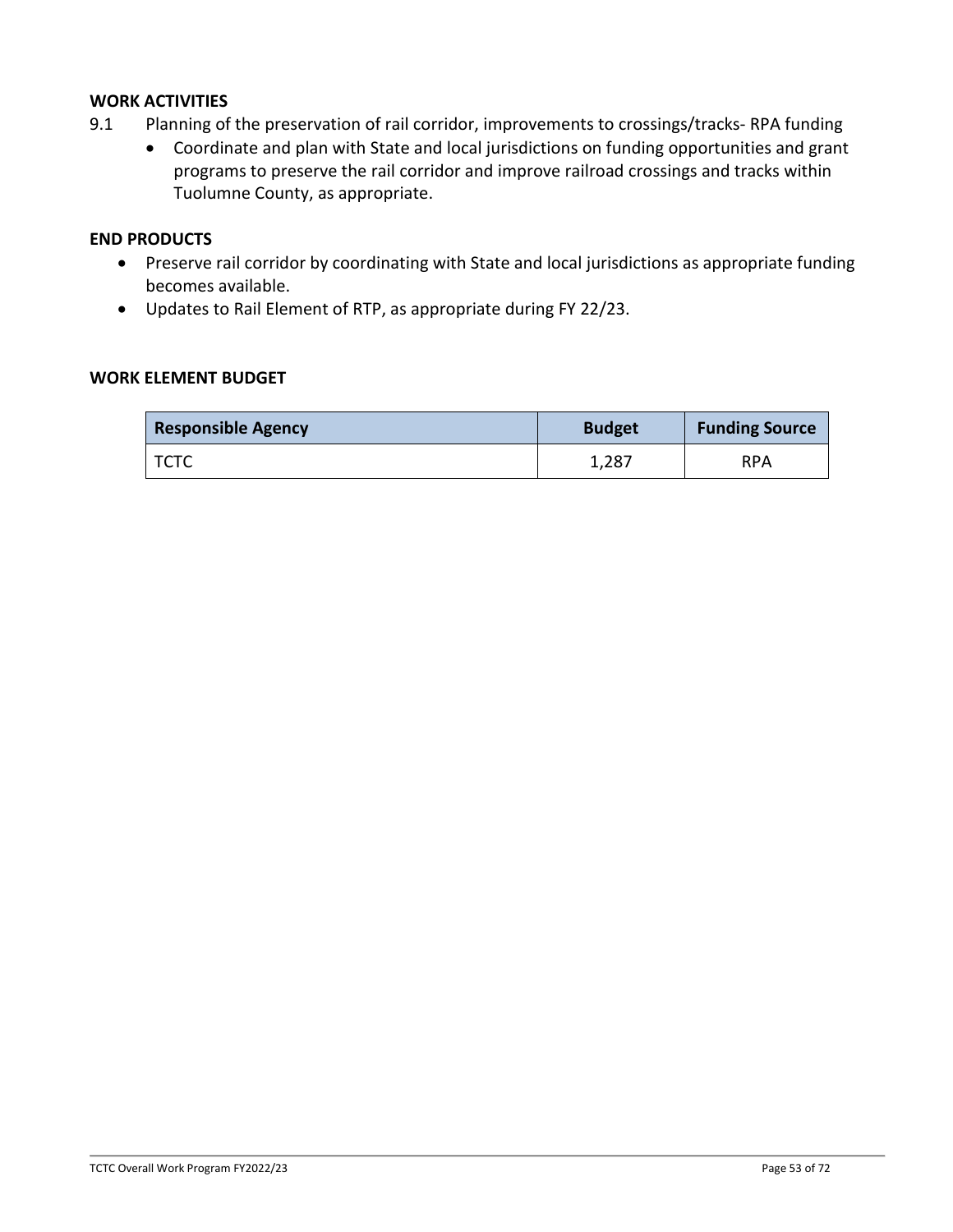# **WORK ELEMENT 22/23 - 10 REGIONAL TRANSPORTATION PLANNING**

# **OBJECTIVE**

To employ regional strategies for transportation, land use and economic growth by considering the effects of the built environment on infrastructure, the natural environment as well as history and culture of communities to maintain and enhance the quality of life for residents of Tuolumne County and to make more efficient land use decisions in conjunction with existing infrastructure.

### **DISCUSSION**

Development patterns in California over the last 30 years have challenged community leaders with the task of preserving resources and quality of life as a whole. Suburban sprawl causes people to depend on automobiles, is expensive for local government to serve and has a significant effect on the environment. Vehicle emissions create air pollution and increase greenhouse gases in our atmosphere. Storm water runoff from asphalt affects rivers and streams. Acres of farms, woodlands and open space are potentially converted to development. Housing opportunities often do not accommodate housing needs. The needs of businesses and industry are not always addressed by infrastructure investments.

The 2016 Regional Transportation Plan (RTP) is a policy, action and financial plan that is focused on the future transportation needs of the Tuolumne County Region for the next 25 years. Regional planning issues transcend the boundaries of local jurisdictions and regional planning agencies are best equipped to help resolve these issues. Tuolumne County Transportation Council (TCTC), as the regional transportation planning agency, collaborates and partners with local, State, and Federal governments to achieve an effective multi-modal transportation system. The RTP focuses on transportation and the movement of people and goods for purposes such as working, shopping, school or recreation by means of autos, trucks, buses, trains, planes, bicycling or even walking. The RTP must balance transportation priorities with anticipated funding as the RTP is a financially constrained document.

The 2016 RTP was due to be updated in 2021. However, as we all know, 2020 was a difficult calendar year for most individuals and agencies. TCTC was not immune to the struggles brought by the COVID-19 pandemic. Many of those issues resulted in delayed projects that required significant focus to catch up on in 2021. In addition to the above issues were others of staff changes, the required training of new staff, and the Director being out for a long period of time due to contracting COVID-19. All of this combined into a climate were beginning the RTP update was simply not feasible at any point in the year. This meant that our February 2022 initial RTP Update completion date was impossible. TCTC submitted a request for extension on January 26, 2022 to extend our RTP Update deadline out a year, up to August 31, 2023. This was approved by Caltrans.

The Rural Sustainable Strategies (RSS) builds upon previous planning efforts to help coordinate transportation and land use. The RSS would help achieve RTP and State transportation goals by reducing greenhouse gases in the transportation sector. A key component of Tuolumne County's RSS is linking land use and transportation decisions together into multiple strategies and goals. Some of these new approaches to transportation planning are aimed at coordinating land use and transportation by increasing the availability of quality transit service; improving road networks; and ensuring connectivity between pedestrian, bicycle, transit and road facilities. Regionally and locally adopted plans are now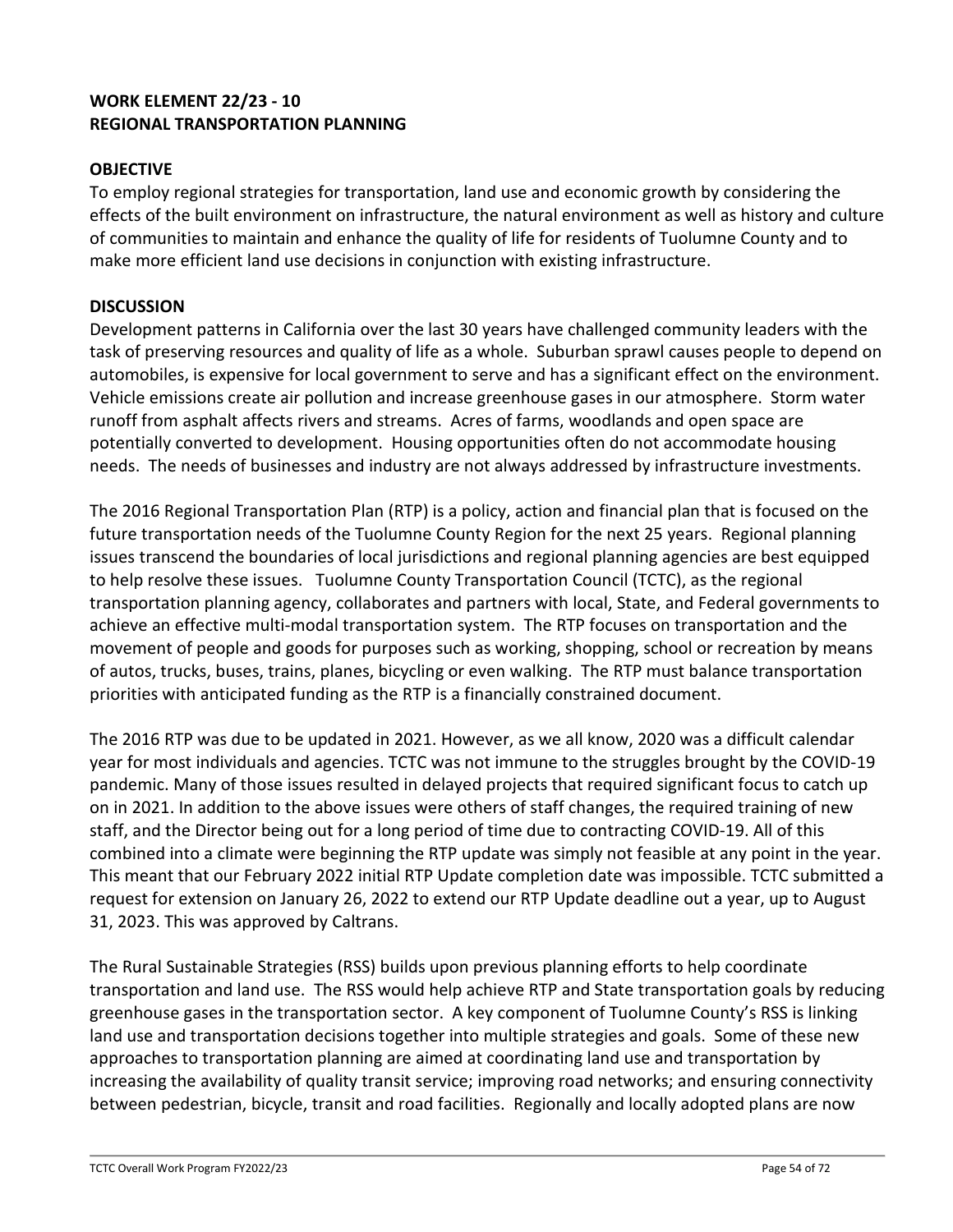expected to couple a multi-modal approach to transportation with supportive development patterns to create a variety of transportation and housing options for residents.

### **PREVIOUS WORK**

- Adopted the 2016 Regional Transportation Plan
- Requested extension for RTP & Environmental Document Update
- Issued a Request for Proposal (RFP) for a Consultant to complete the updates for our 2022 RTP.

### **WORK ACTIVITIES**

- 10.1. Regional Traffic Model (RTM) Updates, as appropriate RPA and RSTP funding
	- Maintain TCTC's Regional Traffic Model (RTM) for 2030, 2040, and beyond.
	- Periodically update the RTM with the most current data available.
	- Comply with new State & Federal regulations, including Senate Bill 743 pertaining to CEQA and other performance measures.
- 10.2 Interregional Planning RPA funding
	- 2022 Regional Transportation Plan & Environmental Document Amendments, ongoing in FY22/23.10.3 RTP Update – RPA and RSTP funding
	- Update the 2016 Regional Transportation Plan & Environmental documentation- Ongoing in FY22/23.
	- Update the RTP to incorporate the following documents:
		- a. Updated ATP
		- b. Short Range Transit Plan
		- c. EVOC Planning
		- d. ZEB Transition Planning
		- e. Central Sierra ZEV Plan
		- f. 49 Congested Corridor Study
		- g. 49 Complete Street Study
		- h. VMT Studies
		- i. J59 Studies
		- j. Goals, Objectives and Strategies of TCTC
- 10.4 Accident Hotspot Analyst RPA funding

# **END PRODUCTS**

- Updated Regional Traffic Demand Model (RTDM). June FY22/23
- RTP update Environmental

Goods and Services is for a consultant to complete the required updates to the Tuolumne County RTP Plan (\$201,440 RSTP funding) and a consultant to work on the Regional Traffic Model Updates (\$50,000 RSTP funding).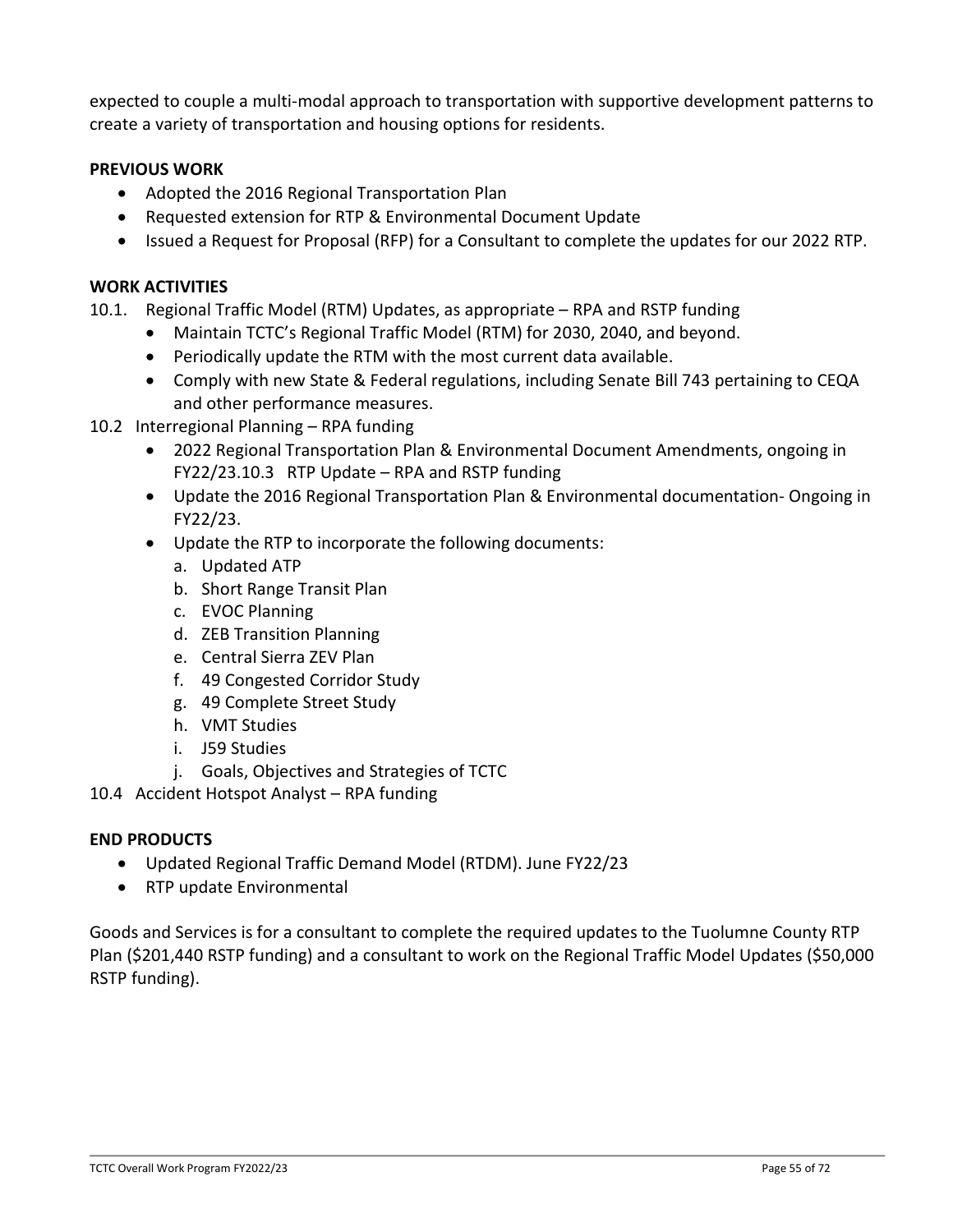| <b>Responsible Agency</b> | <b>Budget</b> | <b>Funding Source</b> |
|---------------------------|---------------|-----------------------|
| <b>TCTC</b>               | 51,373        | <b>RPA</b>            |
| <b>TCTC</b>               | 10,137        | <b>RSTP</b>           |
| <b>TCTC- Consultant</b>   | 251,440       | <b>RSTP</b>           |
| <b>Total</b>              | 312,950       |                       |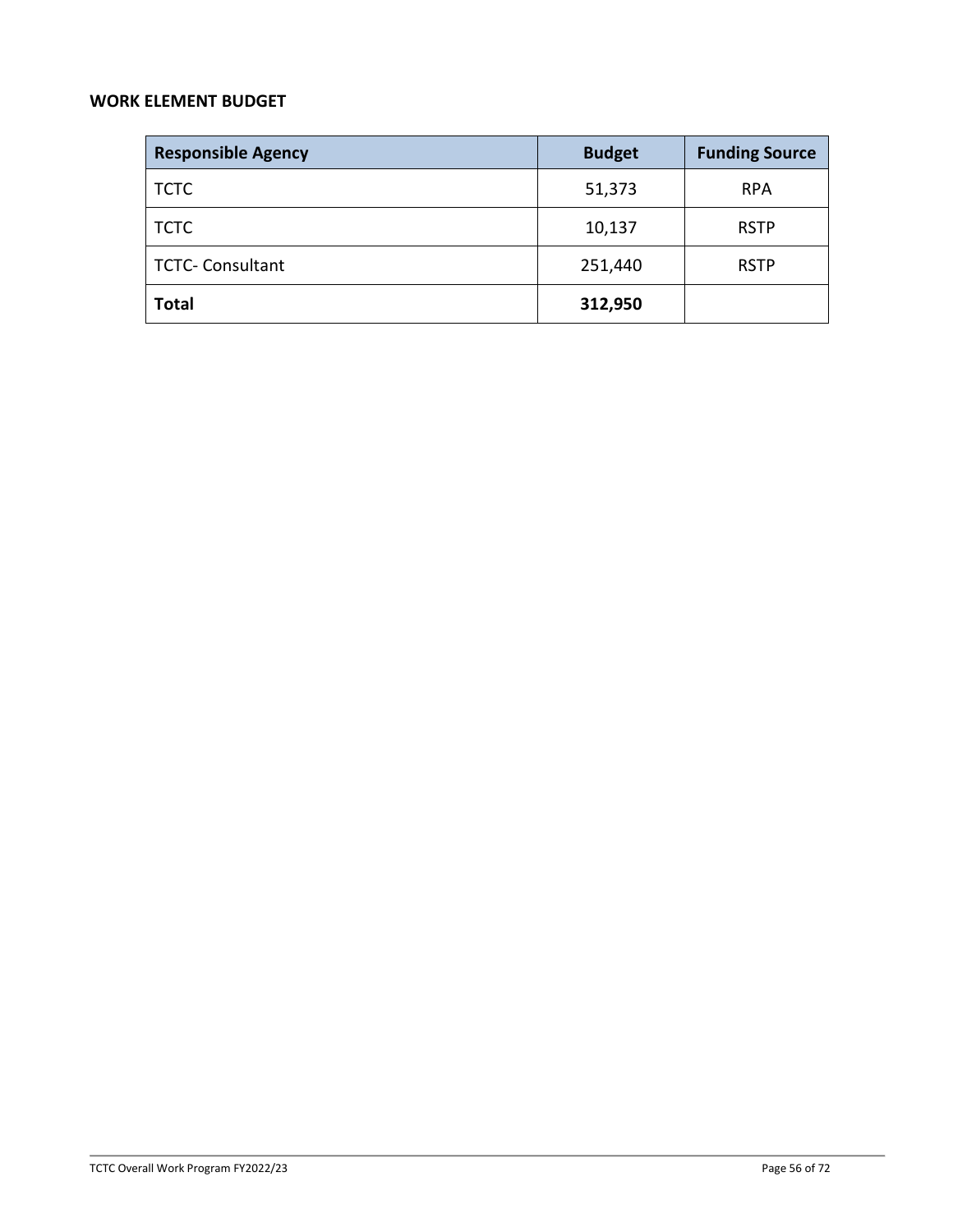# **WORK ELEMENT 22/23 - 11 REGIONAL TRANSPORTATION IMPROVEMENT PROGRAM**

## **OBJECTIVE**

To program funding available through the State Transportation Improvement Program (STIP), including the Regional Transportation Improvement Program (RTIP) and Interregional Transportation Improvement Program (ITIP), and to implement and monitor the projects currently programmed in these documents. The current RTIP is included in this OWP document as Exhibit J.

### **DISCUSSION**

As the designated Regional Transportation Planning Agency (RTPA), the Tuolumne County Transportation Council is responsible for developing and amending the RTIP. This responsibility has become more and more complex in recent years, under SB 45 and AB 1012, which both increase flexibility in project selection and impose "use it or lose it" timely use of funds requirements.

The most critical responsibility for the TCTC is to determine how to program the RTIP funds allocated to the Tuolumne County Region, known as Regional Improvement Program (RIP) funds. The TCTC also advocates for the allocation of Caltrans' ITIP funds for shared priorities on the State Highways, such as the East Sonora Bypass Project. Once these selections are made, staff then works to ensure that all project requests in the RTIP and ITIP are included in the STIP.

Equally important, the TCTC closely monitors projects programmed in the existing STIP to make sure they are implemented in accordance with timely use of funds rules. Under SB 45, regions can update their RTIPs annually, if necessitated by project delays or changing priorities, and request amendments as needed to reflect current circumstances. In conjunction with an engineering advisor, staff will continuously monitor the progress of RTIP and ITIP funded projects and the availability of funding, and work with jurisdictions and Caltrans to ensure projects are on time and within budget. If necessary, the TCTC will work with project sponsors to reprogram funds to comply with timely use of funds policies.

### **PREVIOUS WORK**

- SR-108 East Sonora Bypass Stage I Project
- SR-108 East Sonora Bypass Stage II Project
- Jamestown Main Street to Railtown Sidewalks

### **WORK ACTIVITIES**

- 11.1 Monitor programmed projects, ongoing
	- Work with jurisdictions (including Tribal Governments) and Caltrans to monitor RTIP project status to ensure projects are properly scoped, on schedule and within budget.
	- Participate in the Project Development Team (PDT) meetings with project sponsors, Caltrans and other appropriate team members.
- 11.2 Prepare/submit RTIP/STIP Amendments
	- Work with CTC staff to process STIP amendments, as appropriate.
- 11.3 Assist agencies in programming eligible projects
	- Assist agencies in developing Project Study Reports (PSRs).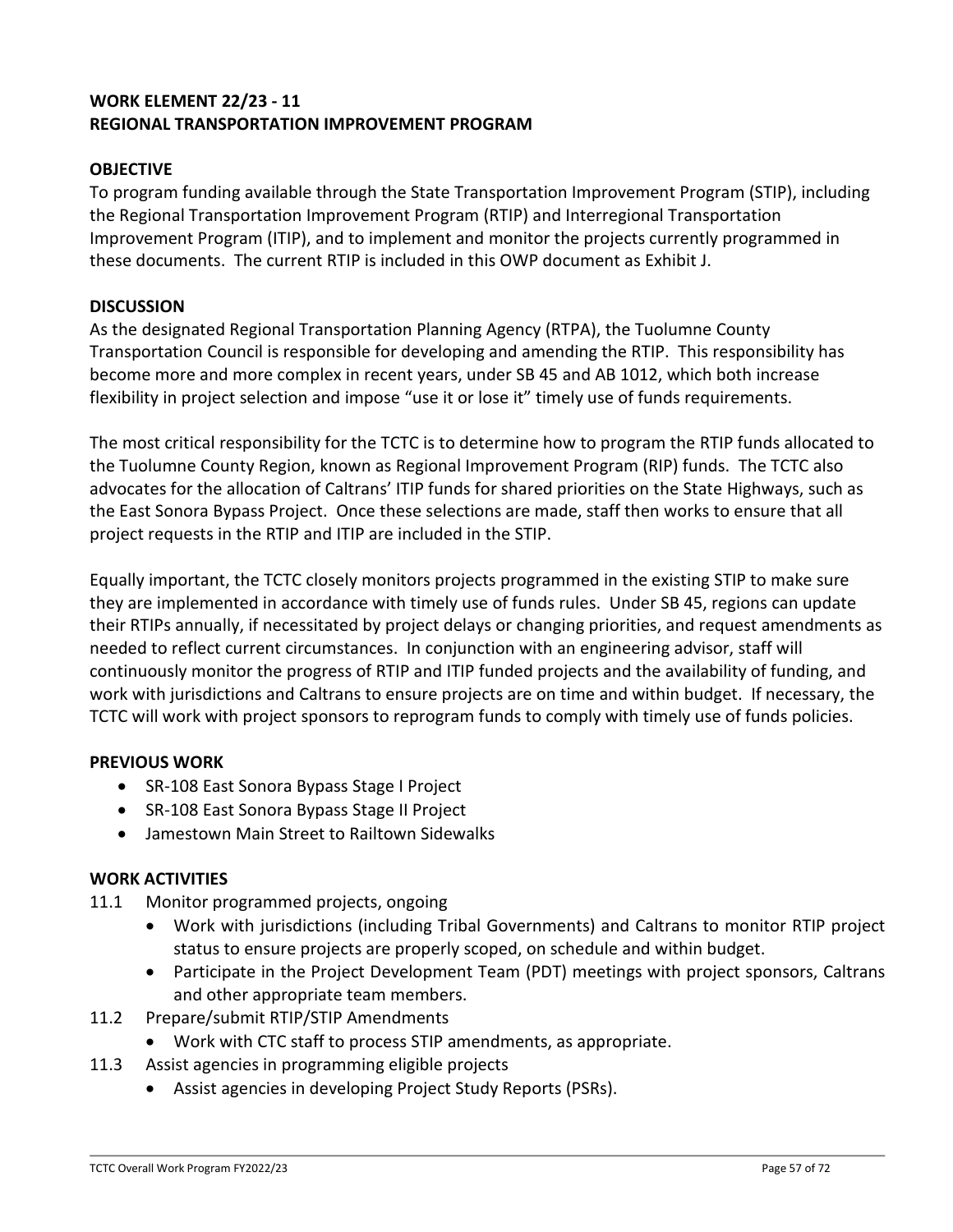### **END PRODUCTS**

- Project status and financial reports. Semiannually FY22/23
- RTIP/STIP amendments. As needed
- Public outreach materials. As needed
- Transportation facility improvements. Ongoing
- Document Tribal government-to-government relations. Ongoing
- Advance the SR49 Jamestown Multimodal Corridor Project
- Advance the Gold Rush Shared Use Path

| <b>Responsible Agency</b> | <b>Budget</b> | <b>Funding Source</b> |
|---------------------------|---------------|-----------------------|
| TCTC                      | 8,598         | <b>PPM</b>            |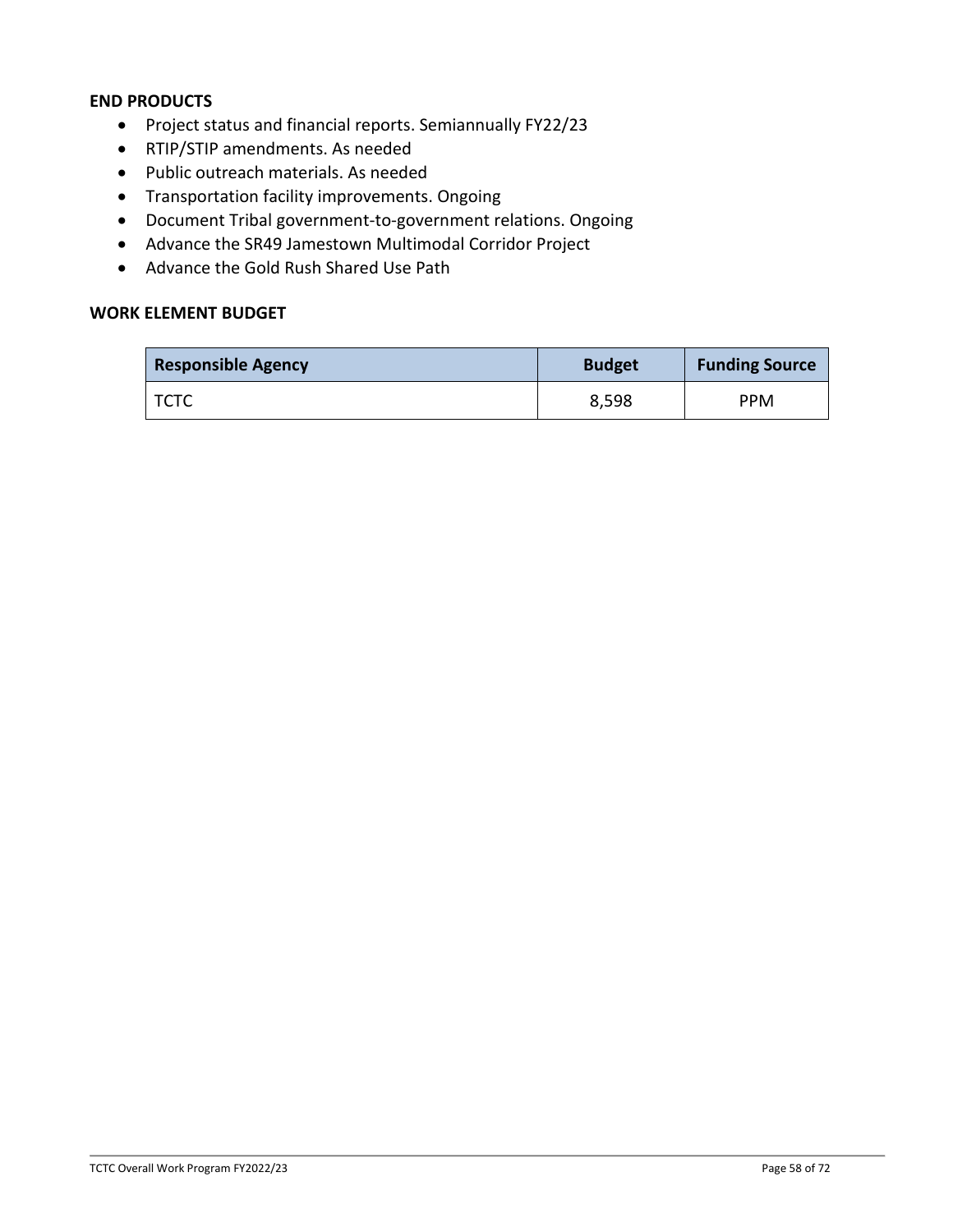# **WORK ELEMENT 22/23 - 12 TRANSPORTATION SYSTEM MANAGEMENT**

# **OBJECTIVE**

To plan for and maintain a safe, effective road and street system for the orderly, safe and convenient movement of people and goods. To identify key safety projects and prioritize improvements to maximize the benefit of public funding expenditures. To identify and capture Federal, State, local and private revenues available for traffic engineering activities and, more specifically, for safety projects. To develop and maintain a Traffic Monitoring System by developing and maintaining traffic safety and traffic count databases. To utilize the existing Geographic Information System (GIS) to maintain the transportation system management program. Provide a training program to continually improve and update Traffic Engineering staff to enhance job skills.

### **DISCUSSION**

As the Regional Transportation Planning Agency, one of the goals of the TCTC is to provide an adequate transportation system for the Region. TCTC staff has recognized the importance of maintaining and updating the Regional Traffic Demand Model RTDM). Recalculating land use figures and traffic analysis zones to reflect known and potential growth within the County will provide more accurate traffic forecasting results and an improved approach to feasible funding programs. A GIS based system for the Regional Traffic Demand Model will accomplish current and future land use needs within the County so that data may be continually updated and a wider range of planning options can be explored.

The RTDM is a very valuable tool that should be kept fine-tuned so it will continue to be available to provide service to the County and its staff. The model will be useful for future updates of the Regional Transportation Plan, the General Plan and for evaluating major land use and highway network proposals.

The State Office of Traffic Safety recommends and supports the development of GIS based system management tools. Listed below are some of the very important GIS based system management programs that staff resources will facilitate:

- Maintain the accident record management system to improve roadway safety and reduce liability. Maintaining an up to date accident database facilitates the prioritization of safety reviews so that the cause of collisions in specific areas may be understood and, ultimately, take measures to prevent them. This information will be shared with other agencies, such as law enforcement, the City of Sonora and Caltrans when appropriate.
- Maintain the post mile and Global Positioning System (GPS) based inventory of the Region's public roads and develop right of way/easement limits and infrastructure including signage, guardrails, striping and culverts. A GIS based inventory will improve emergency maintenance response times and allow for better system management.
- Documentation and recordation of maintenance work related to ditching, drainage improvements, sign retro-reflectivity analysis, sign replacement, shoulder backing, striping, lighting and pavement repairs will enhance the County and City's ability to defend against claims.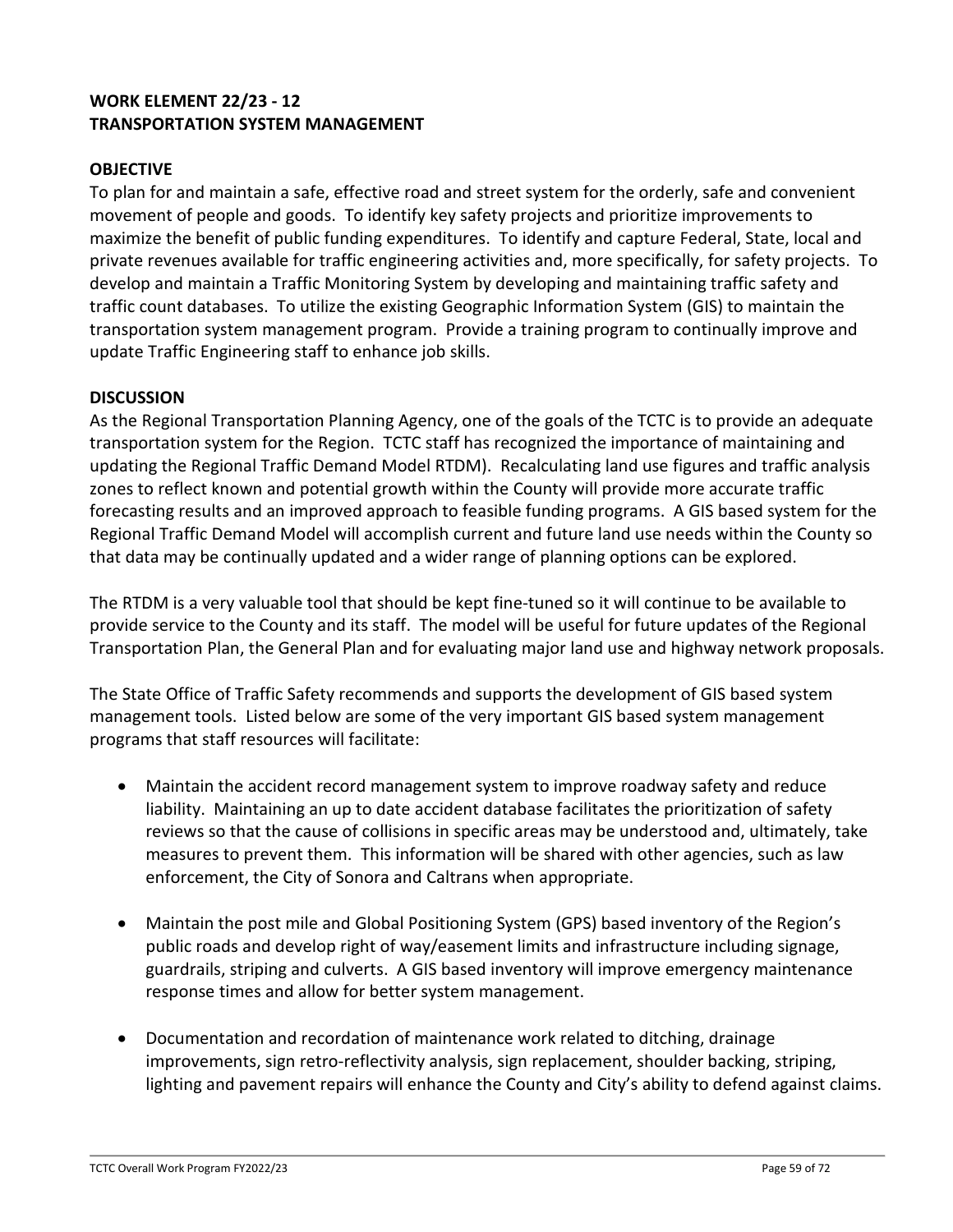• Conversion of the existing Pavement Management System (PMS) to a GIS based platform. Illustrating PMS data on the GIS based mapping greatly enhances the understanding of pavement deterioration, investment options and system preservation efforts.

### **PREVIOUS WORK**

- Maintain accident system management program
- Produced Black Spot accident analysis
- Reviewed data with Agencies to plan for Safety projects
- GIS road mapping used for Mileage inventory and CRS Classification

### **WORK ACTIVITIES**

- 12.1 GIS Projects/Mapping/Maintain Traffic Data System.
	- Performance Measures
	- RTP performance Measures
		- Update performances measures data on a as needed basis

Accident Data:

- Date Entry: reports and mile posts.
- Analysis and mapping of accidents.
- 12.2 System Management

Public Transportation:

• Google Transit Data: Update transit route data as appropriate.

Non-Motorized Transportation:

- Update non-motorized transportation network database.
- Create/improve trail signage, maps and brochures.

Local Road & Streets:

- Updates to the roadway functional classification as appropriate.
- Create local roads and streets maps.
- Update local roads and streets data.
- 12.3Goods Movement Studies

### **END PRODUCTS**

GIS Education:

• Training and Support with ESRI. Ongoing FY22/23

Transportation Network Database:

• Update the transportation network as appropriate. Ongoing FY 22/23

Create maps of the transportation network including but not limited to railroad, aviation, and State highways.

Goods and Services are budgeted to cover expenses related to GIS Projects, Mapping, and Maintaining Traffic Data Systems. Funded with LTF.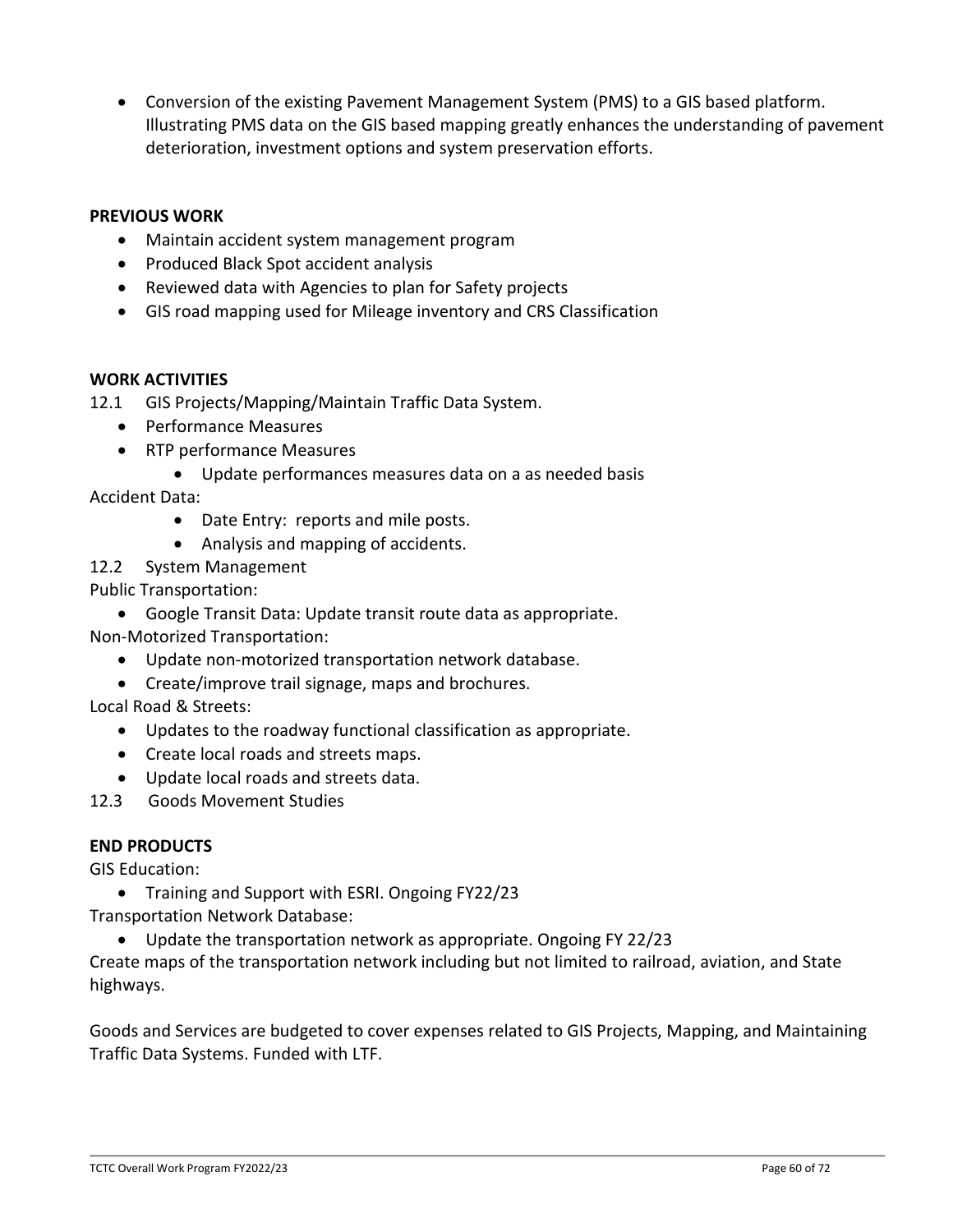| <b>Responsible Agency</b> | <b>Budget</b> | <b>Funding Source</b> |
|---------------------------|---------------|-----------------------|
| I тстс                    | 9,979         | ' TF                  |
| TCTC – Goods and Services | 10,000        | ' TF.                 |
| <b>Total</b>              | 19,979        |                       |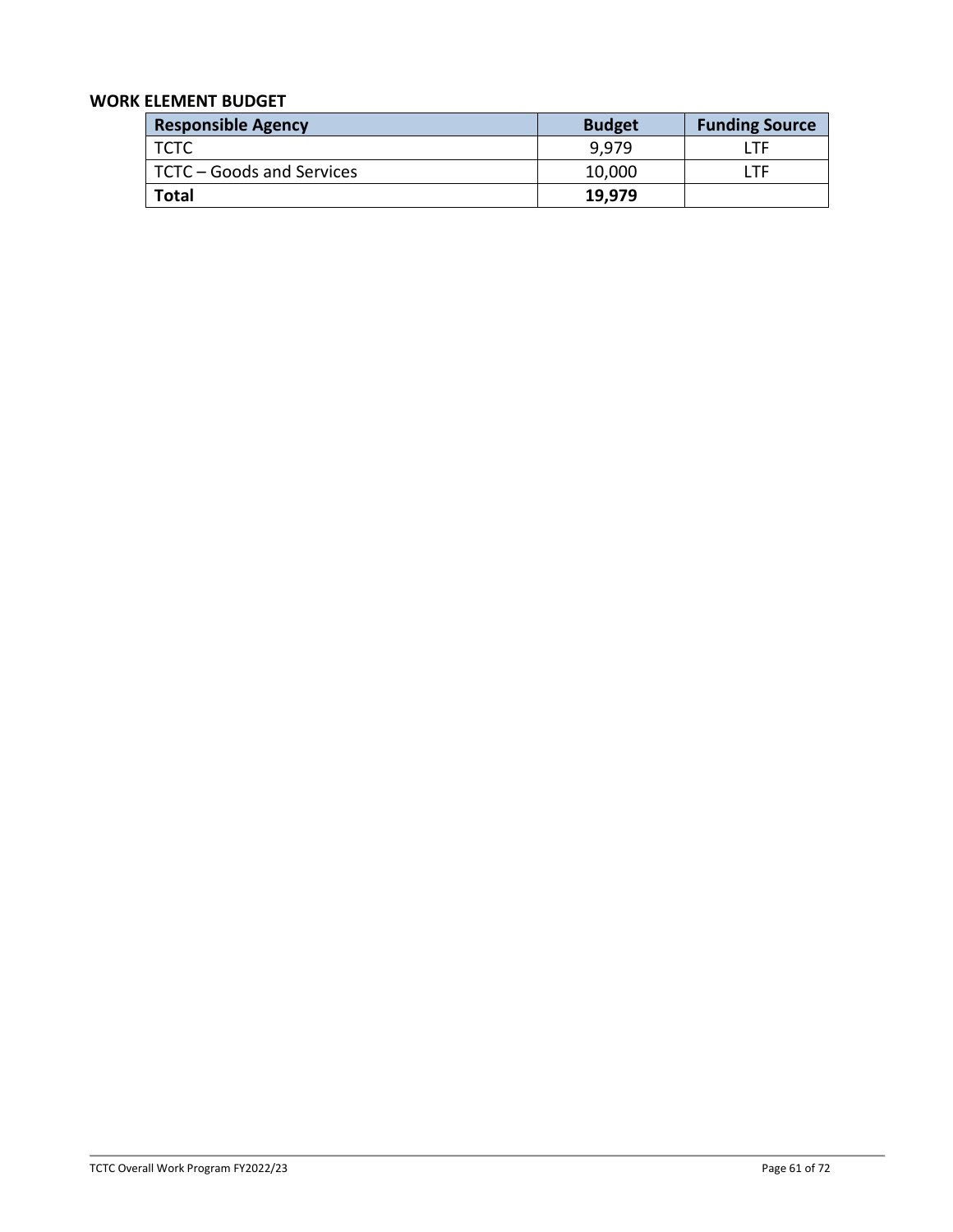# **WORK ELEMENT 22/23 - 13 LOCAL STREETS AND ROADS**

## **OBJECTIVE**

To provide an adequate transportation system for the Region.

### **DISCUSSION**

The basic streets and highways network in the Tuolumne County Regional is comprised of a combination of approximately 139 miles of State highways, over 600 miles of County maintained roads and 26 miles of City maintained streets. Beyond this basic system, there also exists several hundred additional miles of Federal (Bureau of Land Management, Yosemite National Park and Forest Service) and privately owned roads. When these roads are grouped by category (i.e., rural arterial, rural minor arterial, rural collector, major collector, minor collector, rural local road and scenic highways), they form the functional system of roadways in the Tuolumne County Region.

Local streets and roads projects are planned and then prioritized by the TCTC in the Regional Transportation Plan. Priority projects are then programmed by the TCTC, as funding becomes available, in the Regional Transportation Improvement Program.

In addition to the STIP, SB1 provides funding to a new Congested Corridor Program. The California Transportation Commission adopted Congested Corridor Program guidelines (attached) on December 6, 2017. The North-South Connector Stage I Project, often referred to as the Greenley Road Extension, is the best fit for funding in the Regional Transportation Plan. The project has direct benefits to Tuolumne County's worst congestion problem; Washington Street/SR49 through downtown Sonora. Caltrans has recognized the Congested Corridor Program as a means to addressing traffic congestion in Sonora. In a previous agenda item Caltrans will provide an overview of their Corridor Study. Completion of the Congested Corridor Plan, and identification of a needed project is a prerequisite to receiving funding through the very competitive Congested Corridor Program. It should be noted, that if a local road project is recommended as a project to address congestion on the State Highway System, 100% funding of construction is possible. The program does not pay for environmental review, design or right of way. Therefore, local sources will be needed to cover their costs.

The County completed an adjustment study of the North-South Corridor in 2006. At the time it was recommended that the Stage I Greenley Road alignment be further studied with more public outreach, direct consultation with property owners along the alignment and completion of a Preliminary Environmental Scoping document. A project development team including City, County and TCTC representation should be convened to better delineate next steps and fair share funding options.

The FY 2020/21 Overall Work Program proposes completion of the SR49 Congested Corridor Plan and initiation of both the Five Lane Widening Project through Jamestown and initiation of the North-South Connector Stage I Project.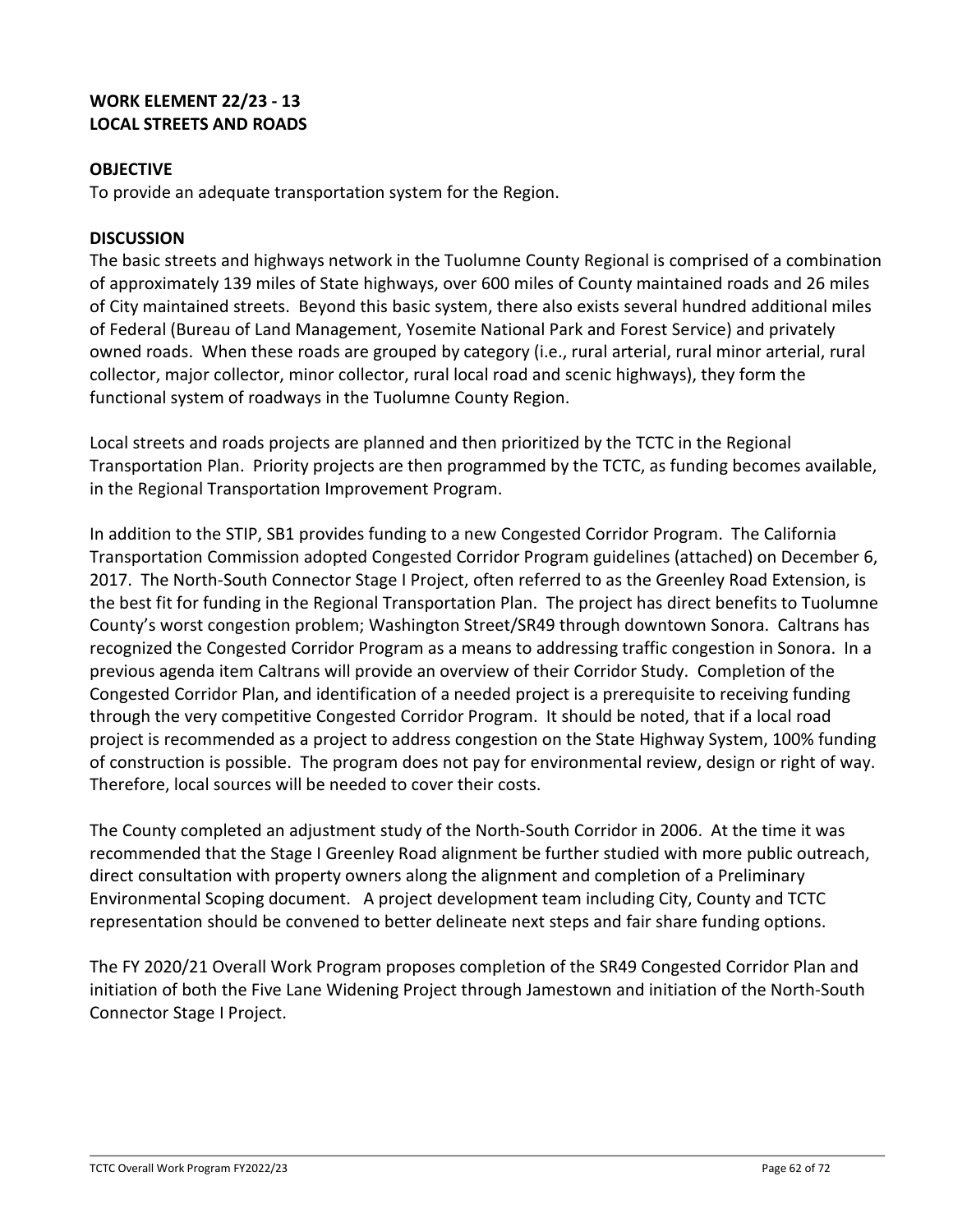#### **PREVIOUS WORK**

- Jamestown Main Street to Railtown Sidewalks
- Mono Way Widening Project
- Greenley rd/Mono way intersection improvement
- Dodgeridge/Pinecrest Road Repairs
- Woodham Carne Road Reconstruction
- Parrotts Ferry Road Reconstruction
- Jackson St/Yankee hill Road Reconstruction
- Tuolumne Park N Ride Project
- Phoenix Lake Roadway Improvements
- Standard Rd Rehabilitation Project

#### **WORK ACTIVITIES**

- 13.1 County/City Projects.
- 13.2 North-South Connection Stage 1 Project Initiation
- 13.3 Safe Access Planning & Improvements

### **END PRODUCTS**

- RTP amendments, funding applications/allocations for projects. As needed FY22/23
- Partnership projects June 2023
- Coordinate with our local agency partners on short- and long-range planning and projects on the local roadway networks. Ongoing FY22/23
- On a yearly basis, we will create an updated map of accident locations throughout Tuolumne County and the City of Sonora. This analysis will include accidents on the local roadway network. Other specific analysis might be prepared such as pedestrian and bicycle accidents of in specific communities.
- Financial reports and planning project status reports on projects funded by TCTC.
- Comment Letters on Federal, State, and Local programs, plans, and regulations.

Goods and Services are budgeted to cover expenses related to North – South Connection Stage 1 Project Initiation of which the City of Sonora will contribute \$125,000 in revenue and TCTC will contribute \$125,000 in RSTP funds.

| <b>Responsible Agency</b>      | <b>Budget</b> | <b>Funding Source</b> |
|--------------------------------|---------------|-----------------------|
| <b>TCTC</b>                    | 39,803        | <b>PPM</b>            |
| <b>TCTC</b>                    | 5,415         | <b>RSTP</b>           |
| <b>TCTC- Goods and Service</b> | 75,000        | <b>RSTP</b>           |
| <b>TCTC- Goods and Service</b> | 125,000       | City of Sonora        |
| <b>Total</b>                   | 245,218       |                       |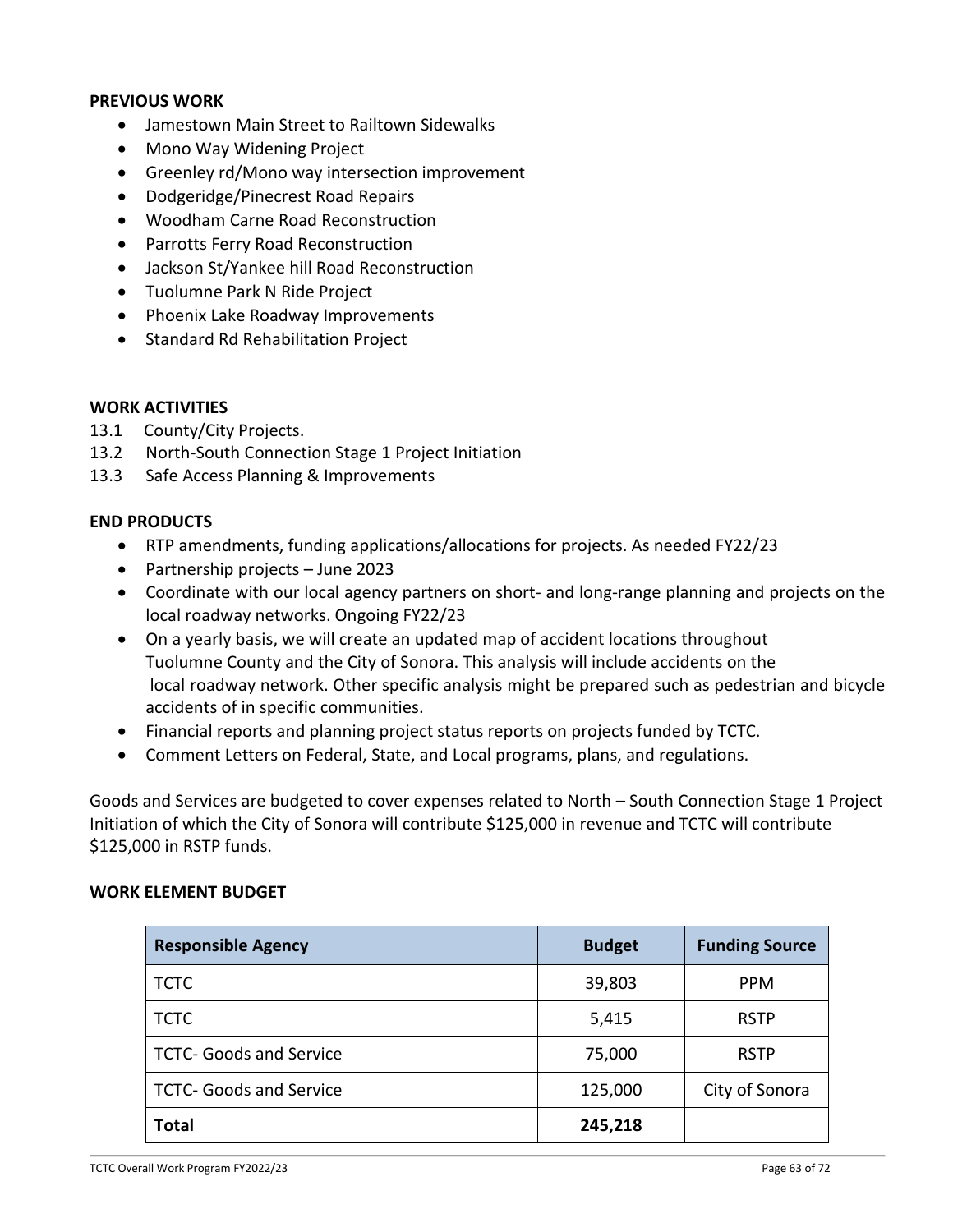# **WORK ELEMENT 22/23 - 14 STATE HIGHWAY**

## **OBJECTIVE**

To participate in planning, programming and monitoring State Highway projects within the Tuolumne County Region.

### **DISCUSSION**

Pursuant to Senate Bill 45 and the TCTC/Caltrans Memorandum of Understanding, the TCTC is responsible to program and monitor State Highway projects in the Tuolumne County Region. The TCTC/Caltrans MOU documents the understanding of each party as to their responsibilities for the delivery of projects on the State Highway System within Tuolumne County. Some key components of the MOU are as follows:

- The MOU establishes State/Regional partnership goals and objectives.
- TCTC is responsible for programming projects in RTIP and monitoring project status in the STIP.
- TCTC identifies a program manager which participates in project development plans, reviews project delivery schedules, monitors expenditures, reviews Caltrans' performance and facilitates timely local agency decisions.
- Caltrans is responsible for procuring resources to perform engineering, environmental studies, design, right-of-way acquisition and construction administration.
- Caltrans appoints a project manager to coordinate efforts of the project team in executing the project management plan, monitor and report project performance, progress and cost, lead efforts to resolve problems and facilitate timely decisions from the appropriate Caltrans authority.
- Affirms project standards.
- Identifies project costs to be programmed into the RTIP.
- Establishes a process to change project scope, cost or schedule.
- Establishes a conflict resolution process.

Under the umbrella of the MOU and/or cooperative agreement, every project will have a project management plan developed and approved by both Caltrans and the TCTC. The project management plan will be an effective monitoring tool of the TCTC, as the programming agency, to review project progress, performance and financial expenditures.

Construction of the East Sonora Bypass (ESB) Stage I project was completed in July 2004. Construction of the ESB Stage II was completed and opened to the public in November 2013. Completion of the full East Sonora Bypass Project continues to be a priority. Work on the final phase (Stage III) is included in this OWP.

### **PREVIOUS WORK**

- SR 49 Congested Corridor Plan
- SR 49 Complete Streets Plan
- SR 49 Project Initiation Document (PID)
- Peaceful Oak Interchange allocation for construction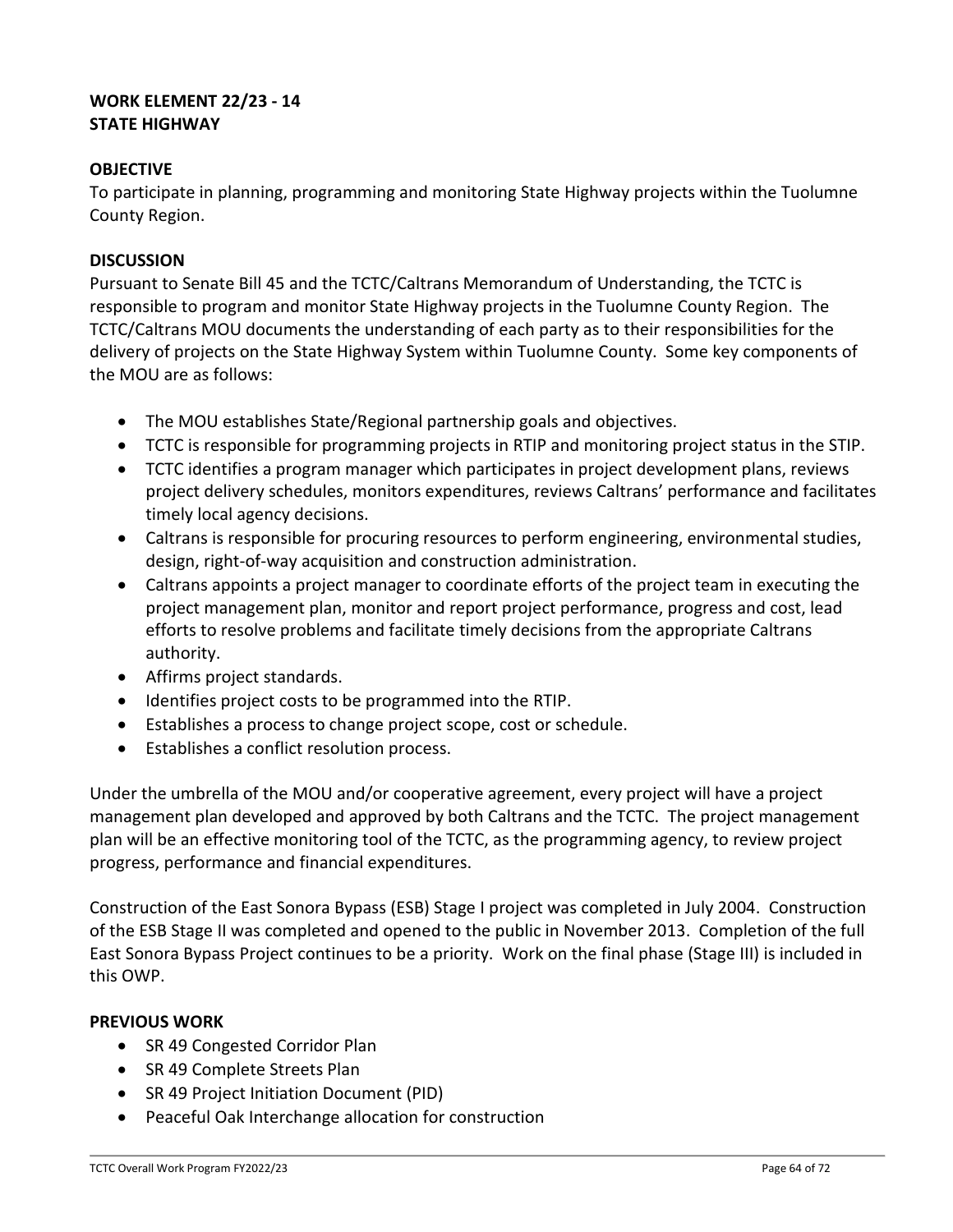- Facilitate Roundabout discussion on SR108/49
- Peaceful Oaks/Mono Way Interchange Ramps

#### **WORK ACTIVITIES**

- 14.1 East Sonora Bypass Stage III; right of way protection, on-going.
- 14.2 SR49/108 Multi Modal Corridor Project and Complete Streets PA&ED.
	- The Regional Transportation Plan has identified the SR49/108 Multi Modal Corridor Project through Jamestown as the highest priority STIP Project after completion of the Peaceful Oak Interchange and Mono Way relinquishment project. Caltrans has initiated a study of the SR49 Corridor to identify logical project limits, as well as, need and purpose statements. The next step for the project will be to complete a Project Initiation Document which will allow us to program the project in the 2022 Regional Transportation Improvement Program to begin the Project approval and Environmental Document (PA & ED) stage. PA & ED would begin in FY'24. Assuming everything moves through the process clearly and STIP revenues continue to grow, the project could be ready to construct in 2029.
- 14.3 East Sonora Bypass Right of Way Sales
- 14.4 Accident Hotspot Analysis
- 14.5 State Route Planning, Coordination & implementation/ITSP/Congested Corridor Plan

#### **END PRODUCTS**

- Document Tribal government-to-government relations. Ongoing FY22/23
- Quarterly Project Status Reports. FY22/23
- Project Development Team (PDT) meeting agendas and minutes. Quarterly FY22/23
- Press releases, outreach materials. As needed FY22/23
- On a yearly basis, we will create an updated map of accident locations throughout Tuolumne County and the City of Sonora. This analysis will include accidents on the State highway system. Other specific analysis might be prepared such as pedestrian and bicycle accidents of in specific communities.
- Coordinate with Caltrans and our partner agencies on short- and long-range planning and projects on State highway systems in Tuolumne County. Quarterly FY22/23
- Support Caltrans close out of the Peaceful Oaks Interchange Project.

| <b>Responsible Agency</b> | <b>Budget</b> | <b>Funding Source</b> |
|---------------------------|---------------|-----------------------|
| TCTC                      | 26,108        | <b>PPM</b>            |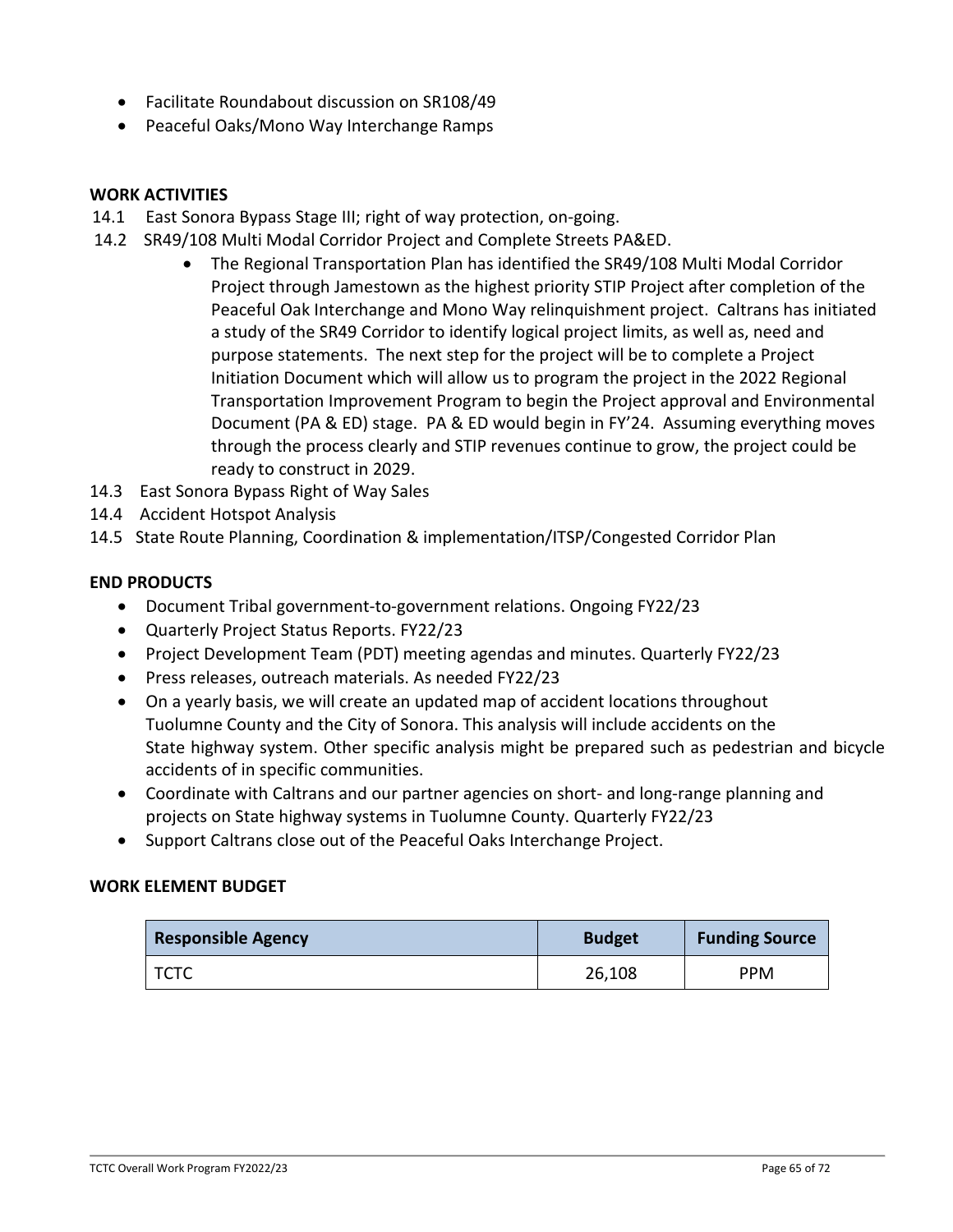# **WORK ELEMENT 22/23 - 20 PUBLIC TRANSIT PROJECTS**

# **OBJECTIVE**

To provide safe, efficient, reliable, high quality and effective public transportation for residents and visitors, which enhances the community and ensures viable mobility options.

### **DISCUSSION**

Generally, the transportation needs of transit dependent persons are met primarily through social service transportation providers and the Regional Public Transportation System, Tuolumne County Transit.

Tuolumne County Transit (TCT) was established under a Section 147 grant in December 1976. The County of Tuolumne operated the system for the first 9 years, until November 1985. After that time, the County began contracting the management and operation of Tuolumne County Transit to a private transportation provider based upon competitive proposals received. In August 2011, the Public Transportation System became the responsibility of the newly formed Tuolumne County Transit Agency (TCTA). The current Transit Agreement with Storer Transit Systems began July 1, 2021 and will expire on June 30, 2025.

Tuolumne County Transit is funded primarily by the California Transportation Development Act (TDA), Federal Transit Administration Section 5311 funds and farebox revenue. The system provides both fixed route and demand response (dial-a-ride) services. Priority service is provided to seniors and disabled persons.

The Transit Contractor employs all the drivers, dispatchers, mechanics and other staff necessary for the operation and management of Tuolumne County Transit. The TCTA provides the Transit facility, including offices and maintenance areas. The Contractor provides in-house training to staff on a regular basis, including; CPR, First Aid, Empathy Training, Defensive Driving and Road Training. The Contractor is responsible for making sure all certifications and requirements are met in a timely manner.

TCT has been responding to the challenges of the COVID-19 Pandemic since 2020. In 2020 our Fixed Route service was cut back to Route 1 only as of March 2020. TCT expanded our Dial-A-Ride service to include the General Public, changed policy limiting the number of passengers on the buses, and instated a mask requirement. TCT also put into place a free fares policy for all riders. In August 2021 TCT brought back Fixed Route 2 for one loop and plans to reinstate a second loop on Route 2 In FY22/23. TCT expects ridership to increase in FY22/23 and will adjust our transit services as necessary.

# **PREVIOUS WORK**

- Updated and adopted Title VI plans.
- Surveillance cameras and lighting at bus stops.
- Reconfigured services in response to COVID-19
- Hired a Mobility Manager
- Awarded 5310 funding for another 2 year grant for a Mobility Manager
- Awarded 5310 funding for another 2 year grant for the Groveland WAVE program.
- Became voting members on the YARTS board.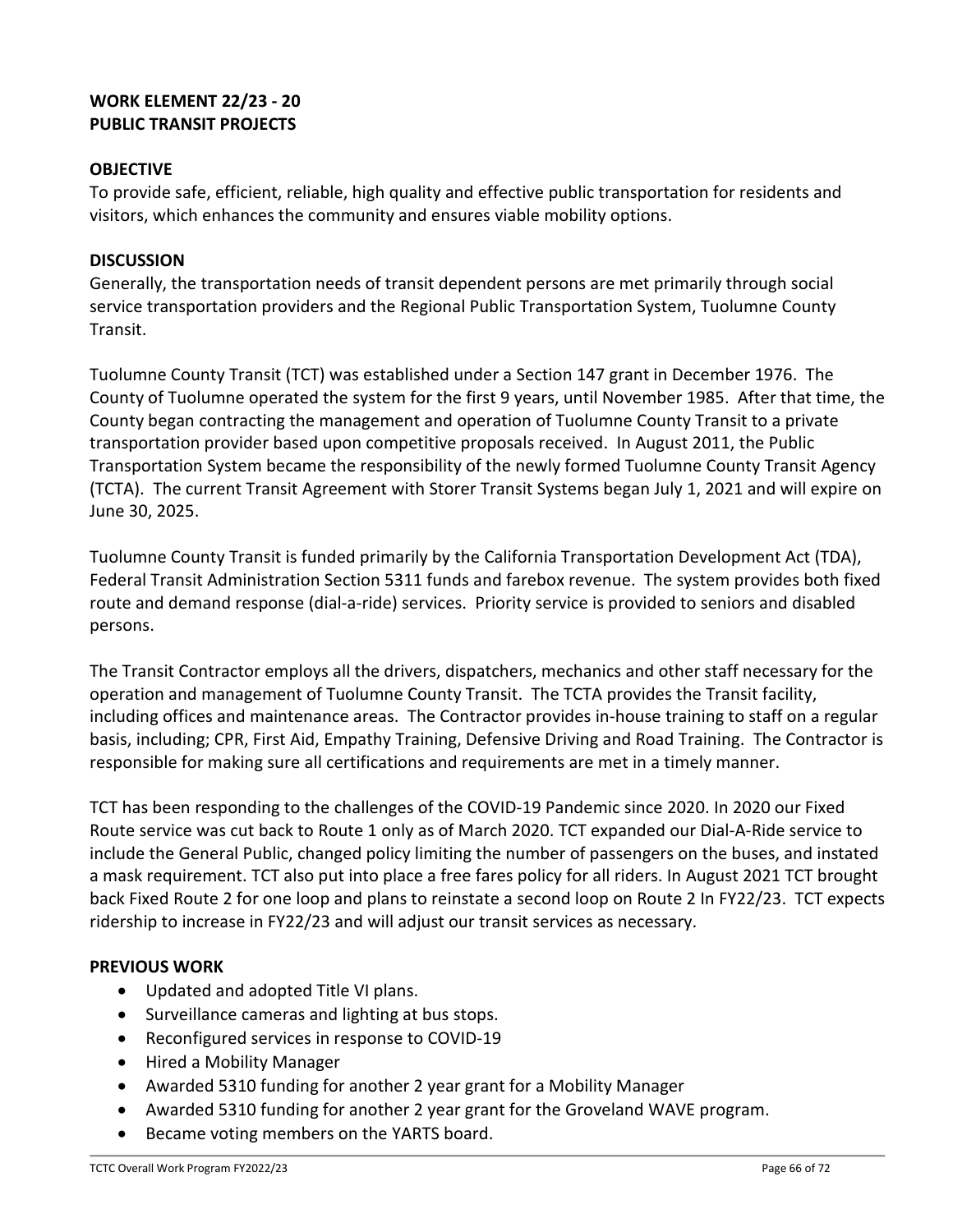- Executed a Transit Operating/Management Agreement securing transit service operations through 2027.
- Added services in Groveland
- Support special events with transit
- Purchased ZEB
- Implemented Doublemap bus technology
- Updated short Range transit plan

### **WORK ACTIVITIES**

- 20.1 Consult and meet with the traditionally under-represented and under-served populations such as the elderly, disabled, low income and minorities (i.e., Black, Hispanic, Asian American, American Indian/Alaskan Native and Pacific Islanders) and community leaders.
- 20.2 Transit Conference and Meetings.
- 20.3 Transit Stop Improvement Projects.
- 20.4 Public Transit Management
- 20.5 Yosemite Transportation marketing (grant funded).
- 20.6 YARTS Coordination, marketing and operations.
- 20.7 Ride Reservation App/tool Implementation
- 20.8 Transit Technology
- 20.9 Transit Asset Management (TAM).
- 20.10 Low Carbon Transit Operations Plan Projects.
- 20.11 Update Title VI Plans
- 20.12 Tuolumne Trip Program, ongoing.
- 20.13 Bus Advertising Program/Transit Website/Marketing, ongoing.
- 20.14 Transit Accounting/Record Keeping.
- 20.15 Transit Legislation/FTA Guidance.
- 20.16 Tuolumne County Transit Short Range Transit Plan Implementation
- 20.17 5310- SCC Grant Wheels program
- 20.18 Mobility Manager SOW 5310 Grant
- 20.19 Transit electric Vehicle Rollout/Purchase
	- Develop a Transit Electric Vehicle Plan for fleet replacement to bring the agency into compliance in 2025.

# **END PRODUCTS**

- Outreach efforts and meetings with the traditionally under-represented and under-served populations and community leaders.
- Project Development Team (PDT) meetings / Transit Performance meetings (weekly) / Commission on Aging meetings / Senior Network meetings.
- Tuolumne County Transit deliverables, including; schedules, marketing collateral, transit reports, outreach, website updates/redesign, policy modifications.
- Bus stop improvements including shelters, turnouts, signage, lighting, and amenities
- Marketing activities and materials for Yosemite Transit Service (YARTS). Coordination with other Park entrance communities, attendance of Yosemite Gateway Partners meetings
- Implement Interregional Transit Services. Coordination with Valley communities, transit agencies, private business.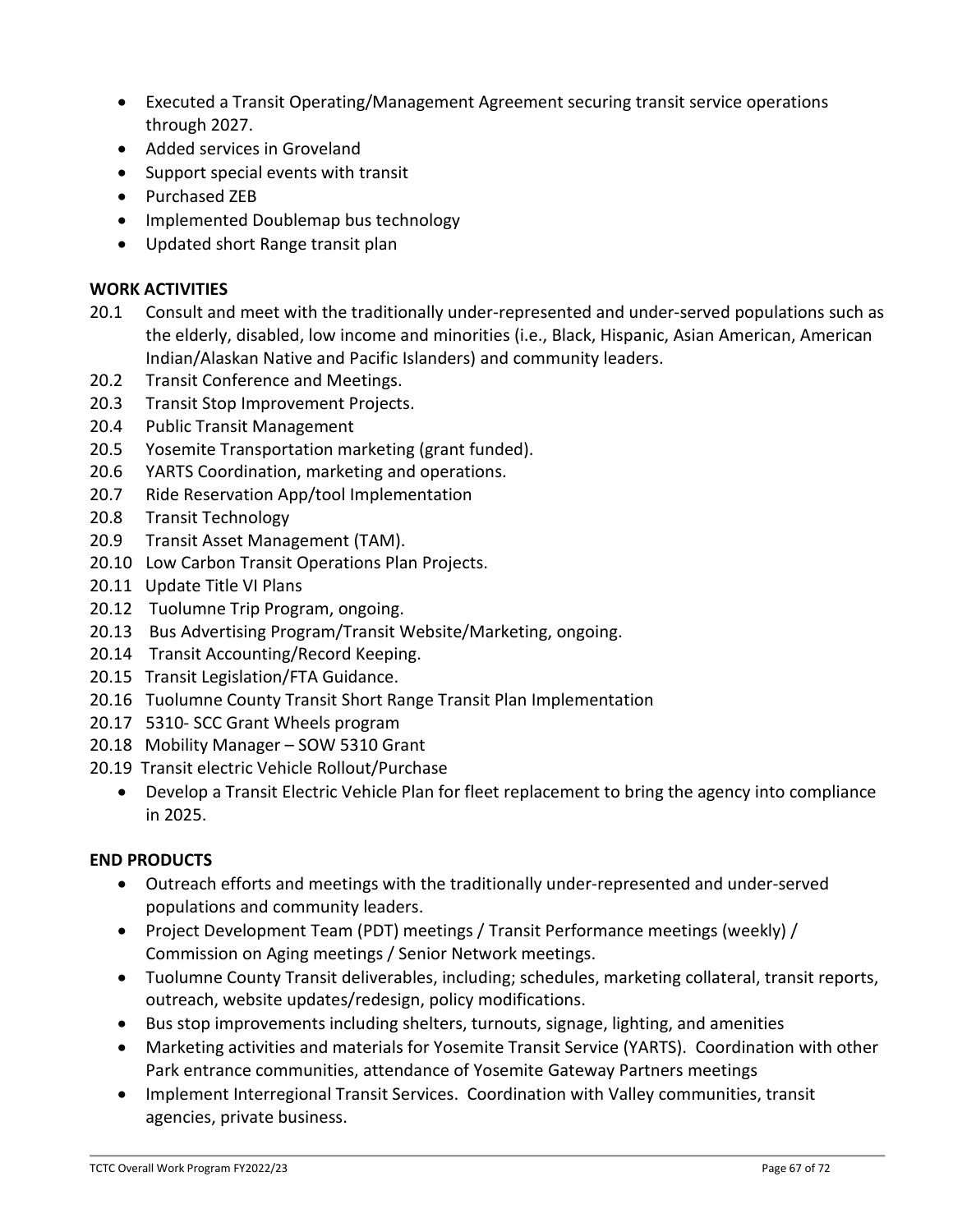- Maintain Vehicle Tracking System (DoubleMap) for Tuolumne County Transit
- Develop, implement, and report on Low Carbon Transit Operations Program Projects.
- Monitor and maintain Tuolumne Transit Transfer Facility (Law & Justice Center).
- Administer funding for the Stockton street downtown bus stop improvement project..
- Continue Tuolumne Trip Program to provide transportation options for those not able to use other transportation services.
- Continue Transit Bus Advertising Program to generate revenue.
- Plan, coordinate, and market SkiBUS and Special Event Services.
- Prepare funding and grant applications to purchase new vehicles, retire rolling stock and fund on-going system services.
- Attend conferences, workshops, trainings, and online courses.
- Implement adopted Short Range Transit Plan.
- Transit Electric vehicle Rollout Plan

Goods and Services budgeted to cover includes dues as a voting member to YARTS, annual Maintenance of our Bus Tracking System, consultant for the Transit Electric Vehicle Rollout Plan, and expenses related to a Yosemite short term corridor plan.

| <b>Responsible Agency</b>         | <b>Budget</b> | <b>Funding Source</b> |
|-----------------------------------|---------------|-----------------------|
| l TCTA                            | 491,082       | I TF                  |
| l TCTA                            | 63,796        | 5310                  |
| TCTA (Yosemite Service Marketing) | 16,681        | <b>YNP Grant</b>      |
| <b>Total</b>                      | 571,559       |                       |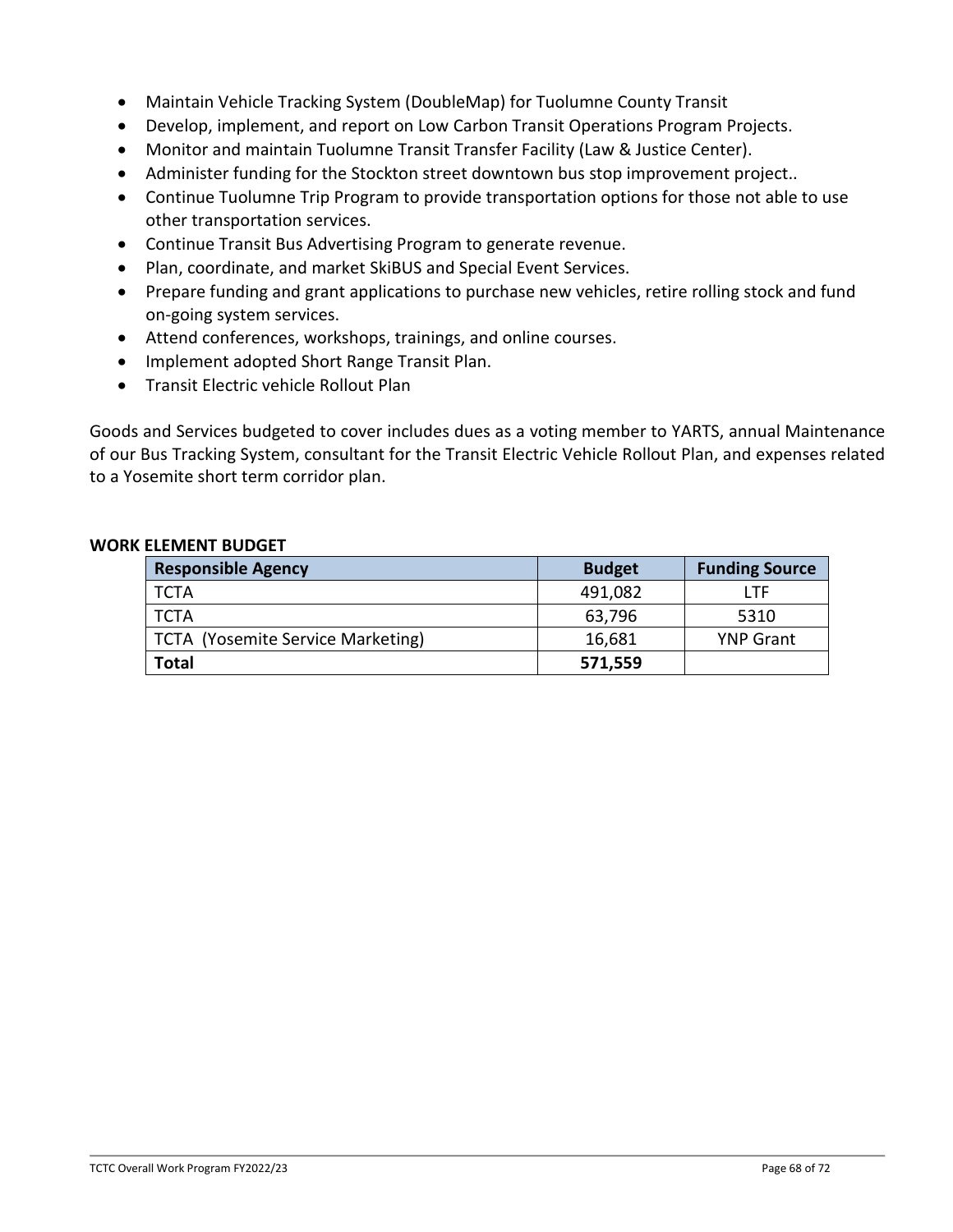### **WORK ELEMENT 22/23 – 21**

# **RMRA – Sustainable Communities- Evacuation Routes & Communication Strategies for Safer Communities**

### **OBJECTIVE**

This project will provide a comprehensive planning for natural disaster response in Tuolumne County. Tuolumne County seeks to pro-actively identify strategies for working through natural disaster evacuation scenarios that will strain State (Routes 49, 108, 120) and local roadways and potentially prohibit housing developments from effectively evacuating. This planning process will illuminate existing vulnerable populations and transportation networks, plan for safe evacuations of people and property and most importantly produce a document outlining action items for all involved stakeholders.

Partners in the effort will include (but not limited to): Tuolumne County (CAO, Public Works, Sheriff, Public Health, Fire); Forest Service; Tribal Governments (Chicken Ranch/Tuolumne); Caltrans; City of Sonora; CAL FIRE; CHP; NPS.

### **DISCUSSION**

Tuolumne County has a population of roughly 55,000 residents, most of which live within a CalFire designated zone of High or Extreme fire danger. A vast majority of these residents live in subdivisions or areas that were developed between the 1960's to 1990's, in some cases leaving them with only one access road to and from these residential areas. The State highways, 49, 108 and 120 are the main arterials used by locals and tourists to and through the area. Tourism is a major economic driver for the community and is the County's top industry, with millions of visits paid to the area for Yosemite, Stanislaus National Forest, State Parks (Railtown 1897 and Columbia Historic Park), reservoirs, skiing and many other recreational and social activities. Peak tourism coincides with the hottest, driest portion of the year which means fires are most likely at exactly the same time frame that millions of people are traveling to Tuolumne County destinations.

This combination of heavily forested communities, vast residential subdivisions, limited roadway networks and a changing climate have put Tuolumne County agencies, community groups and tourists on high alert that they are in the crosshairs of a potential Paradise-esque calamity. Recognizing these realities is not leading to paralysis, rather the opposite, an acute awareness that preparation must be made to create a response to a major natural disaster.

The importance of this project is that it will create the platform to take the next steps in creating viable routes for evacuation and strategies for sheltering in place. This project will communicate not only between agencies (which already takes place in a myriad of ways) but with the communities that are concerned about their ability to evacuate during the 2013 Rim Fire. Also important during an evacuation is getting access to information about what to do and where to go. These realities can be positively affected with good planning and communication. In addition to the vulnerable populations are the many visitors that come every year. This population is in many ways the most vulnerable of all, typically not familiar with the area, road network or alternatives that could be utilized. Communicating effectively with this population is critical during a natural disaster.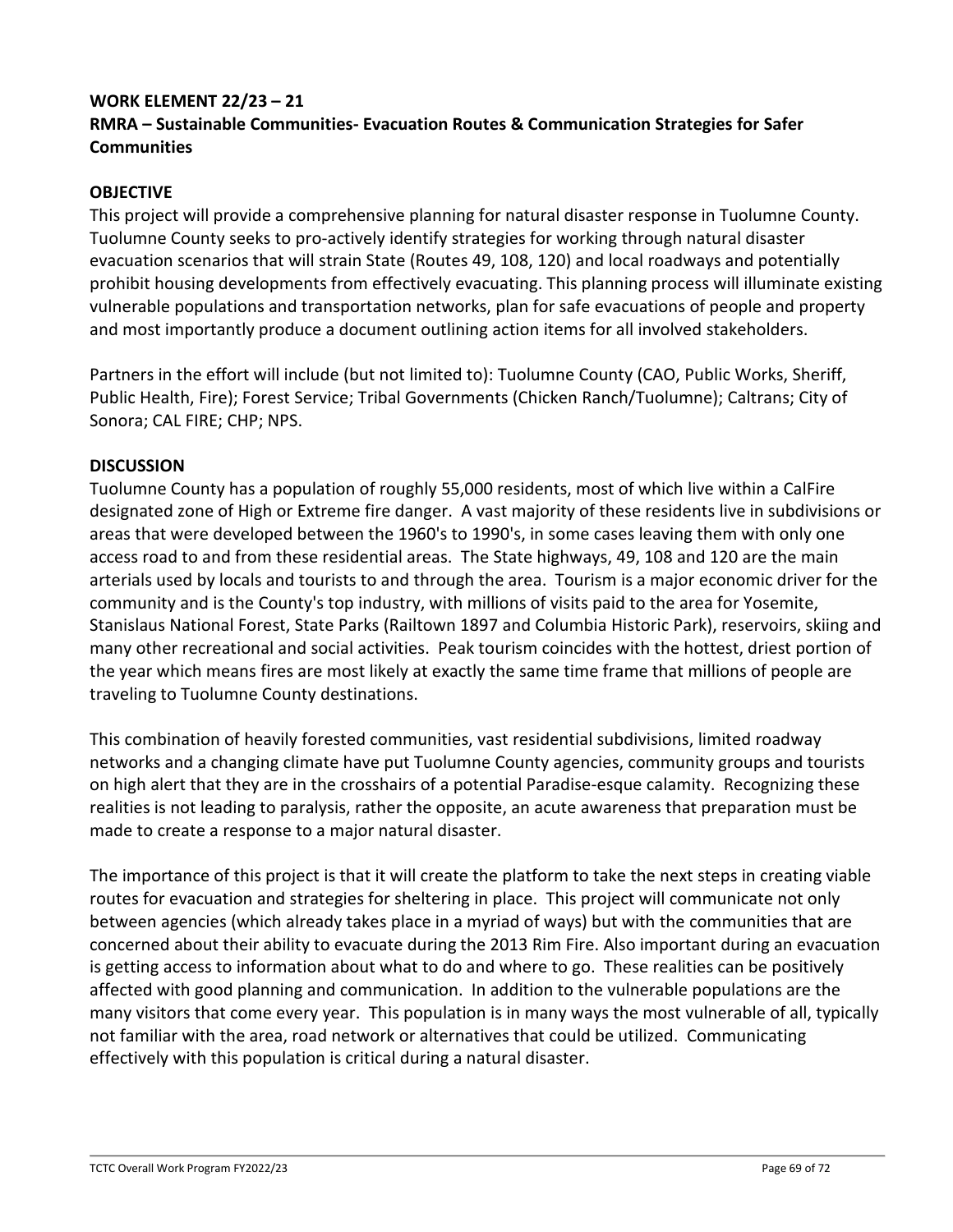### **PREVIOUS WORK**

- Kickoff meeting- October/November 2020
- Stakeholder invitation to be on Project Development Team- October/November2020-
- Request for Proposal development/Firm selection May 2020
- Project Kickoff meeting with Project Development Team and Consultant- Apr/July'21
- Created likely fire scenarios
- Identification of high-risk housing subdivisions, commercial centers, community facilities
- Identification of roadway network, deficiencies, and strategies for increasing capacity/efficiency/effectiveness, access
- Identify Vulnerable populations (+ Pops likely to struggle in evacuation)
- Stakeholder list and agenda/minutes from meeting
- Request for Proposal/ Consultant contract
- Project kickoff meeting, stakeholder list, Agenda/minutes from meeting(s)

#### **WORK ACTIVITIES**

Task 21.8: Identification of Shelter-in-place locations throughout the County July 2022-Grant/RPATask

• Provide maps and other visual collateral identifying shelter-in-place locations throughout the County (for situations when evacuation is not feasible)

### 21.9: Public Participation/Outreach Plan (POP/PPP)—July 2022 - Grant/RPA

- Work collectively with project stakeholders, consultant to create a comprehensive outreach strategy and forums that encourage public participation, input and continued engagement
- Propose outreach strategies that include meetings in multiple Tuolumne County communities and the City of Sonora; meeting on different days and times (including possible weekend meetings), include outreach in Spanish; targeted outreach to vulnerable populations, Tribal bodies/populations; be conscientious of those that are transit dependent or have mobility issues that could limit participation; offer virtual public meetings
- Utilize Stakeholders that have a standing relationship with target populations to lead these outreach components, such as Public Health, Tuolumne County Transit, Social Service/Human Service agencies, Commission on Aging, Tribal partners; Fire districts, Destination Marketing Org (VTC), etc
- POP/PPP will be a living outreach document that will continue to be updated throughout the project. It will also set the standard for outreach process, setting meetings, etc
- Create a website to support the project and link agencies websites to it so folks can find the project site through various stakeholder websites.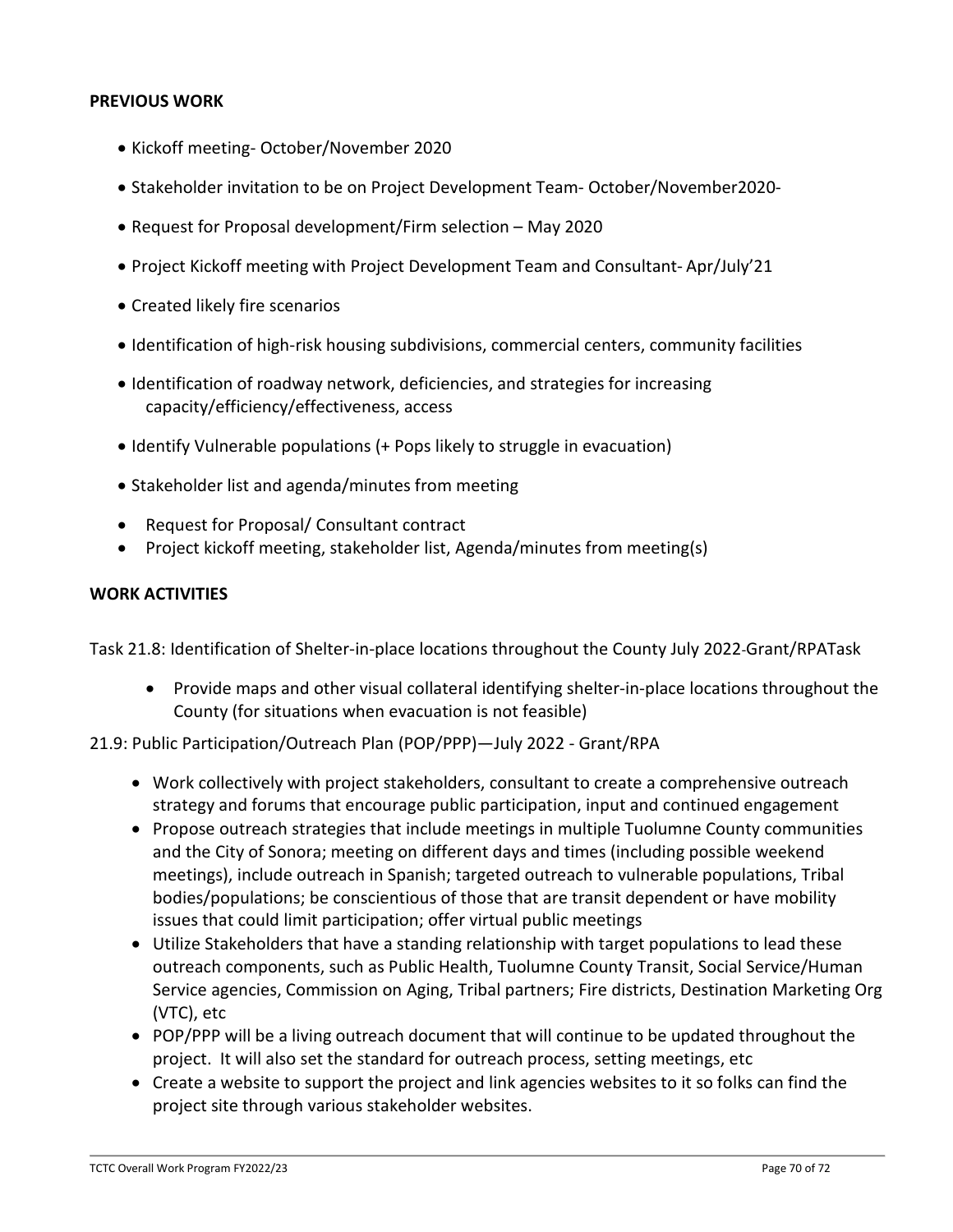- Utilize Social Media to effectively advertise community input opportunities and raise awareness about the project
- Create a commercial or other video content to support the project, raise awareness, or to serve as collateral that promotes project goals, objectives, or deliverables
- Involve Columbia College (if possible). They have a robust fire-fighting program and may have ideas on an impactful partnership.
- After engaging the public, regular project communications/updates continue to go out for the duration of the project. Establish project website. Include updates that can be sent out using Social Media
- Create inter-active public workshop and outreach materials, collateral and supporting items for effective and engaging the public. These are the meetings and meeting material themselves, as opposed to the Public Outreach Planning documents. Make opportunities available for input to come in multiple ways and in a manner that is convenient for participants. Be mindful of limitations that some individuals may have to attend public outreach activities, including—lack of internet, limited or no automobiles, English as a second language, reluctance to speak in front of groups and other factors that may influence participation from the public.

# Task 21.10: Communication Deployment Plan—August 2022- Grant/RPA

- Physical signs to be placed along roadways
- Tune radio to specific station broad-casting directions from Incident command
- Implementation of one-way streets
- List Best Management Practices here (effective examples from other areas- State, National, International areas)
- Unique solutions for Tuolumne County
- Other strategies born out of project

Task 21.11: Draft Final Plan- September-November 2022-Grant/RPA

- Work closely with project stakeholders to address all comments and suggestions for document improvement.
- Release Draft document for public review. A series of public meetings in geographically diverse communities of Tuolumne County. Pay particular attention to setting meetings and doing outreach that target disadvantaged communities. This may mean a series of meetings, offered at different times, days, formats. Preparing information in Spanish may be a project need.

Task 21.12: Evacuation Plan – Table Top – November 2022-Grant/RPA

• Design a tabletop exercise intended to replicate a likely threat that will necessitate activation of strategies outlined in the new plan. This will allow Stakeholders to meaningfully engage the plan by practicing the tactics and approaches therein.

Task 21.13: Project Implementation – Next Steps-Ongoing -Grant/RPA

• Amend high priority projects into Regional Transportation and Capital Investment Plans (for City and County). Adopt projects or otherwise recognize priority projects (according to standard procedures for other partners). Plan for environmental documentation for projects that are desired in the short term (if necessary). Prepare Memorandums of Understanding or other agreements to create working relationships where appropriate. Post planning study and